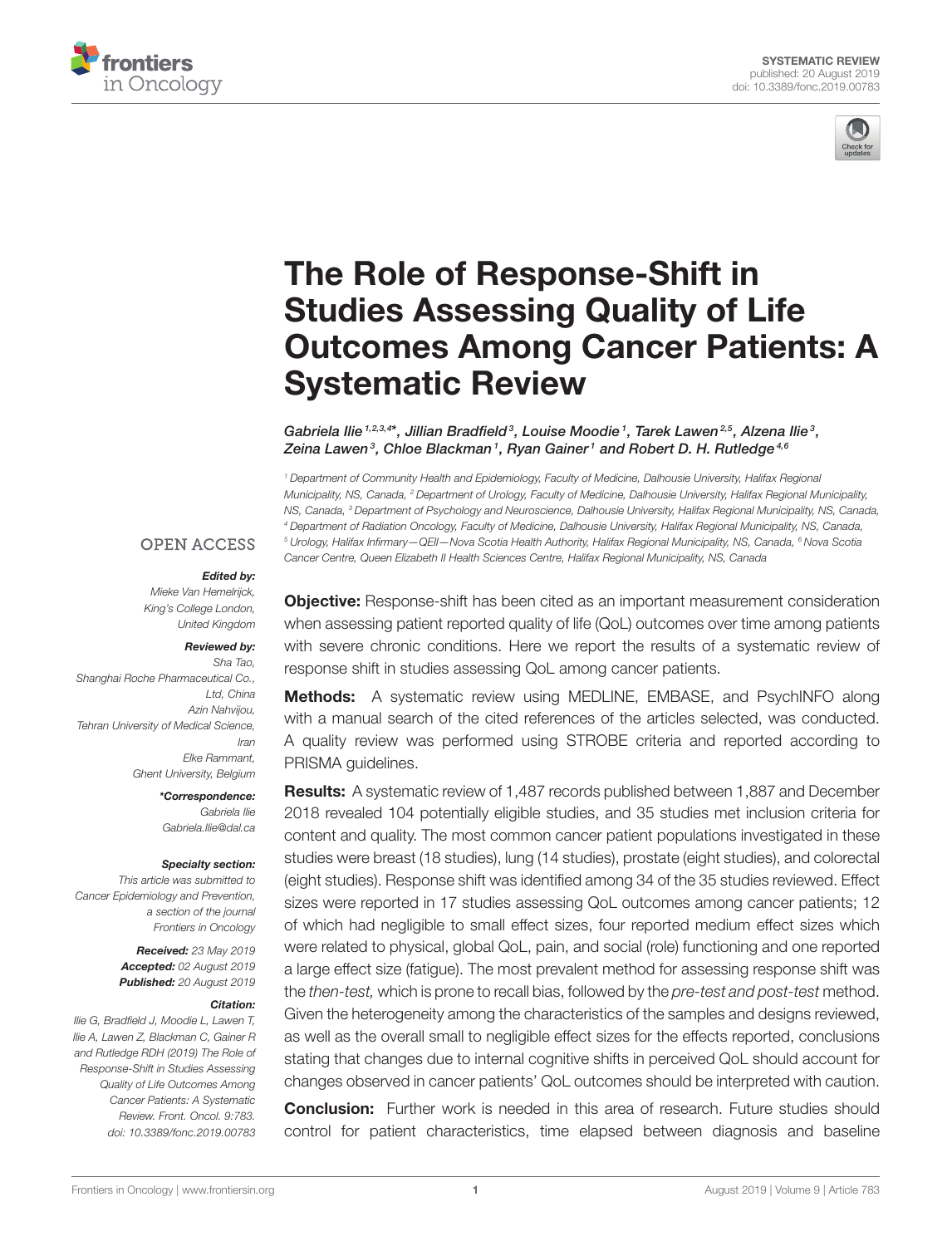assessment and evaluate their contribution to the presence of response shift. Time between assessments should include short and longer periods between assessments and evaluate whether the presence of response shift holds over time. Possible avenues for inquiry for future investigation are discussed.

Keywords: cancer, survivorship, cancer patients, response-shift, quality of life, patient reported outcomes, measurement of oncological outcomes, health measurement

### INTRODUCTION

Measurement change in patient reported quality of life (QoL) outcomes is an urgent necessity of clinical practice. Responseshift refers to measurement of patient reported outcomes that reflect better outcomes over time not because the patient is doing better but because the patient has now adapted, psychologically, to match their new life circumstances (e.g., urinary incontinence), in order to better cope with them [\(1,](#page-23-0) [2\)](#page-23-1). This particular "shift" in an individual's response is considered to involve a re-prioritization of values (e.g., physical function is valued less than cognitive function whereas prior to diagnosis their priority may have been reversed), a recalibration (e.g., "I will survive this, even if the quality of my life will significantly change"), or reconceptualization (e.g., significantly changing standards for interpreting meaning; what constitutes "good" now becomes different than a recent previously held belief) [\(2\)](#page-23-1). In 1999, Albrecht and Devlieger used the term "disability paradox" to describe the notion that people with disabilities report to experience a much better QoL than expected and this concept has become a key component of response shift [\(3\)](#page-23-2). Some cancer patients experience large amounts of pain or side-effects due to their condition or treatment such as surgery, chemotherapy or radiation therapy [\(2,](#page-23-1) [4\)](#page-23-3). The distress associated with the diagnosis often forces patients to engage in cognitive reframing of their circumstances to ease the psychological pain they are experiencing [\(4,](#page-23-3) [5\)](#page-23-4). This process includes a reprioritization of previously held values, internal standards, and expectations in order to help the individual cope with high levels of pain [\(2,](#page-23-1) [6\)](#page-23-5). Taking these changes into account when assessing QoL among cancer patients during the diagnosis-tosurvival continuum, however, is both important and challenging. Measurement of patient reported outcomes assumes relatively good within-individual stability and consistency in ratings [\(6\)](#page-23-5). This assumption translates to feedback for health professionals with respect to how treatments and interventions affect patients. If large error variations exist between patients' responses due, not to external circumstances but rather, to changes in internal standards and reconceptualization, then these patient reported outcomes lose the predictive value they are attributed. A meta-analysis reported in 2006 showed statistically significant response-shift among most of the studies identified [\(7\)](#page-23-6). However, effect sizes associated with response-shift effects were small, whereby the largest ones were reported for fatigue and global health related quality of life (QoL) [\(7\)](#page-23-6). Patient reported outcomes are particularly important in cancer research aimed at identifying treatment side effects. These outcomes help to inform patients and clinicians in the treatment decision-making process at the start of the cancer journey, as well as in the development of establishing standards of patient care and interventions aimed at improving patients' QoL. Thus, the cancer population is a particularly clinically–relevant subgroup to examine with regard to the presence or absence of response-shift.

Response shift has been commonly measured in three ways. Using the pre-test/post-test method, patients complete a baseline assessment (pre-test) and then they complete an identical assessment after a period of time (post-test) [\(7](#page-23-6)[–9\)](#page-23-7). In oncology research, the post-test is usually administered after the cancer treatment [\(2\)](#page-23-1). The pre-test/post-test design is easy to administer to patients but requires large samples for analysis and is difficult to interpret. Changes from pre- to post-test could be representative of a response-shift, QoL changes due to treatment, or both. The then-test method is the second most commonly used method for assessing response-shift and consists of adding one extra step to the pre/post-test, administered at the same time as the post-test. During this additional (then) test, the patient is asked to rate their QoL outcomes retrospectively, thinking of the pre-test time, but using their current value judgments and perceptions [\(9\)](#page-23-7). Response shift is calculated as the difference between the then- and pre- tests, while true changes in QoL are calculated as the difference between the post- and then tests [\(1,](#page-23-0) [9\)](#page-23-7). The then-test is easy to analyse and interpret, however it is susceptible to recall bias and is more burdensome due to the addition of one extra (then) test [\(9\)](#page-23-7). Finally, in the anchor/ideal scale design, patients are asked to state their ideal response to a question or to provide an upper and lower limit (i.e., anchors) of a specific domain at both the pre-test and post-test [\(9\)](#page-23-7). Changes between the pre-test and post-test of either the ideal or anchors indicate a recalibration response shift [\(1,](#page-23-0) [7,](#page-23-6) [9\)](#page-23-7). This design type can be easily analyzed and interpreted, but it is susceptible to ceiling effects and does not properly measure reconceptualization and reprioritization [\(3,](#page-23-2) [9,](#page-23-7) [10\)](#page-23-8).

One of the major goals of assessing quality of life changes over time is to discern to what extent changes reported over time represent changes that have to do with the clinical intervention/treatment and to what extent they reflect confounds and measurement error (factors that are not accounted for but that exert influence on the outcomes, including response shift). It is usually assumed that patients' internal states are more or less stable over time (regression to mean), thus patient reported outcomes are meaningful predictors of patient outcomes [\(2\)](#page-23-1). If for any number of reasons, the person's perception of the construct under evaluation changes over time, then comparison of the two or more longitudinal assessments during the cancer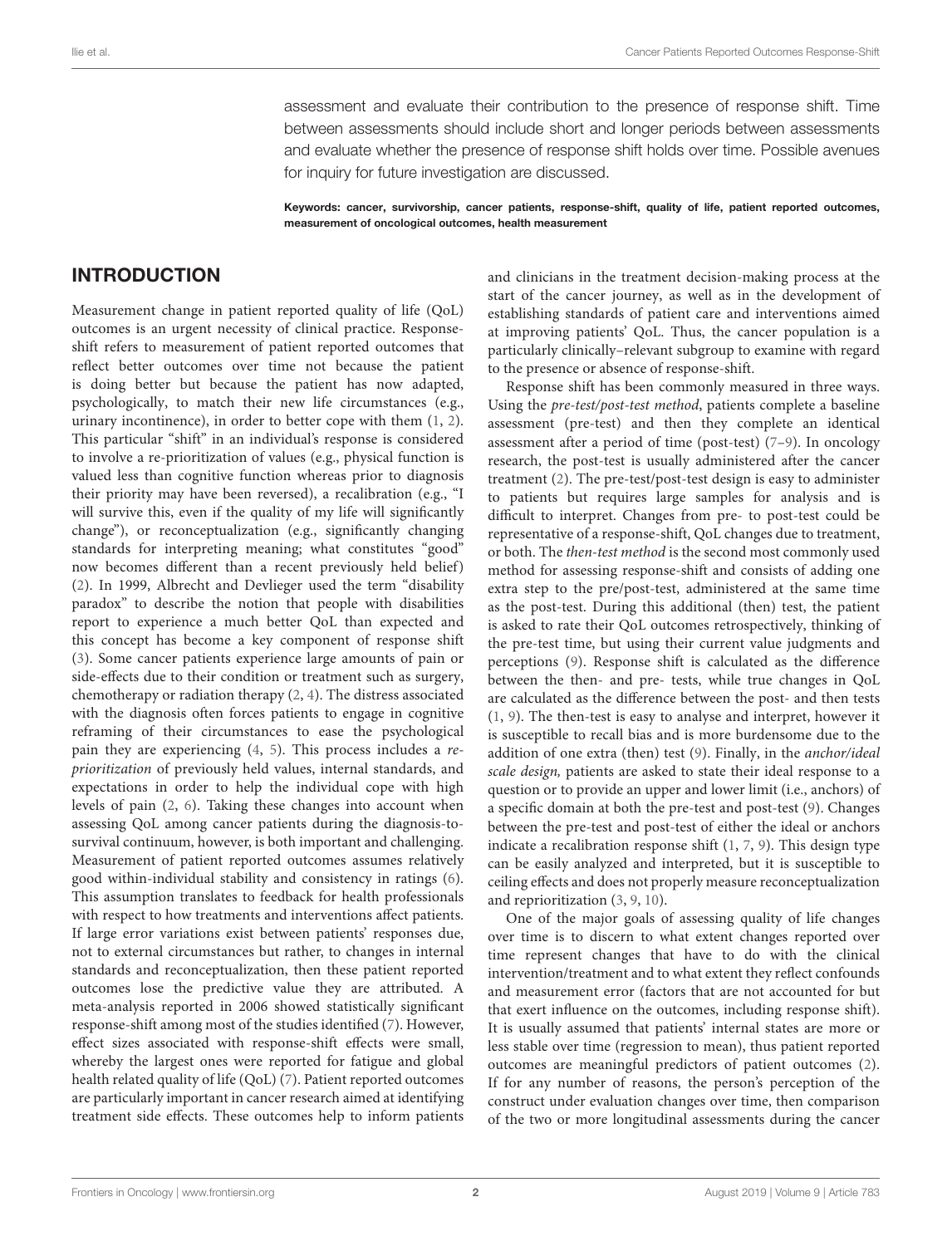journey (e.g., diagnosis, during treatment, post-treatment) may be distorted and lead to the development of unnecessary interventions. If changes in internal states affect patient reported outcomes by means of response shift, then these changes should be accounted for in evaluations of patient reported outcomes to fine-tune the measurement process and arrive at accurate assessments that lead to reliable patient interventions [\(1,](#page-23-0) [2,](#page-23-1) [9,](#page-23-7) [11](#page-23-9)[–13\)](#page-23-10). If response shift is a significant predictor of QoL outcomes, its effect size will have important implications for assessing the effect of cancer treatments on patient reported QoL as results may reflect a response shift, a treatment effect, or a complex combination of both [\(7,](#page-23-6) [10,](#page-23-8) [13\)](#page-23-10). Clarifying these contributions to QoL measurement may help explain paradoxical findings in the literature and provide further insight into the discrepancies between clinical measures of health and patients' own evaluations of their health. Additionally, knowledge of response shift and its measurement would lead to design adjustments for the sensitive assessment of QoL longitudinal data, ultimately leading to improved interventions that positively impact patients' lives [\(2,](#page-23-1) [9,](#page-23-7) [14\)](#page-23-11).

To our knowledge, only one review and one meta-analysis on the evaluation of response shift have been previously conducted and none were exclusively evaluative of cancer populations [\(7,](#page-23-6) [12\)](#page-23-12). The 2006 meta-analysis examined the presence of response shift in studies assessing all forms of chronic conditions [\(7\)](#page-23-6), while the 2011 review examined the presence of response shift exclusively in prostate cancer studies [\(12\)](#page-23-12). This is the first systematic review of response shift that focuses exclusively on cancer studies. The aims of this study are to review the evidence of response shift in studies assessing the QoL of cancer patients by way of examining the methods utilized to assess response shift, the QoL domains assessed and found to be prone to response shift, the length of time between assessments, and types of patient characteristics and external factors that may have contributed to the emergence of a response-shift in these studies.

## METHODS

A systematic search of English-language literature using MEDLINE (1946-April 2017), EMBASE (1974-April 2017), and PsychINFO (1887-April 2017) was performed and a total of 1,365 possible articles were obtained, evaluating the presence of response-shift in cancer patients populations where quality of life outcomes were assessed. A manual search of the cited references of the selected articles did not result in additional articles. A second search of articles from April 2017- December 2018 was performed December 2018 using the exact same databases and search terms, resulting in an additional 122 possible articles for a total of 1,487 records identified through database searching. **[Appendix 1](#page-22-0)** lists the search strategy performed on MEDLINE as an example of the literature search performed in each database. The search words used to obtain these articles included neoplasms (exploded), cancer<sup>\*</sup>, carcinoma<sup>\*</sup>, malignan<sup>\*</sup>, tumor<sup>\*</sup>, neoplas<sup>\*</sup>, adeno<sup>\*</sup>, matasta<sup>\*</sup> (terms combined using an OR statement), followed by response adj (shift<sup>\*</sup> or change<sup>∗</sup>), recalibrat<sup>∗</sup>, reprioritiz<sup>\*</sup> or reprioritis<sup>\*</sup>, reconceptualiz<sup>\*</sup>

or reconceptualis<sup>∗</sup> (terms combined using an OR statement). Articles of interest included quantitative studies (observational studies, cohort studies, case-control studies, cross-sectional studies) that directly assessed patients of any gender, age, or cancer type on response shift and QoL. Articles without primary data (commentary, letters, reviews, editorials, and methods papers), and dissertations were excluded. Articles that assessed the impact of an intervention on QoL were also excluded.

Information was extracted primarily from the "Results," "Discussion," and "Methods" sections with some input from the "Background" section. Extracted information included study characteristics, type of method used to assess response shift, participant characteristics and whether they were assessed in the evaluation of the response shift effects, type and localization of cancer, severity of cancer, time between diagnosis and treatment, time elapsed between assessments, methods and results pertaining to response shift, types of QoL outcomes and an indication as to whether a response shift effect was observed, and the authors' interpretation of results and conclusions. Internal validity was evaluated by examining the study design (blinding, statistical tests, reliability, participant recruitment, study limitations, validity, and biases) and external validity was based on whether or not the sample was representative of the entire population. Effect sizes were evaluated using Cohen's criterion for significance based on differences in means as reported in the studies reviewed. Effect sizes  $d = \langle 0.5 \rangle$  were considered small, between 0.5 and 0.8 of moderate effect size and >0.8 were considered large.

## RESULTS

After removal of duplicates, 999 articles remained. The electronic records were collected in a Research Information System (RIS) data file. Titles and abstracts of the electronic search results were screened by two authors (JB, LM) to identify the relevant studies. Articles that described observations of cancer patients, and discussed response shift, recalibration, reprioritization, and reconceptualization were then further assessed. One hundred and four articles were selected for full-text review. Further screening of the potentially eligible articles through full-text examination resulted in the exclusion of 69 articles and the selection of only 35 of the remaining articles for final inclusion.

Characteristics for data extraction included study characteristics, sample characteristics, demographics, response shift predictors, QoL outcomes, age at diagnosis, cancer type and localization of cancer, treatment type, and time elapsed between treatment and diagnosis. There were no limitations to the population size, age, or gender.

Two authors (JB and LM) independently evaluated the relevance and quality of the articles in the search and extracted data using data abstraction forms. The STROBE (Strengthening the Reporting of Observational Studies in Epidemiology) criteria for quality assessment and the Ottawa-Newcastle Quality Assessment Scale were applied to evaluate each article on study quality and external and internal validity [\(15\)](#page-23-13). Agreement between the two raters was very high (Cohen's kappa  $= 0.86$ ).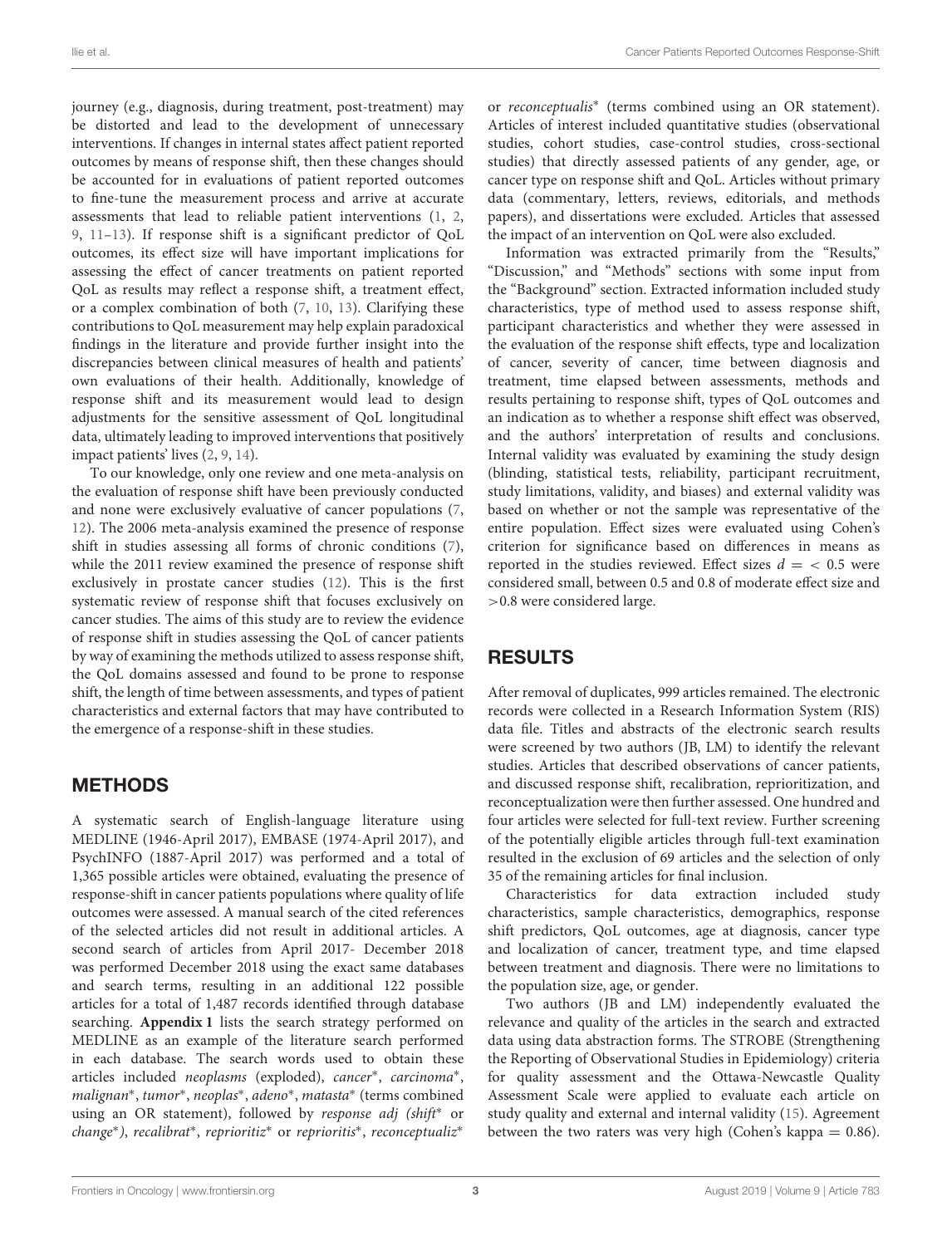

<span id="page-3-0"></span>Results are reported according to the PRISMA (Preferred Reporting Items for Systematic Reviews and Meta-Analyses) guidelines [\(16\)](#page-23-14). A PRISMA flowchart, shown in **[Figure 1](#page-3-0)**, was created to demonstrate the number of articles at each stage of data acquisition and the number of articles that were excluded at each stage.

Among the 35 studies included, all were published in the year 2000 or later, with the exception of Sprangers et al. published in 1999 [\(17\)](#page-23-15). **[Table 1](#page-5-0)** displays the study characteristics. The majority of the studies were conducted in the Netherlands [\(4,](#page-23-3) [17,](#page-23-15) [21,](#page-23-16) [24,](#page-23-17) [26,](#page-23-18) [32,](#page-23-19) [34](#page-23-20)[–36,](#page-23-21) [43–](#page-24-0)[46,](#page-24-1) [48\)](#page-24-2), followed by France [\(19,](#page-23-22) [23,](#page-23-23) [27,](#page-23-24) [37,](#page-23-25) [39,](#page-24-3) [41\)](#page-24-4), and Germany [\(25,](#page-23-26) [28,](#page-23-27) [29,](#page-23-28) [47\)](#page-24-5). Other countries included the United States of America [\(18\)](#page-23-29), Switzerland [\(20,](#page-23-30) [42\)](#page-24-6), Sweden [\(22,](#page-23-31) [33\)](#page-23-32), Norway [\(14,](#page-23-11) [31\)](#page-23-33), Ireland [\(38\)](#page-24-7), Japan [\(30\)](#page-23-34), and Australia [\(13,](#page-23-10) [40\)](#page-24-8). Four studies were case-controls [\(28,](#page-23-27) [29,](#page-23-28) [33,](#page-23-32) [38\)](#page-24-7), while the remaining 31 were unmatched cohorts. There was a large range

of QoL measures used, with EORTC-QLQ-C30 being the most prevalent [\(14,](#page-23-11) [17,](#page-23-15) [19,](#page-23-22) [22,](#page-23-31) [24,](#page-23-17) [25,](#page-23-26) [27,](#page-23-24) [37,](#page-23-25) [39,](#page-24-3) [41,](#page-24-4) [43,](#page-24-0) [48\)](#page-24-2). Twenty-two of the studies looked at global/general/overall QoL results [\(13,](#page-23-10) [14,](#page-23-11) [17,](#page-23-15) [19–](#page-23-22)[24,](#page-23-17) [26](#page-23-18)[–32,](#page-23-19) [34–](#page-23-20)[37,](#page-23-25) [44,](#page-24-9) [46\)](#page-24-1), and all studies measured one or more individual aspects of QoL. Response shift was assessed in nine specific aspects of QoL: physical functioning (21 studies) [\(14,](#page-23-11) [19–](#page-23-22)[23,](#page-23-23) [25](#page-23-26)[–27,](#page-23-24) [30,](#page-23-34) [32,](#page-23-19) [34–](#page-23-20)[37,](#page-23-25) [41](#page-24-4)[–44,](#page-24-9) [46,](#page-24-1) [47\)](#page-24-5), role functioning (the capacity of an individual to perform activities typical to specific age and particular social responsibility; assessed in 11 of the 35 studies reviewed) [\(19,](#page-23-22) [23,](#page-23-23) [25,](#page-23-26) [27,](#page-23-24) [30,](#page-23-34) [34,](#page-23-20) [36,](#page-23-21) [37,](#page-23-25) [41,](#page-24-4) [44,](#page-24-9) [46\)](#page-24-1), emotional functioning (10 studies) [\(19,](#page-23-22) [21,](#page-23-16) [23,](#page-23-23) [25](#page-23-26)[–27,](#page-23-24) [30,](#page-23-34) [37,](#page-23-25) [41,](#page-24-4) [44\)](#page-24-9), cognitive functioning (eight studies) [\(17,](#page-23-15) [19,](#page-23-22) [21,](#page-23-16) [23,](#page-23-23) [25,](#page-23-26) [27,](#page-23-24) [37,](#page-23-25) [41\)](#page-24-4), sexual functioning (five studies) [\(19,](#page-23-22) [23,](#page-23-23) [27,](#page-23-24) [35,](#page-23-35) [37\)](#page-23-25), social functioning (12 studies) [\(19,](#page-23-22) [21,](#page-23-16) [23,](#page-23-23) [25,](#page-23-26) [27,](#page-23-24) [30,](#page-23-34) [36,](#page-23-21) [37,](#page-23-25) [41–](#page-24-4)[44\)](#page-24-9), fatigue (16 studies) [\(14,](#page-23-11) [17–](#page-23-15)[19,](#page-23-22) [23,](#page-23-23) [24,](#page-23-17) [27,](#page-23-24) [30,](#page-23-34) [32,](#page-23-19) [36,](#page-23-21) [37,](#page-23-25) [42,](#page-24-6) [43,](#page-24-0) [45,](#page-24-10) [46,](#page-24-1) [48\)](#page-24-2), pain (11 studies) [\(4,](#page-23-3) [14,](#page-23-11) [19,](#page-23-22) [23,](#page-23-23) [27,](#page-23-24) [30,](#page-23-34) [34,](#page-23-20) [37,](#page-23-25) [43,](#page-24-0) [44,](#page-24-9) [46\)](#page-24-1),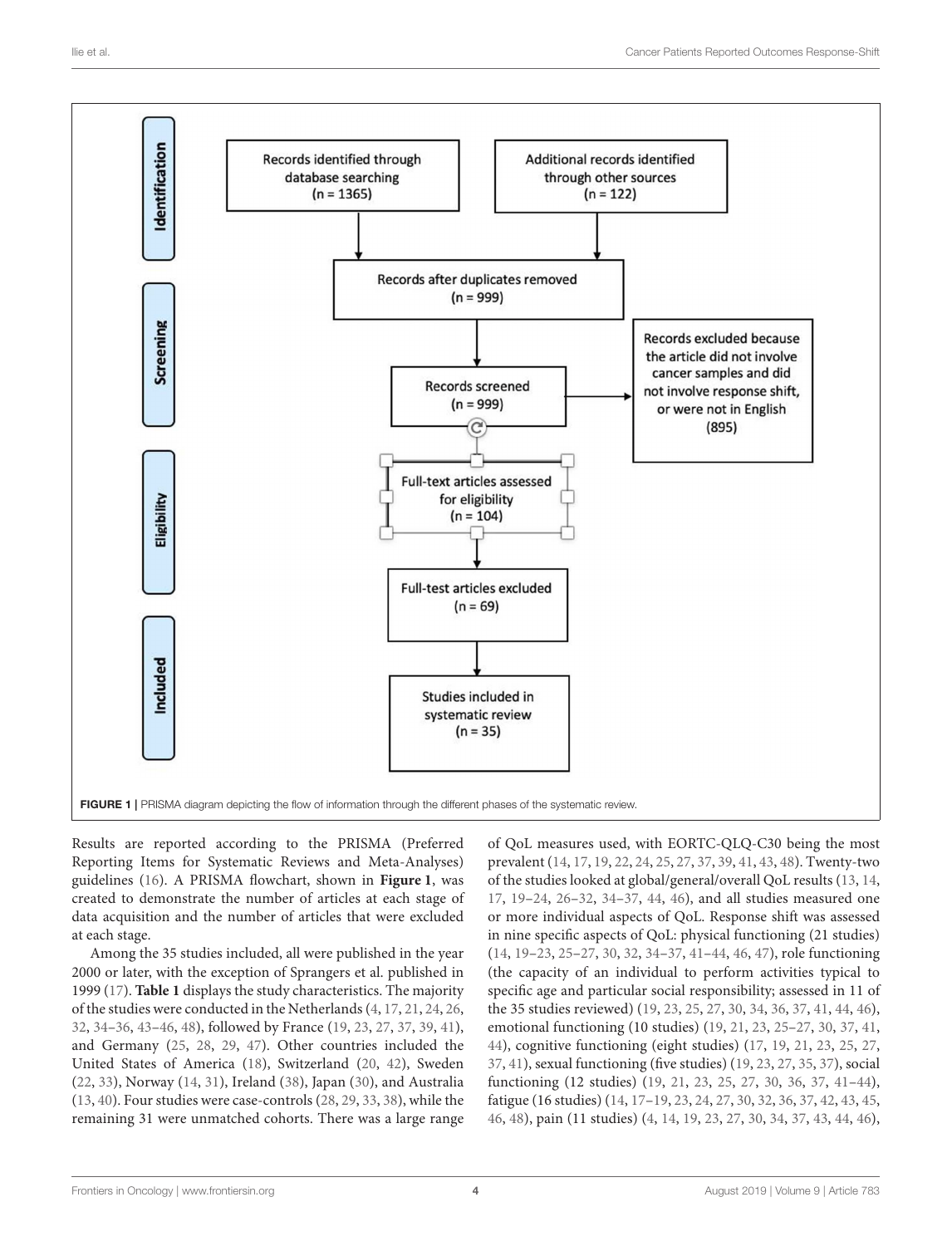and mental health (15 studies) [\(22,](#page-23-31) [28,](#page-23-27) [29,](#page-23-28) [33](#page-23-32)[–36,](#page-23-21) [38](#page-24-7)[–40,](#page-24-8) [42–](#page-24-6) [44,](#page-24-9) [46,](#page-24-1) [47\)](#page-24-5). Aside from aspects of QoL, 13 studies examined other outcomes [\(19,](#page-23-22) [23,](#page-23-23) [24,](#page-23-17) [26,](#page-23-18) [27,](#page-23-24) [34,](#page-23-20) [37,](#page-23-25) [41](#page-24-4)[–44,](#page-24-9) [46,](#page-24-1) [47\)](#page-24-5), such as communication, relationship with physician, and dyadic congruency. The duration of follow-up tests from baseline ranged from 6 days to 2 years, with most studies assessing response shift at 3 or 6 months post-diagnosis, and having no more than 6 months elapsed between pre to post-test. Ito et al. had the smallest sample size ( $N = 18$ ,  $n = 13$  at follow up) [\(30\)](#page-23-34) and Verdam et al. had the largest sample size ( $N = 1,157, 1,029$  at follow up) [\(43\)](#page-24-0) at baseline. Mean sample size at first follow-up, for the 35 studies was 0.203 participants ( $SD = 190.68$ ), and the median was 170 participants. Twelve of the 35 studies reviewed had <100 participants enrolled at first follow-up.

**[Table 2](#page-11-0)** displays patients characteristics. Roughly half of the studies ( $N = 21$ ) included both males and females in their sample [\(4,](#page-23-3) [13,](#page-23-10) [14,](#page-23-11) [17,](#page-23-15) [20](#page-23-30)[–22,](#page-23-31) [24,](#page-23-17) [26,](#page-23-18) [30,](#page-23-34) [31,](#page-23-33) [33,](#page-23-32) [34,](#page-23-20) [36,](#page-23-21) [42](#page-24-6)[–48\)](#page-24-2), four studies encompassed only males [\(25,](#page-23-26) [28,](#page-23-27) [33,](#page-23-32) [35\)](#page-23-35), and 10 studies consisted of only females [\(18,](#page-23-29) [19,](#page-23-22) [23,](#page-23-23) [27,](#page-23-24) [29,](#page-23-28) [32,](#page-23-19) [37,](#page-23-25) [39](#page-24-3)[–41\)](#page-24-4). Sex was assessed in response-shift analyses in four studies and was found to be a statistically significant contributor in two of the four studies assessed (**[Table 3](#page-15-0)**). Of the studies which reported participants' age, 32 studies examined response shift in older patients (40– 80 years old), and one study examined response shift among children (mean age 14). Age at diagnosis and time elapsed since diagnosis were a statistically significant contributor in 6 of the 10 studies, and one of four studies that assessed it's contribution to response shift analyses, respectively (**[Table 3](#page-15-0)**). In 5 of the 7 studies that assessed the role of external factors in response shift analyses, five were statistically significant contributors (e.g., life domains, social comparisons, financial status) (**[Table 3](#page-15-0)**). The majority of studies (16 studies) administered QoL assessment 3 months after baseline whereas nine studies measured 6 months after baseline. Only four, of the 35, studies assessed the time elapsed between diagnosis and first/baseline testing and controlled for it in their analyses. Breast cancer (18 studies) was the most common form of cancer assessed, with 10 studies examining only breast cancer [\(18,](#page-23-29) [19,](#page-23-22) [23,](#page-23-23) [27,](#page-23-24) [29,](#page-23-28) [32,](#page-23-19) [37,](#page-23-25) [39–](#page-24-3)[41\)](#page-24-4) and 8 studies focusing on breast plus other types of cancers [\(13,](#page-23-10) [17,](#page-23-15) [24,](#page-23-17) [26,](#page-23-18) [43–](#page-24-0)[45,](#page-24-10) [47\)](#page-24-5). The second and third most commonly examined forms of cancer were lung (14 studies, 2 of which included lung patients exclusively) [\(4,](#page-23-3) [13,](#page-23-10) [17,](#page-23-15) [22,](#page-23-31) [24,](#page-23-17) [26,](#page-23-18) [34,](#page-23-20) [36,](#page-23-21) [43–](#page-24-0)[48\)](#page-24-2), prostate (8 studies, 2 of which included prostate cancer patients only) [\(13,](#page-23-10) [17,](#page-23-15) [25,](#page-23-26) [28,](#page-23-27) [35,](#page-23-35) [38,](#page-24-7) [43,](#page-24-0) [47\)](#page-24-5) and colorectal (8 studies, 2 of which were exclusively colorectal samples) [\(13,](#page-23-10) [24,](#page-23-17) [26,](#page-23-18) [30,](#page-23-34) [42,](#page-24-6) [44,](#page-24-9) [45,](#page-24-10) [47\)](#page-24-5). Information on cancer stage was reported in about a third of the studies [\(18,](#page-23-29) [20,](#page-23-30) [23,](#page-23-23) [25,](#page-23-26) [27,](#page-23-24) [28,](#page-23-27) [30](#page-23-34)[–32,](#page-23-19) [37](#page-23-25)[–39,](#page-24-3) [41\)](#page-24-4). Among those that did present information on cancer staging, the TNM classification—T1 to T4 and the AJCC stages−0 to 4, were reported most frequently. Eight of the 35 studies reviewed included patients whose cancer had metastasized [\(13,](#page-23-10) [26,](#page-23-18) [30,](#page-23-34) [37,](#page-23-25) [38,](#page-24-7) [43,](#page-24-0) [44,](#page-24-9) [47\)](#page-24-5). The most reported treatments for cancer among the 35 studies included surgery (19 studies) [\(4,](#page-23-3) [18–](#page-23-29)[20,](#page-23-30) [23,](#page-23-23) [25,](#page-23-26) [27,](#page-23-24) [28,](#page-23-27) [30](#page-23-34)[–32,](#page-23-19) [34–](#page-23-20)[39,](#page-24-3) [46,](#page-24-1) [47\)](#page-24-5), radiotherapy (19 studies) [\(13,](#page-23-10) [17](#page-23-15)[–19,](#page-23-22) [23,](#page-23-23) [25,](#page-23-26) [27](#page-23-24)[–29,](#page-23-28) [31,](#page-23-33) [32,](#page-23-19) [35,](#page-23-35) [37–](#page-23-25) [39,](#page-24-3) [42,](#page-24-6) [44,](#page-24-9) [45,](#page-24-10) [47\)](#page-24-5), chemotherapy (15 studies) [\(13,](#page-23-10) [14,](#page-23-11) [19,](#page-23-22) [20,](#page-23-30) [23,](#page-23-23) [27](#page-23-24)[–29,](#page-23-28) [33,](#page-23-32) [37,](#page-23-25) [39,](#page-24-3) [42,](#page-24-6) [44,](#page-24-9) [47,](#page-24-5) [48\)](#page-24-2), and hormone therapy (10 studies) [\(13,](#page-23-10) [19,](#page-23-22) [23,](#page-23-23) [27–](#page-23-24)[29,](#page-23-28) [35,](#page-23-35) [37–](#page-23-25)[39\)](#page-24-3). All of the studies included pre- and post-treatment assessments, except Hinz who recruited participants during a radiological follow-up [\(29\)](#page-23-28). Two studies recruited children aged 2 to 17 years old [\(21,](#page-23-16) [38\)](#page-24-7), while the rest of the studies included adult participants only. The majority of the 35 studies reviewed failed to provide information on participants, such as cancer type and stage, treatment type, age at diagnosis, presence of metastasis, and time between diagnosis and testing.

**[Table 3](#page-15-0)** displays demographics, perceived social support and clinical contributions of patient characteristics to main response shift statistical analyses. Of the 35 studies reviewed, three studies accounted for cancer type [\(4,](#page-23-3) [34,](#page-23-20) [42\)](#page-24-6), five studies accounted for cancer stage [\(18,](#page-23-29) [23,](#page-23-23) [28,](#page-23-27) [39,](#page-24-3) [47\)](#page-24-5), one study accounted for metastasis [\(20\)](#page-23-30), 10 studies accounted for treatment type [\(4,](#page-23-3) [18,](#page-23-29) [20,](#page-23-30) [22,](#page-23-31) [27,](#page-23-24) [39,](#page-24-3) [41,](#page-24-4) [42,](#page-24-6) [45,](#page-24-10) [47\)](#page-24-5), four studies accounted for time elapsed since diagnosis (survivorship time) [\(28,](#page-23-27) [29,](#page-23-28) [33,](#page-23-32) [47\)](#page-24-5), two studies accounted for age at diagnosis [\(28,](#page-23-27) [33\)](#page-23-32), 10 studies accounted for current age [\(4,](#page-23-3) [18,](#page-23-29) [22,](#page-23-31) [23,](#page-23-23) [28,](#page-23-27) [29,](#page-23-28) [34,](#page-23-20) [39–](#page-24-3)[41\)](#page-24-4), four studies accounted for sex [\(20,](#page-23-30) [22,](#page-23-31) [34,](#page-23-20) [47\)](#page-24-5), three studies accounted for comorbidities other than the cancer diagnosis [\(31,](#page-23-33) [32,](#page-23-19) [47\)](#page-24-5), two studies accounted for occupation [\(22,](#page-23-31) [39\)](#page-24-3), three studies accounted for marital status [\(39,](#page-24-3) [41,](#page-24-4) [47\)](#page-24-5), and seven studies accounted for education [\(18,](#page-23-29) [22,](#page-23-31) [28,](#page-23-27) [29,](#page-23-28) [39,](#page-24-3) [41,](#page-24-4) [47\)](#page-24-5) in their main analyses. Cancer type [\(4\)](#page-23-3), cancer stage [\(23\)](#page-23-23), treatment type [\(4,](#page-23-3) [18,](#page-23-29) [23,](#page-23-23) [27,](#page-23-24) [39,](#page-24-3) [41,](#page-24-4) [42,](#page-24-6) [45\)](#page-24-10), time elapsed since diagnosis [\(33\)](#page-23-32), age at diagnosis [\(33\)](#page-23-32), age at the time of testing [\(4,](#page-23-3) [18,](#page-23-29) [23,](#page-23-23) [29,](#page-23-28) [34,](#page-23-20) [40\)](#page-24-8), sex [\(34,](#page-23-20) [47\)](#page-24-5), marital status [\(39\)](#page-24-3), comorbidity [\(31,](#page-23-33) [32\)](#page-23-19), and education [\(29,](#page-23-28) [41\)](#page-24-4) were factors that statistically significantly contributed to the main analyses. None of the studies reviewed reported information on the patients' race, or patients' perceived level of social support.

**[Table 4](#page-17-0)** indicates the presence or absence of a response shift, and the type of response shift design studied in the 35 studies reviewed. Statistical analyses and models also varied among these studies. Methods used to assess response shift in the studies reviewed included the then-test (21 studies of the 35) [\(4,](#page-23-3) [14,](#page-23-11) [17–](#page-23-15) [23,](#page-23-23) [25,](#page-23-26) [27,](#page-23-24) [28,](#page-23-27) [30](#page-23-34)[–32,](#page-23-19) [35,](#page-23-35) [37,](#page-23-25) [40,](#page-24-8) [41,](#page-24-4) [45,](#page-24-10) [46\)](#page-24-1), the pre-test and post-test (12 studies) [\(13,](#page-23-10) [24,](#page-23-17) [26,](#page-23-18) [33,](#page-23-32) [34,](#page-23-20) [36,](#page-23-21) [41–](#page-24-4)[44,](#page-24-9) [47,](#page-24-5) [48\)](#page-24-2), with less frequent use of the anchoring/ideal scale (two studies) [\(23,](#page-23-23) [37\)](#page-23-25), successive comparison (one study) [\(23\)](#page-23-23), structuralequational modeling (one study) [\(39\)](#page-24-3), or vignettes (two studies) [\(29,](#page-23-28) [35\)](#page-23-35). The most common method for evaluating response shift that observed the emergence of a statistically significant response-shift effect was the then-test (19/21 studies). All studies reported at least one significant result for the variables examined in their model, with the exception of one study. Jakola et al. only examined global QoL, which was found to be not statistically significant [\(31\)](#page-23-33). **[Table 4](#page-17-0)** displays effect sizes for the studies who reported them broken down by outcome measured. Overall effect sizes were mostly small to negligent and were reported in 16 studies [\(14,](#page-23-11) [18,](#page-23-29) [19,](#page-23-22) [21,](#page-23-16) [22,](#page-23-31) [24,](#page-23-17) [25,](#page-23-26) [28,](#page-23-27) [35–](#page-23-35)[37,](#page-23-25) [39,](#page-24-3) [40,](#page-24-8) [43,](#page-24-0) [44,](#page-24-9) [46\)](#page-24-1) four of which also reported moderate effect sizes [\(21,](#page-23-16) [22,](#page-23-31) [24,](#page-23-17) [46\)](#page-24-1), and one additional study which revealed a large effect size [\(17\)](#page-23-15). Across all types of cancer, 22 studies reported results for global QoL and statistically significant changes between evaluated time points were noted in 16 of these [\(13,](#page-23-10) [14,](#page-23-11) [19,](#page-23-22) [21–](#page-23-16)[24,](#page-23-17) [26,](#page-23-18) [29,](#page-23-28) [32,](#page-23-19) [34–](#page-23-20) [37,](#page-23-25) [44,](#page-24-9) [46\)](#page-24-1), however only 10 of these studies reported effect sizes for their statistically significant effects. Of these, using Cohen's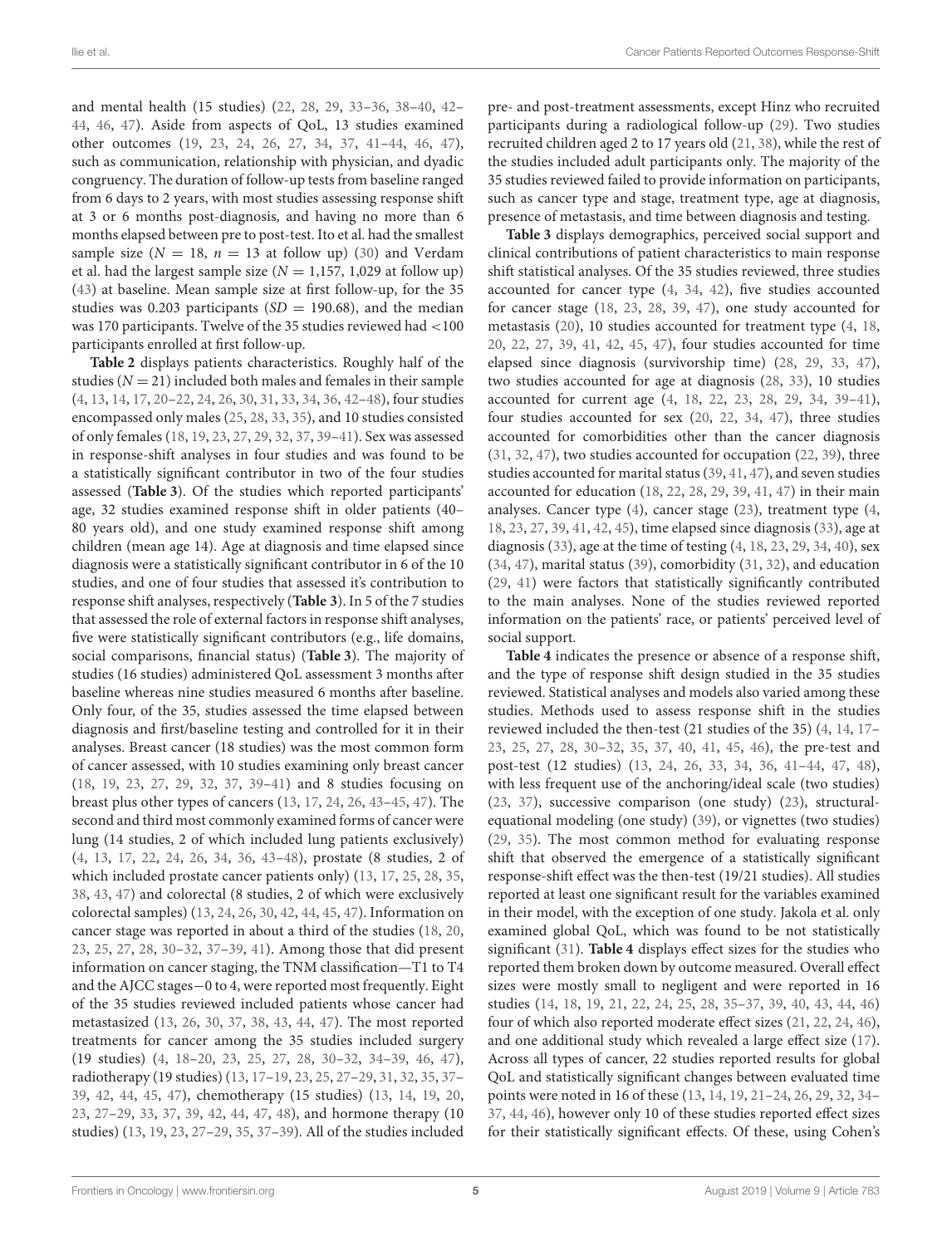Ilie et al.

<span id="page-5-0"></span>

| <b>References</b>       | Design | Country     | <b>Cancer type</b>                                                                                     | <b>QoL</b> measure                                         | <b>Aspect of QoL</b><br>assessed                                                                                          | <b>Other outcomes</b>                                                                                                                                                                                                                                             | Sample size                                                                                                                                                            | Limitations                                                                                                                 | Time between<br>assessments                                                                                                                                                                                                 |
|-------------------------|--------|-------------|--------------------------------------------------------------------------------------------------------|------------------------------------------------------------|---------------------------------------------------------------------------------------------------------------------------|-------------------------------------------------------------------------------------------------------------------------------------------------------------------------------------------------------------------------------------------------------------------|------------------------------------------------------------------------------------------------------------------------------------------------------------------------|-----------------------------------------------------------------------------------------------------------------------------|-----------------------------------------------------------------------------------------------------------------------------------------------------------------------------------------------------------------------------|
| Andrykowski et al. (18) | Cohort | <b>US</b>   | <b>Breast</b>                                                                                          | FSI: FSI-TT: FCS                                           | Fatigue                                                                                                                   | None                                                                                                                                                                                                                                                              | $N = 102$ at<br>pre-treatment:<br>$N = 73$ at T1;<br>$N = 39$ at T2                                                                                                    | (1) 62% attrition from<br>baseline to<br>post-treatment<br>testing.<br>(2) Sample lacks<br>racial/ethnic<br>representation. | Pre-treatment to<br>post-treatment 1:<br>$M = 70.2$ days<br>$(SD = 40.9; \text{range})$<br>$22 - 202$<br>Pre-treatment to<br>Post-treatment 2:<br>$M = 193.8$ days<br>$(SD = 57.3;$<br>range 115-364)                       |
| Anota et al. (19)       | Cohort | France      | <b>Breast</b>                                                                                          | EORTC QLQ-C30:<br>EORTC QLQ-BR23<br><b>BC</b>              | Global QoL; physical,<br>emotional cognitive,<br>role, and social<br>functioning, fatigue,<br>pain, sexual<br>functioning | Nausea and vomiting; $N = 317$ at baseline;<br>dyspnea; insomnia;<br>appetite loss;<br>constipation;<br>diarrhea; financial<br>difficulties; body<br>image; future<br>perspectives;<br>systemic therapy side<br>effects; arm and<br>breast symptoms;<br>hair loss | $N = 311$ at T1:<br>$N = 304$ at T2:<br>$N = 290$ at T3                                                                                                                | (1) Potential for recall<br>bias using "Then"<br>test.<br>(2) Failure to report<br>sample demographic.                      | Baseline to T1<br>(discharge following<br>initial hospitalization):<br>$median = 6$ days,<br>(range 1.5-81.5)<br>Baseline to T2: 3<br>months<br>Baseline to T3:<br>6 months                                                 |
| Bernhard et al. (20)    | Cohort | Switzerland | Colon                                                                                                  | LASA scale anchored<br>at 'perfect<br>health-worst health' | Global QoL; physical<br>functioning, subjective<br>health estimation                                                      | None                                                                                                                                                                                                                                                              | $N = 187$ recruited;<br>$N = 130$ completed<br>pre- and post-tests                                                                                                     | (1) Duration between<br>T1 (baseline/pre-test)<br>and T2 (surgery) was<br>too short.                                        | Baseline/ "pre"-test to<br>surgery: "Then"-test<br>$median = 12 \text{ days}$<br>Adjuvant therapy:<br>Baseline/"pre"-test to<br>"then"-test:<br>$median = 50$ days;<br>"Then"-test to<br>"post"-test:<br>$median = 14$ days |
| Brinksma et al. (21)    | Cohort | Netherlands | Multiple types:<br>hematologic<br>$(N = 12)$ ; brain<br>tumor $(N = 7)$ :<br>solid tumor<br>$(N = 18)$ | PedsQL, Cantril's<br>ladder, PPS, MSAS                     | Physical, emotional,<br>cognitive, and social<br>functioning, overall<br>QoL                                              |                                                                                                                                                                                                                                                                   | Child report: $N = 51$<br>enrolled, $N = 37$<br>completed all<br>measures;<br>Parent report: $N = 10020\%$ parents,<br>enrolled, $N = 80$<br>completed all<br>measures | (1) Small sample size<br>(2) Broad distribution<br>of age<br>(3) 27% children and<br>attrition, respectively                | Pretest 2 weeks after<br>diagnosis, post-test<br>and "Then" test 3<br>months later                                                                                                                                          |
| Broberger et al. (22)   | Cohort | Sweden      | Lung                                                                                                   | EORTC-QLQ-C30                                              | Global QoL; fatigue,<br>physical functioning                                                                              | None                                                                                                                                                                                                                                                              | $N = 126$ enrolled;<br>$N = 115$ at T1:<br>$N = 89$ at T2                                                                                                              | (1) Attrition of 30% by<br>T <sub>2</sub> .<br>(2) Possible<br>recall bias.                                                 | T1: 3 months after<br>baseline<br>T2: 6 months<br>after baseline                                                                                                                                                            |
| Dabakuyo et al. (23)    | Cohort | France      | <b>Breast</b>                                                                                          | QLQ-C30, BR23, and<br>EurQOL-EQ-5D                         | Global QoL; physical,<br>emotional cognitive,<br>role, and social<br>functioning; fatigue;<br>pain; sexual<br>functioning | Nausea and vomiting;<br>dyspnea; insomnia;<br>appetite loss;<br>constipation;<br>diarrhea; financial<br>difficulties;                                                                                                                                             | $N = 381$ enrolled;<br>$N = 320$ completed all<br>measures                                                                                                             | $(1)$ 17% attrition<br>(2) Short time<br>between tests                                                                      | Baseline to the end of<br>the 1st medical<br>examination/<br>hospitalization: <15<br>days for 79% of<br>sample ( $N = 301$ )                                                                                                |
|                         |        |             |                                                                                                        |                                                            |                                                                                                                           |                                                                                                                                                                                                                                                                   |                                                                                                                                                                        |                                                                                                                             | (Continued)                                                                                                                                                                                                                 |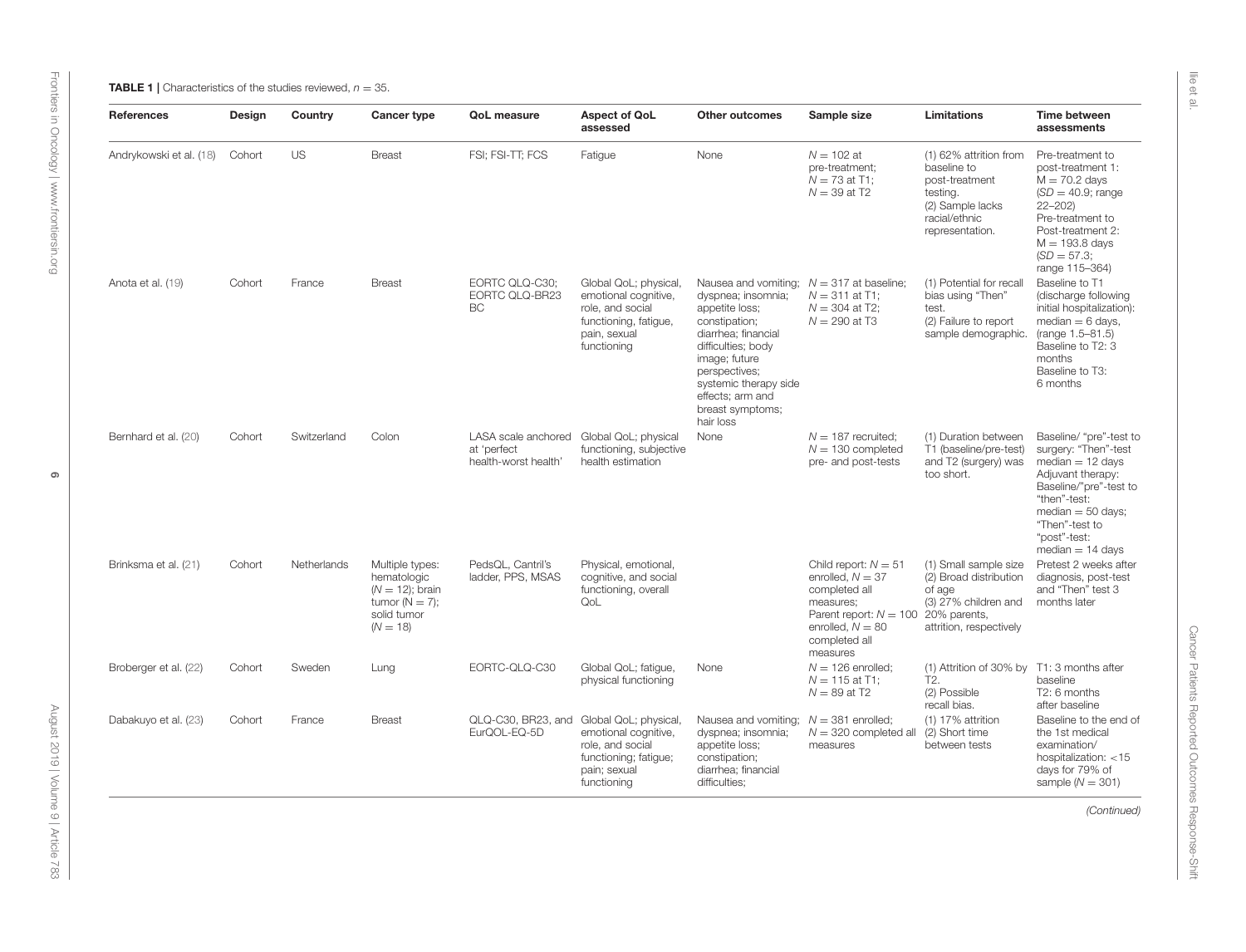| <b>TABLE 1   Continued</b> |
|----------------------------|
|                            |

| <b>References</b>     | Design | Country     | <b>Cancer type</b>                                                                                                                                                                                         | <b>QoL</b> measure         | <b>Aspect of QoL</b><br>assessed                                                                               | <b>Other outcomes</b>                                                                                                                                                                                                                                                                      | Sample size                                                                                        | Limitations                                                                                                                                                                                                                                                                                                                                                                                                                     | Time between<br>assessments                                             |
|-----------------------|--------|-------------|------------------------------------------------------------------------------------------------------------------------------------------------------------------------------------------------------------|----------------------------|----------------------------------------------------------------------------------------------------------------|--------------------------------------------------------------------------------------------------------------------------------------------------------------------------------------------------------------------------------------------------------------------------------------------|----------------------------------------------------------------------------------------------------|---------------------------------------------------------------------------------------------------------------------------------------------------------------------------------------------------------------------------------------------------------------------------------------------------------------------------------------------------------------------------------------------------------------------------------|-------------------------------------------------------------------------|
|                       |        |             |                                                                                                                                                                                                            |                            |                                                                                                                | body image; future<br>perspectives;<br>systemic therapy side<br>effects; arm and<br>breast symptoms;<br>hair loss                                                                                                                                                                          |                                                                                                    |                                                                                                                                                                                                                                                                                                                                                                                                                                 |                                                                         |
| Echteld et al. (24)   | Cohort | Netherlands | Multiple types:<br>lung $(N = 6)$ ;<br>colorectal $(N = 4)$ ;<br>urogenital ( $N = 3$ );<br>breast $(N = 4)$ ;<br>melanoma ( $N = 3$ );<br>sarcoma $(N = 2)$<br>other $(N = 7)$                            | SEI QoL-DW                 | Pain; fatigue; global<br>QoL                                                                                   | Cues: affiliation;<br>activities/hobbies/<br>interests; health<br>progression; state of<br>mind; quality of care;<br>role, mental, physical<br>functioning;<br>religion/spirituality,<br>harmony and<br>acceptance;<br>work/finances/<br>practical issues:<br>autonomy/control;<br>outlook | $N = 29$ patients<br>selected from sample<br>of 78 patients.<br>$N = 29$ at T0:<br>$N = 16$ at T1; | (1) Heterogeneity of<br>cancer type<br>(2) Small sample size. T1: 7-14 days later                                                                                                                                                                                                                                                                                                                                               | Baseline: within 24 h<br>of hospital admission                          |
| Gerlich et al. (25)   | Cohort | Germany     | Prostate                                                                                                                                                                                                   | EORTC-QLQ-C30              | Physical, role,<br>emotional, cognitive,<br>and social functioning                                             | None                                                                                                                                                                                                                                                                                       | $N = 437$ recruited;<br>$N = 402$ at follow-up                                                     | (1) Results pertain to<br>the whole sample of<br>patients, so unable to Follow-up: 3 months<br>examine response<br>shift on an individual<br>level.<br>(2) Short time-frame<br>used, so unable to<br>assess RS in later<br>disease.<br>(3) Potential bias from<br>different contexts of<br>both assessment<br>occasions (hospital<br>stay for baseline vs.<br>at home for<br>follow-up)-this<br>constitutes<br>method variance. | Baseline: start of<br>treatment<br>after baseline                       |
| Hagedoorn et al. (26) | Cohort | Netherlands | Multiple types:<br>advanced breast<br>$(N = 53);$<br>gastrointestinal<br>tumors $(N = 30)$ ;<br>lymphomas<br>$(N = 32);$<br>genitourinary<br>$(N = 16)$ ; lung<br>$(N=15);$<br>gynecological<br>$(N = 12)$ | EORTC-QLQ-C30              | Physical and emotional Relative evaluation on $N = 307$ recruited;<br>functioning, global QoL a 7-point scale: | "When you compare<br>yourself to other<br>people in a similar<br>situation, how would<br>you say you are<br>doing?"                                                                                                                                                                        | $N = 240$ competed<br>study                                                                        | (1) Heterogeneity of<br>cancer type<br>$(2)$ 22% attrition                                                                                                                                                                                                                                                                                                                                                                      | T1: during 2nd/3rd<br>cycle of<br>chemotherapy<br>T2: 3 months after T1 |
| Hamidou et al. (27)   | Cohort | France      | <b>Breast</b>                                                                                                                                                                                              | EORTC-QLQ-C30<br>and BR-23 | Global QoL; physical,<br>emotional cognitive,<br>role, and social                                              | Nausea and vomiting; $N = 359$ at baseline;<br>dyspnea; insomnia;<br>appetite loss;                                                                                                                                                                                                        | $N = 357$ completed at at 3 months, T3<br>least 1 follow-up                                        | (1) Reassessed QOL<br>"Then"-test not                                                                                                                                                                                                                                                                                                                                                                                           | T0: Inclusion<br>T1: end of 1st<br>hospitalization                      |

Ilie et al.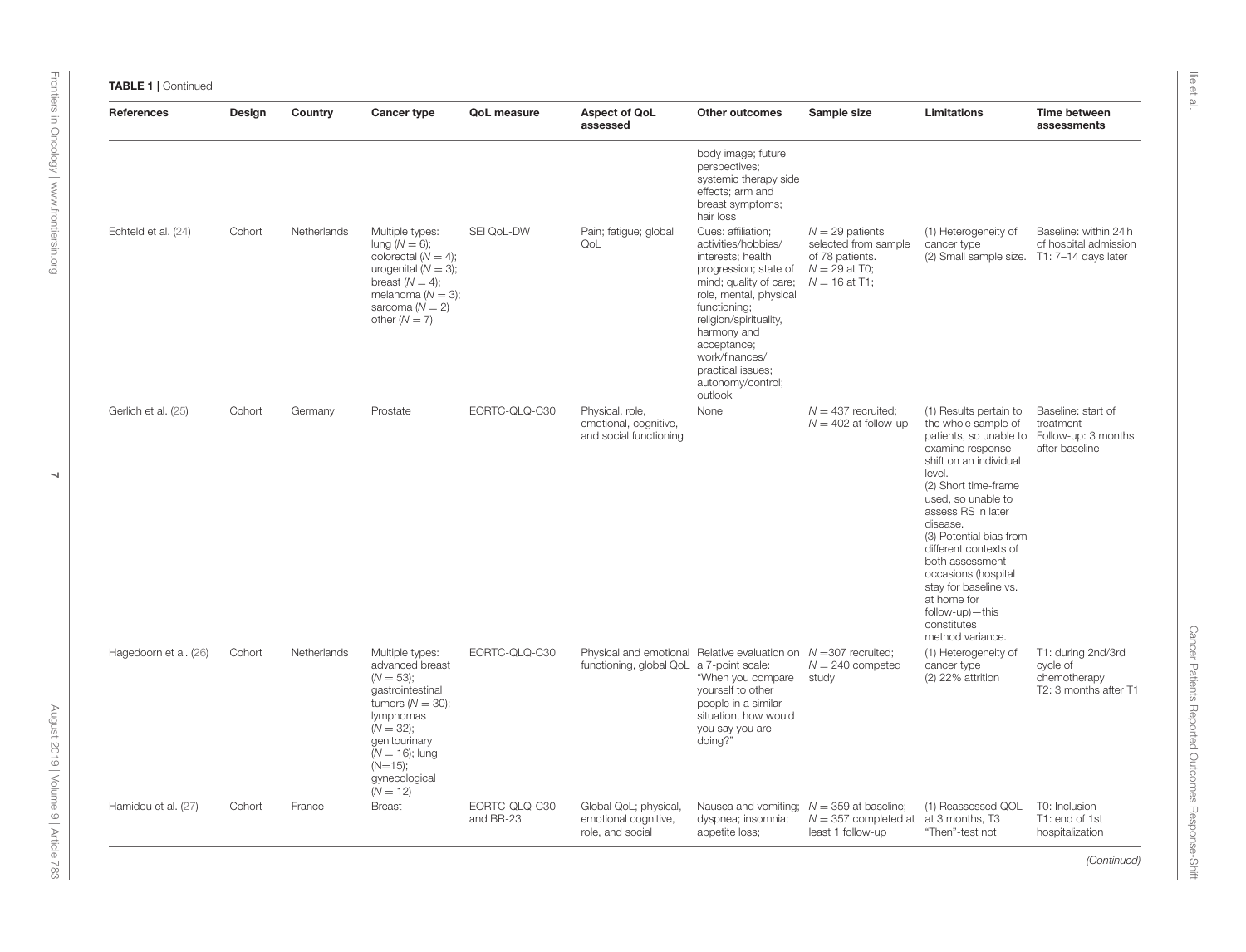| References             | Design           | Country     | <b>Cancer type</b>                                                                                                                                                                | QoL measure                                            | <b>Aspect of QoL</b><br>assessed                                                                                                                                                                          | <b>Other outcomes</b>                                                                                                                                                      | Sample size                                                                      | Limitations                                                                                                                                                                                                                                                                          | Time between<br>assessments                                                                                                               |
|------------------------|------------------|-------------|-----------------------------------------------------------------------------------------------------------------------------------------------------------------------------------|--------------------------------------------------------|-----------------------------------------------------------------------------------------------------------------------------------------------------------------------------------------------------------|----------------------------------------------------------------------------------------------------------------------------------------------------------------------------|----------------------------------------------------------------------------------|--------------------------------------------------------------------------------------------------------------------------------------------------------------------------------------------------------------------------------------------------------------------------------------|-------------------------------------------------------------------------------------------------------------------------------------------|
|                        |                  |             |                                                                                                                                                                                   |                                                        | functioning, fatique;<br>pain, sexual<br>functioning                                                                                                                                                      | constipation;<br>diarrhea; financial<br>difficulties; body<br>image; future<br>perspectives;<br>systemic therapy side<br>effects; arm and<br>breast symptoms;<br>hair loss |                                                                                  | measuring the same<br>construct as T1 and<br>T <sub>2</sub>                                                                                                                                                                                                                          | T2: 3 months after 1st<br>hospitalization<br>T3: 6 months after<br>1st hospitalization                                                    |
| Hinz et al. (28)       | Case-<br>control | Germany     | Multiple types:<br>prostate $(N = 242)$ ;<br>kidney ( $N = 14$ );<br>bladder $(N = 14)$ ;<br>testicles $(N = 3)$ ;<br>penis $(N = 1)$ ; renal<br>pelvis $(N = 1)$                 | Questionnaire on Life<br>Satisfaction, PHQ-2,<br>GAD-2 | Anxiety; depression;<br>distress; health<br>satisfaction                                                                                                                                                  | None                                                                                                                                                                       | $N = 427$ recruited:<br>$N = 275$ completed all<br>questionnaires                | (1) Heterogeneity of<br>cancer type<br>(2) Recall bias<br>(3) 36% attrition rate                                                                                                                                                                                                     | T1: 2 days before<br>discharge<br>T2: 2 weeks after<br>discharge<br>T3: 3 months<br>after discharge                                       |
| Hinz (29)              | Case-<br>control | Germany     | <b>Breast</b>                                                                                                                                                                     | EQ-5D VAS, PHQ-4.<br>LOT revised                       | General health                                                                                                                                                                                            | None                                                                                                                                                                       | $N = 338$ recruited;<br>$N = 308$ at follow-up                                   | (1) Patients had<br>already begun<br>treatment<br>(2) At least 6 months<br>since diagnosis                                                                                                                                                                                           | Baseline: radiological<br>follow-up examination<br>Follow-up: 3<br>months later                                                           |
| Ito et al. $(30)$      | Cohort           | Japan       | Rectal                                                                                                                                                                            | <b>SF-36</b>                                           | Mental health, role<br>limitations due to<br>emotional health,<br>social functioning,<br>vitality, general health,<br>physical functioning,<br>role limitations due to<br>physical health, bodily<br>pain | None                                                                                                                                                                       | $N = 18$ recruited:<br>$N = 13$ completed all<br>questionnaires                  | (1) Small sample<br>(2) Use of generic<br>QoL measure (SF-36)<br>instead of<br>disease-specific scale<br>(3) Recruitment<br>hospital (with high<br>level of expertise) may<br>not have<br>representative of<br>other hospitals in and<br>the typical healthcare<br>received in Japan | Baseline: prior to<br>surgery<br>Follow-up: 2 months<br>after surgery                                                                     |
| Jakola et al. (31)     | Cohort           | Norway      | Glioma                                                                                                                                                                            | EQ-5D 3L, VAS                                          | Global QoL                                                                                                                                                                                                | None                                                                                                                                                                       | 172 at baseline;<br>$N = 106$ at follow-up;<br>$N = 73$ completed<br>"Then"-test | (1) Potential selection<br>bias via exclusion of<br>patients with terminal<br>illness, severe<br>cognitive impairment,<br>or severe language<br>problems<br>(2) Recall bias                                                                                                          | Baseline: 1-3 days<br>before surgery<br>Follow-up: 6 months<br>after surgery                                                              |
| Jansen et al. (32)     | Cohort           | Netherlands | <b>Breast</b>                                                                                                                                                                     | SF-36, RSCL                                            | Fatigue, global QoL,<br>psychological<br>well-being, physical<br>function                                                                                                                                 | None                                                                                                                                                                       | $N = 50$ at baseline;<br>$N = 46$ at follow-up                                   | (1) Many pairwise<br>t-tests<br>(2) 58% attrition                                                                                                                                                                                                                                    | Not specified                                                                                                                             |
| Jorngarden et al. (33) | Case-<br>control | Sweden      | Multiple types:<br>CNS tumor<br>$(N = 2)$ ; Ewing<br>sarcoma ( $N = 4$ );<br>leukemia ( $N = 18$ );<br>lymphoma<br>$(N = 20);$<br>osteosarcoma<br>$(N = 8)$ ; other $(N$<br>$= 4$ | HADS, SF-36                                            | Depression, anxiety,<br>vitality, mental health                                                                                                                                                           | None                                                                                                                                                                       | $N = 56$ at T1:<br>$N = 53$ at T2;<br>$N = 45$ at T3:<br>$N = 42$ at T4          | (1) Small sample<br>(2) Heterogeneity of<br>cancer type                                                                                                                                                                                                                              | T1: shortly after<br>diagnosis<br>T2: 6 months after<br>diagnosis<br>T3: 12 months after<br>diagnosis<br>T4: 18 months<br>after diagnosis |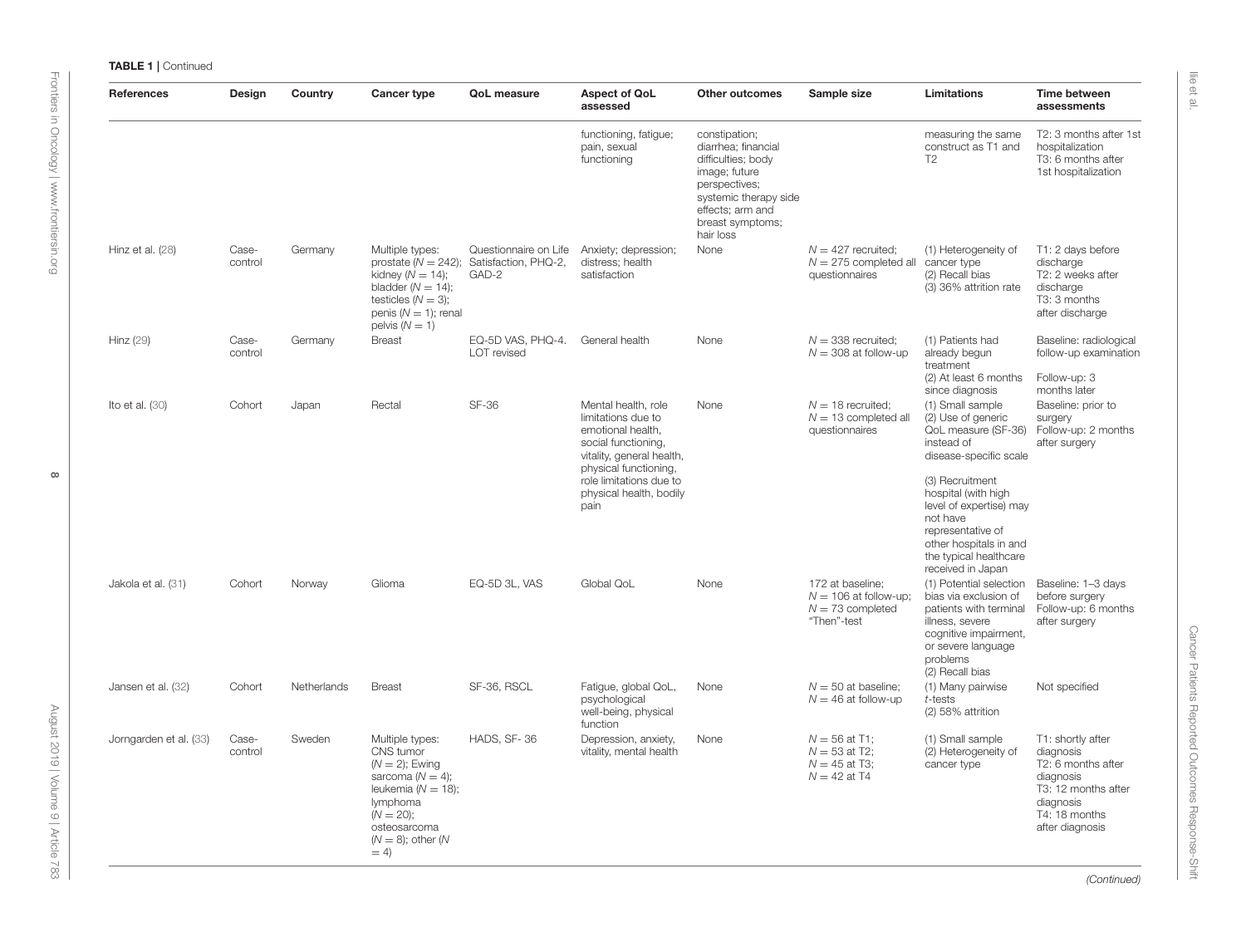| <b>References</b>              | Design           | Country     | <b>Cancer type</b>                                                                                                      | <b>QoL</b> measure                                        | <b>Aspect of QoL</b><br>assessed                                                                                          | <b>Other outcomes</b>                                                                                                                                                                                                                                      | Sample size                                                                                                                                       | <b>Limitations</b>                                                                                                                                                                     | Time between<br>assessments                                                                              |
|--------------------------------|------------------|-------------|-------------------------------------------------------------------------------------------------------------------------|-----------------------------------------------------------|---------------------------------------------------------------------------------------------------------------------------|------------------------------------------------------------------------------------------------------------------------------------------------------------------------------------------------------------------------------------------------------------|---------------------------------------------------------------------------------------------------------------------------------------------------|----------------------------------------------------------------------------------------------------------------------------------------------------------------------------------------|----------------------------------------------------------------------------------------------------------|
| King-Kallimanis et al.<br>(34) | Cohort           | Netherlands | Multiple types:<br>lung ( $N = 36$ );<br>pancreatic<br>$(N = 49);$<br>esophageal<br>$(N = 55)$ ; cervical<br>$(N = 62)$ | <b>SF-36</b>                                              | Physical functioning,<br>role functioning, pain,<br>social functioning,<br>mental health, vitality,<br>general QoL        | Health status.<br>optimism, upward<br>comparison                                                                                                                                                                                                           | $N = 202$ recruited:<br>attrition from baseline<br>to 3 months follow-up<br>not specified                                                         | (1) Heterogeneity of<br>cancer type                                                                                                                                                    | Baseline: before<br>surgery<br>Follow-up: 3 months<br>after surgery                                      |
| Korfage et al. (35)            | Cohort           | Netherlands | Prostate                                                                                                                | SF-36, EQ-5D VAS                                          | Mental health, global<br>QoL, physical function,<br>sexual function                                                       | Vitality                                                                                                                                                                                                                                                   | $N = 52$ at baseline;<br>$N = 51$ at follow-up                                                                                                    | (1) Small sample<br>(2) Used different<br>modes of<br>questionnaire<br>administration at<br>baseline and<br>follow-up<br>(3) Lack of<br>information on marital<br>status and education | Baseline: 1-month<br>post-diagnosis<br>(before treatment)<br>Follow-up: 7<br>months post-<br>diagnosis   |
| Kvam et al. (14)               | Cohort           | Norway      | Multiple myeloma                                                                                                        | EORTC-QLQ-C30                                             | Pain, fatigue, global<br>QoL, physical function                                                                           | None                                                                                                                                                                                                                                                       | $N = 260$ recruited;<br>$N = 239$ completed all<br>questionnaires                                                                                 | $(1)$ Lack of<br>demographics<br>information on<br>participants                                                                                                                        | T1: Baseline<br>T2: 3 months after T1                                                                    |
| Oort et al. (36)               | Cohort           | Netherlands | Multiple types:<br>lung ( $N = 29$ );<br>pancreas $(N = 43)$ ;<br>esophageal<br>$(N = 46)$ ; cervical<br>$(N = 52)$     | <b>SF-36, MFI</b>                                         | Physical functioning,<br>role functioning, pain,<br>global QoL social<br>functioning, mental<br>health, fatique           | Vitality                                                                                                                                                                                                                                                   | $N = 170$ recruited;<br>attrition from baseline<br>to 3 months follow up<br>not specified                                                         | (1) Heterogeneity of<br>cancer type<br>(2) Subjective<br>decisions were<br>involved in the<br>equation modeling<br>approach employed<br>for the detection of<br>response shift         | Baseline: prior to<br>surgery<br>Follow-up: 3 months<br>after surgery                                    |
| Ousmen et al. (37)             | Cohort           | France      | <b>Breast</b>                                                                                                           | EORTC-QLQ-C30.<br>QLQ-BR23                                | Global QoL, physical,<br>emotional cognitive,<br>role, and social<br>functioning, fatique;<br>pain, sexual<br>functioning | Nausea and vomiting;<br>dyspnea; insomnia;<br>appetite loss;<br>constipation;<br>diarrhea; financial<br>difficulties; body<br>image; future<br>perspectives;<br>systemic therapy side $N = 322$ at T2<br>effects; arm and<br>breast symptoms;<br>hair loss | $N = 381$ recruited.<br>QLQ-C30: $N = 359$ at<br>TO:<br>$N = 340$ at T1;<br>$N = 322$ at T2.<br>QLQ-BR23:<br>$N = 352$ at T0;<br>$N = 340$ at T1: | (1) Not all patients<br>had confirmed breast<br>cancer<br>(2) Possible recall bias T2: 6 months                                                                                        | T0: time of diagnosis<br>T1: 3 months after<br>surgery<br>after surgery                                  |
| Rees et al. (38)               | Case-<br>control | Ireland     | Prostate                                                                                                                | IPSS, SPI                                                 | Urinary function                                                                                                          | None                                                                                                                                                                                                                                                       | $N = 76$ at baseline;<br>$N = 74$ at follow-up                                                                                                    | (1) Uneven case to<br>control matching                                                                                                                                                 | Baseline: newly<br>diagnosed and before<br>treatment<br>Follow-ups: 3 and 6<br>months<br>after diagnosis |
| Salmon et al. (39)             | Cohort           | France      | <b>Breast</b>                                                                                                           | MFI-20, QLQ-C30,<br>State-Trait Anxiety<br>Inventory, LOT | Fatigue, Anxiety                                                                                                          | Optimism                                                                                                                                                                                                                                                   | $N = 466$ ; attrition from<br>baseline to study<br>completion not<br>specified                                                                    | (1) Does not report<br>attrition, if any                                                                                                                                               | Baseline: newly<br>diagnosed<br>Follow-ups: 10 visits<br>over 24 months                                  |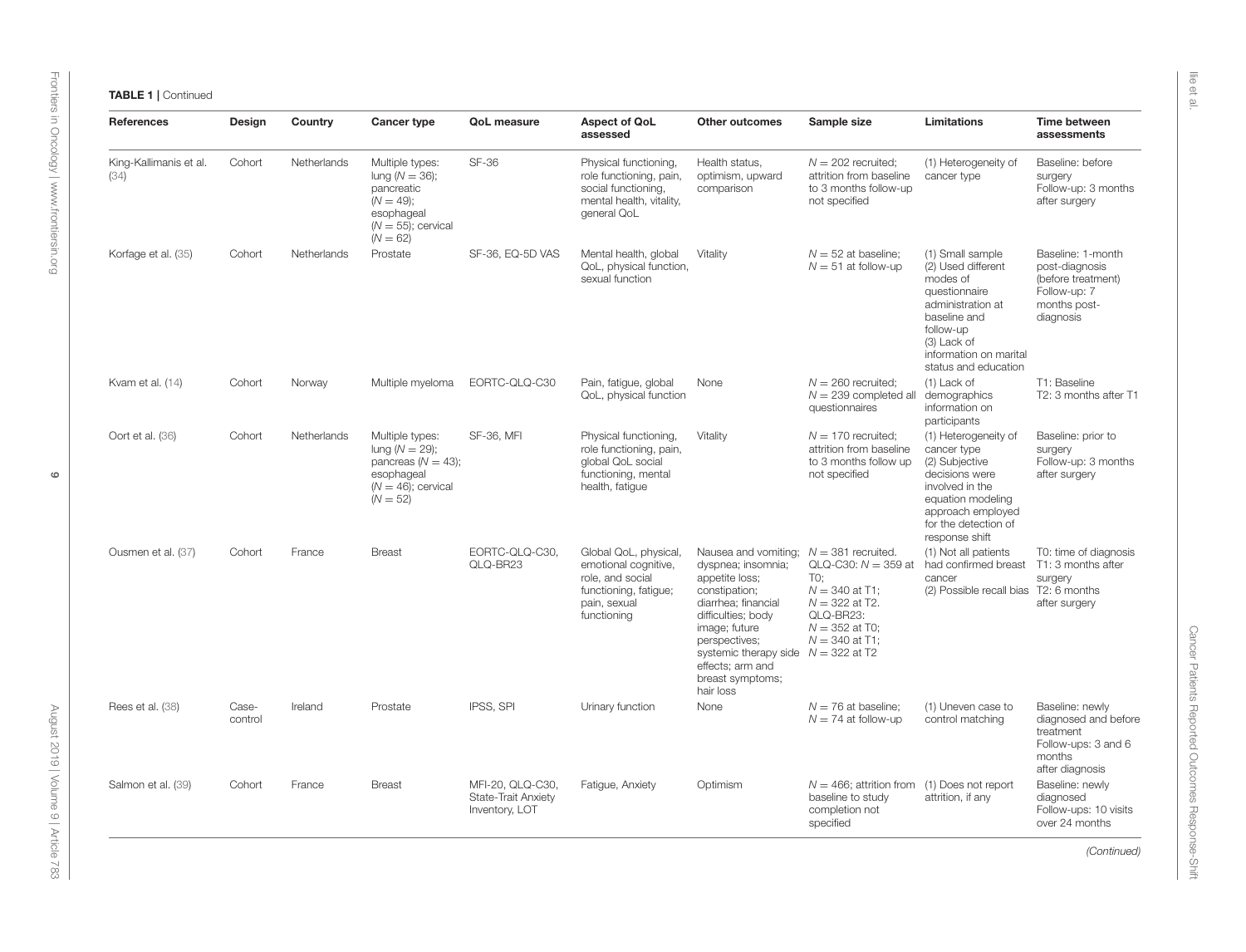| References                    | Design | Country     | <b>Cancer type</b>                                                                                               | QoL measure                     | <b>Aspect of QoL</b><br>assessed                                                                                                                           | Other outcomes                          | Sample size                                                                           | Limitations                                                                                                                                                                                                                                                                                                                                                                          | Time between<br>assessments                                                                                                                                                    |
|-------------------------------|--------|-------------|------------------------------------------------------------------------------------------------------------------|---------------------------------|------------------------------------------------------------------------------------------------------------------------------------------------------------|-----------------------------------------|---------------------------------------------------------------------------------------|--------------------------------------------------------------------------------------------------------------------------------------------------------------------------------------------------------------------------------------------------------------------------------------------------------------------------------------------------------------------------------------|--------------------------------------------------------------------------------------------------------------------------------------------------------------------------------|
| Sharpe et al. (13)            | Cohort | Australia   | Multiple types:<br>lung and colorectal<br>primarily                                                              | SEIQOL-DW, FACT-G               | Global QoL                                                                                                                                                 | Most important<br>aspects of life       | $N = 56$ at baseline:<br>$N = 28$ completed all<br>assessments                        | $(1)$ 50% attrition<br>(2) Small sample size.                                                                                                                                                                                                                                                                                                                                        | T1: within 3 months<br>of metastases<br>diagnosis<br>T2: 3 months after T1<br>T3: 6 months after T1                                                                            |
| Sharpley and Christie<br>(40) | Cohort | Australia   | <b>Breast</b>                                                                                                    | SAS, SDS                        | Depression, anxiety                                                                                                                                        | None                                    | $N = 445$ invited to<br>complete survey:<br>$N = 197$ completed<br>survey             | (1) Then-test and<br>now-test at same<br>time<br>(2) 56% attrition.                                                                                                                                                                                                                                                                                                                  | Then-test and<br>now-test at same<br>time                                                                                                                                      |
| Sprangers et al. (17)         | Cohort | Netherlands | Multiple types:<br>breast $(N = 59)$ ;<br>lung $(N = 28)$ ;<br>prostate $(N=16)$ ;<br>Hodgkin $(N = 2)$          | EORTC-QLQ-C30,<br><b>MFI-20</b> | Cognitive function,<br>fatigue                                                                                                                             | None                                    | $N = 127$ asked to<br>participate;<br>$N = 105$ at baseline;<br>$N = 99$ at follow-up | (1) Heterogeneity of<br>cancer type<br>$(2)$ 22% attrition.                                                                                                                                                                                                                                                                                                                          | Baseline: prior to<br>radiotherapy<br>Follow-up: after<br>completion<br>of radiotherapy                                                                                        |
| Tessier et al. (41)           | Cohort | France      | <b>Breast</b>                                                                                                    | EORTC-QLQ-C30,<br><b>SWLS</b>   | Physical, role,<br>emotional, cognitive,<br>social functioning                                                                                             | Life satisfaction                       | $N = 215$ recruited;<br>$N = 207$ at T1 (1 year);<br>$N = 200$ at T2 (2 years)        | (1) Did not control for<br>influence of<br>personality traits that<br>are known<br>determinants of SWB years after diagnosis<br>and HRQoL.<br>(2) Health utility index<br>used does not<br>consider pain scale.<br>(3) No control group<br>used for comparison.<br>(4) RS only detected<br>at last assessment<br>point, so cannot<br>determine whether<br>phenomenon<br>is transient | Baseline: within 1<br>month of breast<br>cancer diagnosis<br>Follow-ups: 1 and 2                                                                                               |
| Traa et al. $(42)$            | Cohort | Switzerland | Colorectal                                                                                                       | WHOQOL-BREF                     | Physical functioning;<br>mental health; social<br>functioning                                                                                              | Environment                             | $N = 164$ recruited;<br>$N = 123$ at 6 months                                         | (1) Patient attrition                                                                                                                                                                                                                                                                                                                                                                | T0: preoperative<br>T1: 3 months<br>postoperative<br>T2:6<br>months postoperative                                                                                              |
| Verdam et al. (43)            | Cohort | Netherlands | Multiple types:<br>breast $(N = 451)$ ;<br>prostate ( $n = 267$ );<br>lung ( $n = 287$ );<br>other ( $n = 152$ ) | EORTC-QLQ-C30.<br>EQ-5D, RSCL   | Physical functioning;<br>fatique; social<br>functioning; mental<br>health; listlessness;<br>pain                                                           | Treatment-related<br>symptoms; sickness | $N = 1.157$ recruited:<br>$N = 1,029$ completed<br>the assessments                    | $(1)$ 11% attrition<br>(2) Heterogeneity of<br>cancer type                                                                                                                                                                                                                                                                                                                           | T0: before treatment<br>T1 to T12: every<br>week after treatment<br>T13 to T24: monthly<br>for up to 2 years                                                                   |
| Verdam et al. (44)            | Cohort | Netherlands | Multiple types:<br>breast $(N = 158)$ ;<br>colorectal<br>$(N = 105)$ ; lung<br>$(N = 130)$ ; other<br>$(N = 44)$ | SF-36                           | Mental health, role<br>functioning, emotional<br>functioning, physical<br>functioning, social<br>functioning, global<br>QoL, physical<br>functioning, pain | Vitality, health<br>comparisons         | $N = 485$ recruited;<br>$N = 447$ at follow-up                                        | (1) 8% attrition<br>(2) Heterogeneity of<br>cancer type                                                                                                                                                                                                                                                                                                                              | T0: prior to starting<br>treatment<br>T1: 4 weeks after<br>start of treatment<br>T2: 4 months after<br>start of treatment<br>Data analysis only<br>included T0 and<br>T1 data. |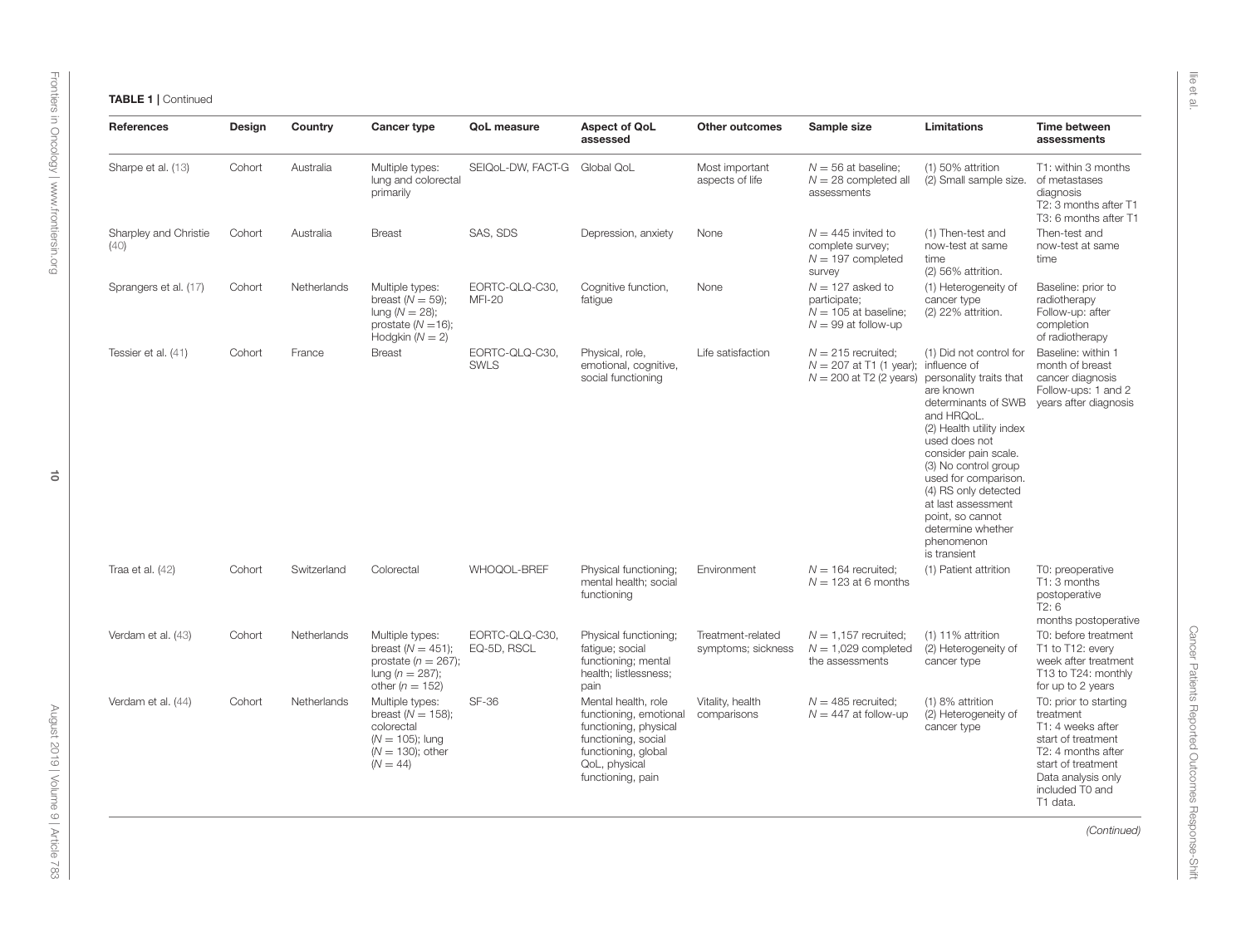| <b>References</b>                      | Design | Country     | <b>Cancer type</b>                                                                                                                                                                                                                                                          | QoL measure                                                                                                                          | <b>Aspect of QoL</b><br>assessed                                                                                                              | <b>Other outcomes</b>                                                                    | Sample size                                                                                         | <b>Limitations</b>                                                                | Time between<br>assessments                                                                                                   |
|----------------------------------------|--------|-------------|-----------------------------------------------------------------------------------------------------------------------------------------------------------------------------------------------------------------------------------------------------------------------------|--------------------------------------------------------------------------------------------------------------------------------------|-----------------------------------------------------------------------------------------------------------------------------------------------|------------------------------------------------------------------------------------------|-----------------------------------------------------------------------------------------------------|-----------------------------------------------------------------------------------|-------------------------------------------------------------------------------------------------------------------------------|
| Visser et al. (45)                     | Cohort | Netherlands | Multiple types:<br>head and neck<br>$(N = 12)$ ;<br>gastrointestinal<br>$(N = 11);$<br>qynecological<br>$(N = 25)$ ; lung<br>$(N = 20)$ ; breast<br>$(N = 35)$ ;<br>genitourinary tract<br>$(N = 76)$ ;<br>hematological<br>malignancies<br>$(N = 15)$ ; other<br>$(N = 5)$ | One-item numerical<br>rating scale from 0 to<br>10                                                                                   | Fatigue                                                                                                                                       | None                                                                                     | $N = 250$ recruited:<br>$N = 199$ completed all<br>assessments                                      | (1) Poor measurement Pre-treatment:                                               | approximately 2<br>weeks before<br>radiotherapy<br>Post-treatment: 2-4<br>weeks after<br>completion<br>of radiotherapy        |
| Visser et al. (46)                     | Cohort | Netherlands | Multiple types:<br>lung ( $N = 29$ );<br>periampullary<br>$(N = 43)$ ;<br>esophageal<br>$(N = 46)$ ; cervical<br>$(N = 52)$                                                                                                                                                 | <b>SF-36, MFI</b>                                                                                                                    | Mental health, role<br>functioning, emotional<br>functioning, social<br>functioning, global<br>QoL, physical<br>functioning, pain,<br>fatigue | Vitality                                                                                 | $N = 170$ ; attrition from (1) Heterogeneity of<br>baseline to study<br>completion not<br>specified | cancer type                                                                       | Baseline: prior to<br>surgery<br>Follow-up: 3 months<br>after surgery                                                         |
| Visser et al. (4)                      | Cohort | Netherlands | Multiple types:<br>lung ( $N = 36$ );<br>periampullary<br>$(N = 49)$ ;<br>esophageal<br>$(N = 55)$ ; cervical<br>$(N = 62)$                                                                                                                                                 | <b>SF-36</b>                                                                                                                         | Pain                                                                                                                                          | None                                                                                     | $N = 202$ ; attrition from (1) Heterogeneity of<br>baseline to study<br>completion not<br>specified | cancer type<br>(2) Method variance                                                | Baseline: prior to<br>surgery<br>Follow-up: 3 months<br>after surgery                                                         |
| von Blanckenburg et al. Cohort<br>(47) |        | Germany     | Multiple types:<br>breast $(N = 26)$ ;<br>lung $(N = 17)$ ;<br>urologic ( $N = 14$ );<br>digestive $(N = 12)$ ;<br>gynecologic<br>$(N = 8)$ ; other<br>$(N = 9)$                                                                                                            | Global QoL-<br>WHOQOL-BREF-2<br>items; life goals<br>questionnaire<br>(GOALS)--24 items;<br>EORT-QLQ-5 items<br>physical functioning | Global QoL, physical<br>functioning, mental<br>health                                                                                         | Life goals (affiliation,<br>altruism, intimacy,<br>achievement, power<br>and variation). | $N = 86$ recruited;<br>$N = 44$ at follow-up                                                        | (1) Heterogeneity of<br>cancer type<br>(2) Small sample size<br>(3) 49% attrition | Follow-up: 20 months<br>after the first<br>(baseline) measurement                                                             |
| Westerman et al. (48)                  | Cohort | Netherlands | Lung                                                                                                                                                                                                                                                                        | EORTC-QLQ-C30                                                                                                                        | Fatigue                                                                                                                                       | None                                                                                     | $N = 23$ recruited;<br>$N = 16$ completed all<br>assessments                                        | (1) Small sample                                                                  | T1: start of<br>chemotherapy T2: 4<br>weeks after T1<br>T3: 7-10 day after<br>chemotherapy<br>completion<br>T4: 6 weeks later |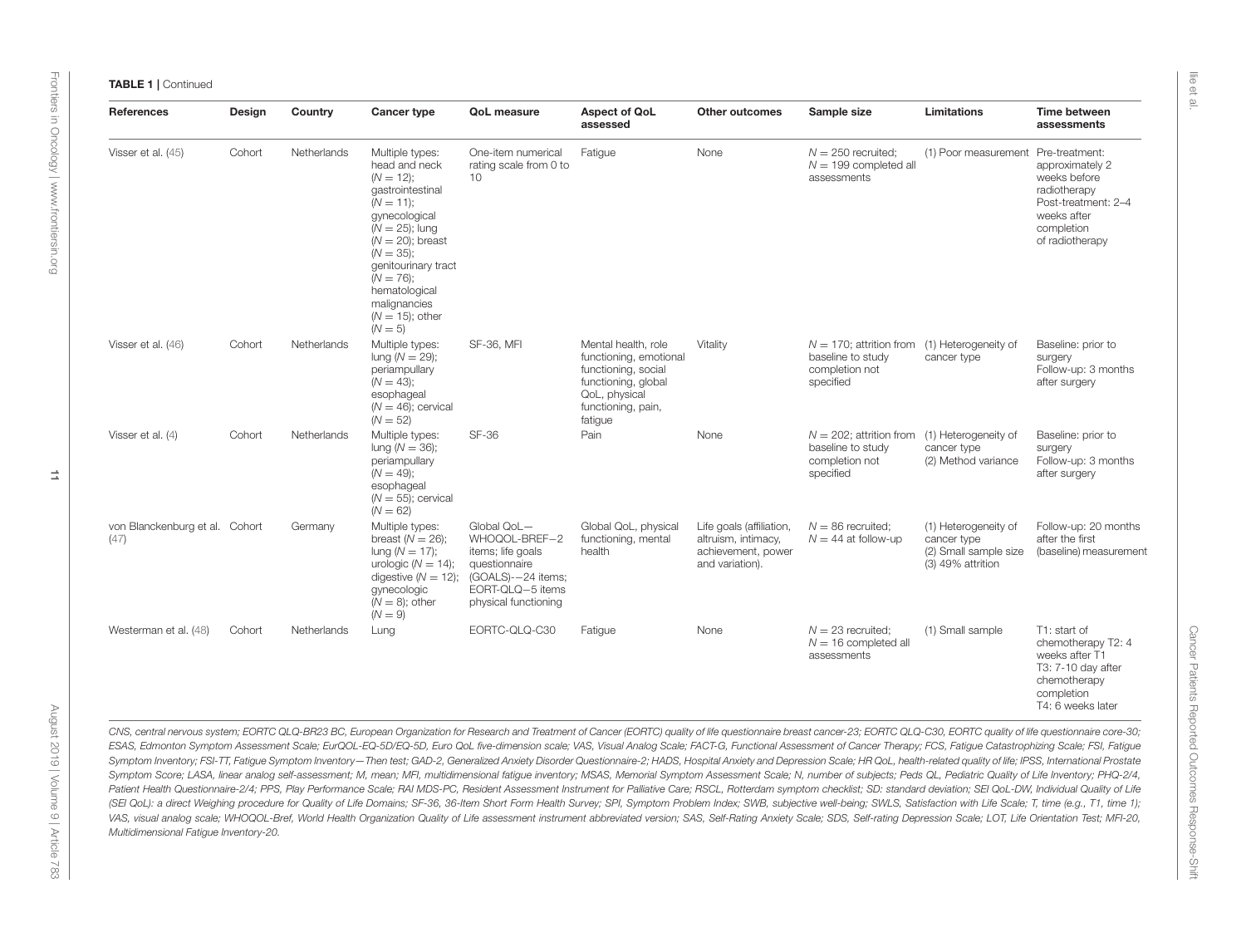<span id="page-11-0"></span>

| References              | <b>Cancer type</b>                                                            | Cancer stage                             | <b>Metastasis</b>                                 | <b>Treatment</b>                                                                                          | <b>Time since</b><br>diagnosis                                         | Age at diagnosis                                                  | Age                                                                                | Sex                                                          |
|-------------------------|-------------------------------------------------------------------------------|------------------------------------------|---------------------------------------------------|-----------------------------------------------------------------------------------------------------------|------------------------------------------------------------------------|-------------------------------------------------------------------|------------------------------------------------------------------------------------|--------------------------------------------------------------|
| Andrykowski et al. (18) | <b>Breast</b>                                                                 | 0-IIIA                                   | Not specified                                     | Adjuvant<br>therapy:<br>chemotherapy<br>or radiotherapy;<br>Breast surgery:<br>lumpectomy or<br>astectomy | Not specified                                                          | Mean: $54.7 \pm 10.6$                                             | Not specified                                                                      | All female                                                   |
| Anota et al. (19)       | <b>Breast</b>                                                                 | Not specified                            | 301 patients<br>had a lymph<br>node<br>dissection | Chemotherapy;<br>hormone<br>therapy;<br>radiotherapy;<br>surgery<br>(mastectomy)                          | Diagnosed<br>between<br>February 2006<br>and February<br>2008          | Not specified                                                     | Mean: $58.4 \pm 11$                                                                | All female                                                   |
| Bernhard et al. (20)    | Colon                                                                         | pT1-4 pN>0<br>M0 and pT3-4<br>pN0 M0     | Not specified                                     | Chemotherapy;<br>surgery                                                                                  | Not specified                                                          | Not specified                                                     | Median: 62<br>Range: 27-88                                                         | 59% male                                                     |
| Brinksma et al. (21)    | Hematologic;<br>brain tumor;<br>solid tumor                                   | Not specified                            | Not specified                                     | Not specified                                                                                             | Not specified                                                          | Not specified                                                     | Child report<br>Mean: 14<br>Range: 8-17<br>Parent report<br>Mean: 9<br>Range: 2-17 | Child report:<br>54% female;<br>Parent report:<br>55% female |
| Broberger et al. (22)   | Lung                                                                          | Not specified                            | Not specified                                     | Not specified                                                                                             | 3-month<br>follow-up:<br>119 days<br>6-month<br>follow-up:<br>219 days | Not specified                                                     | Mean: $64 \pm 10$<br>Range: 47-95                                                  | 49% female                                                   |
| Dabakuyo et al. (23)    | <b>Breast</b>                                                                 | AJCC stage:<br>$0 - 4$                   | 163 patients<br>had a lymph<br>node biopsy        | Chemotherapy;<br>hormone<br>therapy;<br>radiotherapy;<br>surgery<br>(mastectomy)                          | Not specified                                                          | Divided into two<br>groups: $<$ 65<br>(younger); $>65$<br>(older) | Mean: $58.4 \pm 11$                                                                | All female                                                   |
| Echteld et al. (24)     | Lung;<br>colorectal:<br>urogenital;<br>breast;<br>melanoma;<br>sarcoma; other | Not specified                            | Not specified                                     | Not specified                                                                                             | Not specified                                                          | Not specified                                                     | Mean: 55.3<br>Range: 27-80                                                         | 69% female                                                   |
| Gerlich et al. (25)     | Prostate                                                                      | <b>TNM</b><br>classification:<br>$T1-T4$ | Not specified                                     | Radiotherapy;<br>surgery                                                                                  | Not specified                                                          | Not specified                                                     | Mean: $64.7 \pm 7.1$                                                               | All male                                                     |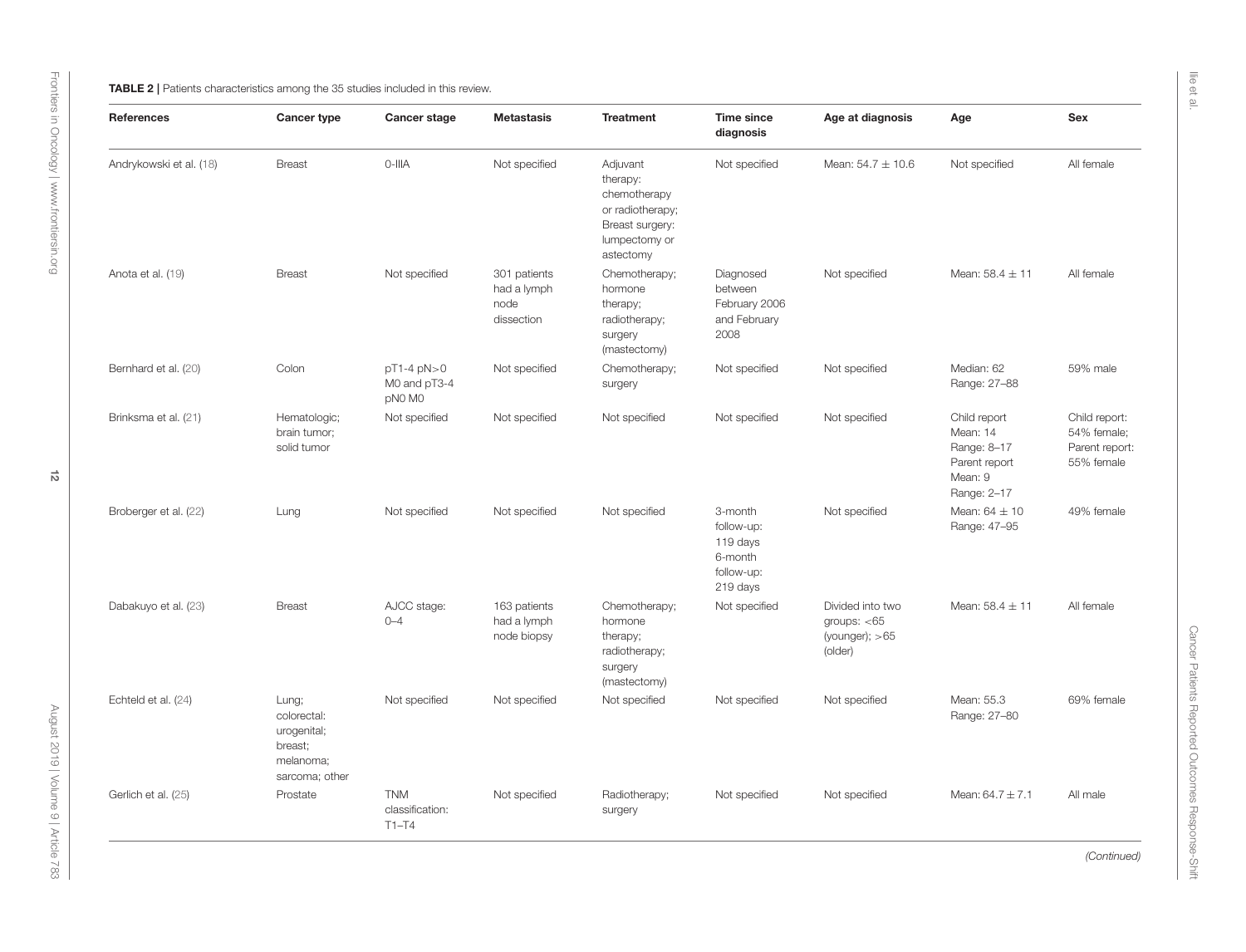| <b>References</b>           | Cancer type                                                                                      | Cancer stage                             | <b>Metastasis</b>                                      | <b>Treatment</b>                                                 | Time since<br>diagnosis                  | Age at diagnosis                                                     | Age                                      | Sex         |
|-----------------------------|--------------------------------------------------------------------------------------------------|------------------------------------------|--------------------------------------------------------|------------------------------------------------------------------|------------------------------------------|----------------------------------------------------------------------|------------------------------------------|-------------|
| Hagedoorn et al. (26)       | Breast;<br>gastrointestinal<br>tumors;<br>lymphomas;<br>genitourinary;<br>lung;<br>gynecological | Not specified                            | Yes, in 140<br>patients                                | Not specified                                                    | Not specified                            | Not specified                                                        | Mean: $50.5 \pm$<br>14.4<br>Range: 19-80 | 55% female  |
| Hamidou et al. (27)         | <b>Breast</b>                                                                                    | AJCC stage:<br>$0 - 4$                   | 283 patients<br>had LND                                | Chemotherapy;<br>hormone<br>therapy;<br>radiotherapy;<br>surgery | Not specified                            | Not specified                                                        | Mean: $58 \pm 11.1$                      | All female  |
| Hinz et al. (28)            | Prostate;<br>kidney;<br>bladder;<br>testicles;<br>penis; renal<br>pelvis                         | $I - IV$                                 | Not specified                                          | Chemotherapy;<br>hormone<br>therapy;<br>radiotherapy;<br>surgery | Mean: $112.9 \pm$<br>294                 | Not specified                                                        | Mean: $63.7 \pm$<br>8.3                  | All male    |
| Hinz (29)                   | <b>Breast</b>                                                                                    | Not specified                            | Not specified                                          | Chemotherapy;<br>radiotherapy;<br>hormone<br>therapy             | At least 6<br>months, to<br>over 5 years | Not specified                                                        | Mean: $66.1 \pm$<br>9.3                  | All female  |
| Ito et al. $(30)$           | Rectal                                                                                           | <b>TNM</b><br>classification:<br>$1 - 4$ | TNM staging N<br>(%):<br>I-IIIb: 12 (92);<br>IV: 1 (8) | Surgery                                                          | Not specified                            | Not specified                                                        | Mean: $66.9 \pm$<br>11.3                 | 62% male    |
| Jakola et al. (31)          | Glioma                                                                                           | WHO grade<br>$  -  \sqrt{}$              | Not specified                                          | Radiotherapy;<br>surgery                                         | Not specified                            | Not specified                                                        | Mean: $49 \pm 15$                        | 26% female  |
| Jansen et al. (32)          | <b>Breast</b>                                                                                    | Early-stage                              | Not specified                                          | Surgery<br>(lumpectomy or<br>mastectomy);<br>radiotherapy        | Not specified                            | Not specified                                                        | Mean: $55 \pm 10$                        | All female  |
| Jorngarden et al. (33)      | CNS tumor;<br>Ewing<br>sarcoma;<br>leukemia;<br>lymphoma;<br>osteosarcoma;<br>other              | Not specified                            | Not specified                                          | Chemotherapy                                                     | Not specified                            | Mean: 15.7; 13-15<br>years $(N = 35)$ ;<br>16-19 years<br>$(N = 21)$ | Not specified                            | 57% male    |
| King-Kallimanis et al. (34) | Lung;<br>pancreatic;<br>esophageal;<br>cervical                                                  | Not specified                            | No                                                     | Surgery                                                          | Not specified                            | Not specified                                                        | Mean: $57.3 \pm$<br>14.2                 | 51.49% male |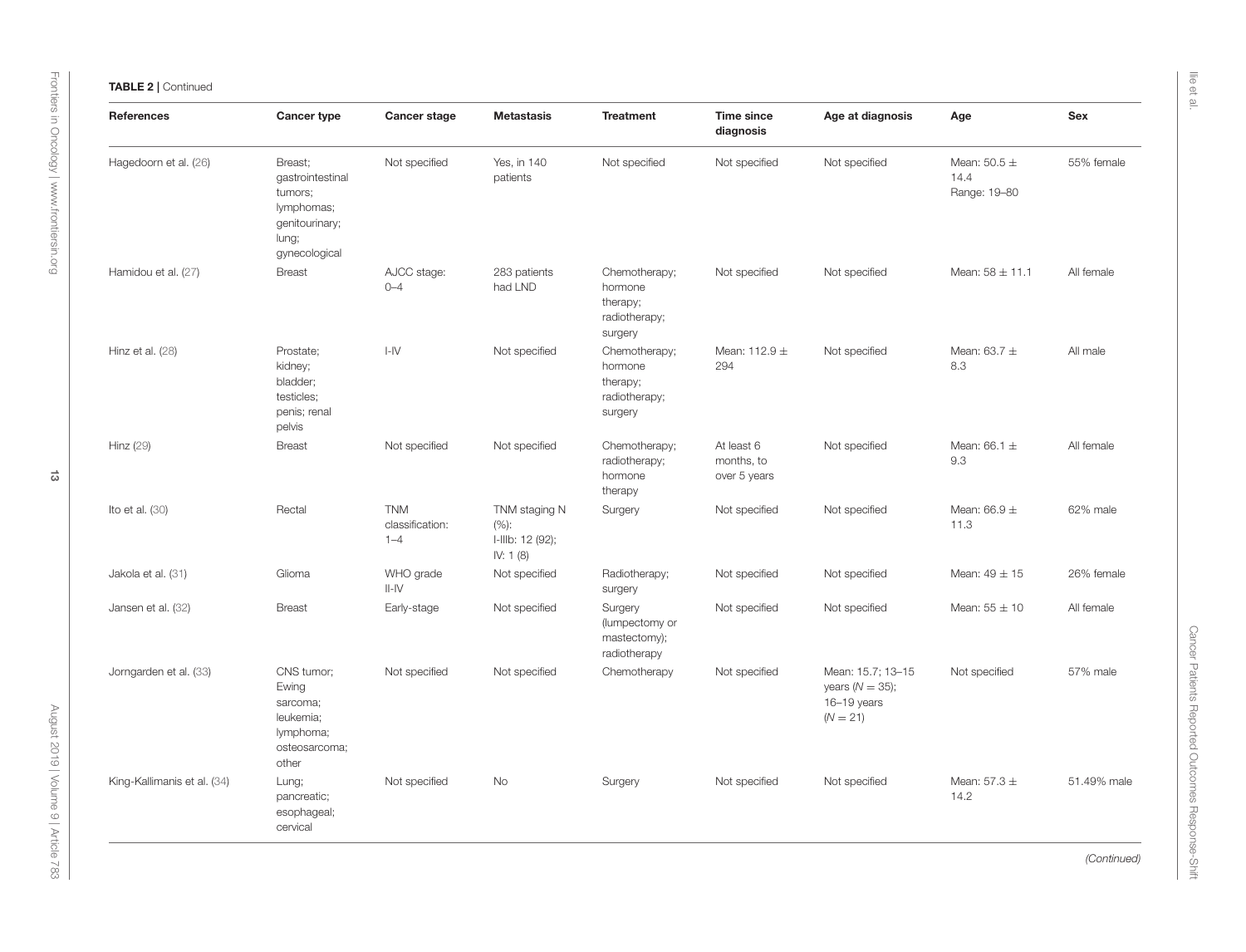| References                 | Cancer type                                       | Cancer stage                             | <b>Metastasis</b>                                          | <b>Treatment</b>                                                                                                             | <b>Time since</b><br>diagnosis                                      | Age at diagnosis | Age                         | Sex        |
|----------------------------|---------------------------------------------------|------------------------------------------|------------------------------------------------------------|------------------------------------------------------------------------------------------------------------------------------|---------------------------------------------------------------------|------------------|-----------------------------|------------|
| Korfage et al. (35)        | Prostate                                          | Not specified                            | Not specified                                              | Active<br>surveillance;<br>brachytherapy;<br>external<br>radiotherapy;<br>hormonal<br>treatment;<br>radical<br>prostatectomy | Beginning of<br>study                                               | Not specified    | Mean: $67.3 \pm$<br>4.4     | All male   |
| Kvam et al. (14)           | Multiple<br>myeloma                               | Not specified                            | Not specified                                              | ASCT; MP $\pm$<br>Thalidomide;<br>Thalidomide;<br>Velcade                                                                    | Not specified                                                       | Not specified    | Median: 66<br>Range: 36-89  | 54% male   |
| Oort et al. (36)           | Lung;<br>pancreas;<br>esophageal;<br>cervical     | Not specified                            | Not specified                                              | Surgery                                                                                                                      | Not specified                                                       | Not specified    | Mean: $57.5 \pm$<br>14.1    | 51% male   |
| Ousmen et al. (37)         | <b>Breast</b>                                     | AJCC stage:<br>$0 - 4$                   | 301 patients<br>had LND                                    | Chemotherapy;<br>hormone<br>therapy;<br>radiotherapy;<br>surgery                                                             | Not specified                                                       | Not specified    | Mean: $58.4 \pm 11$         | All female |
| Rees et al. (38)           | Prostate                                          | <b>TNM</b><br>classification:<br>$T2-T4$ | Yes, distant<br>metastases<br>identified in 19<br>patients | Active<br>surveillance;<br>hormone<br>therapy;<br>radiotherapy                                                               | Not specified                                                       | Not specified    | Mean: $72.8 \pm$<br>8.5     | All male   |
| Salmon et al. (39)         | <b>Breast</b>                                     | $ -   $                                  | <b>No</b>                                                  | Surgery;<br>chemotherapy;<br>radiotherapy;<br>hormone<br>therapy                                                             | Not specified                                                       | Not specified    | Mean: 57±10.4               | All female |
| Sharpe et al. (13)         | Multiple, but<br>primarily lung<br>and colorectal | Not specified                            | Yes, all<br>patients had<br>metastatic<br>cancer           | Chemotherapy;<br>radiotherapy;<br>combination;<br>other                                                                      | Metastatic<br>cancer in<br>previous 3<br>months before<br>the study | Not specified    | Mean: $64 \pm 8.6$          | 49% male   |
| Sharpley and Christie (40) | <b>Breast</b>                                     | Not specified                            | Not specified                                              | Not specified                                                                                                                | Average: 2<br>years 8<br>months                                     | Not specified    | Mean: 58.76<br>Range: 26-85 | All female |
| Sprangers et al. (17)      | Breast; lung;<br>prostate;<br>Hodgkin             | Not specified                            | Not specified                                              | Radiotherapy                                                                                                                 | Not specified                                                       | Not specified    | Median: 63<br>Range: 28-89  | 60% female |

Ilie et al.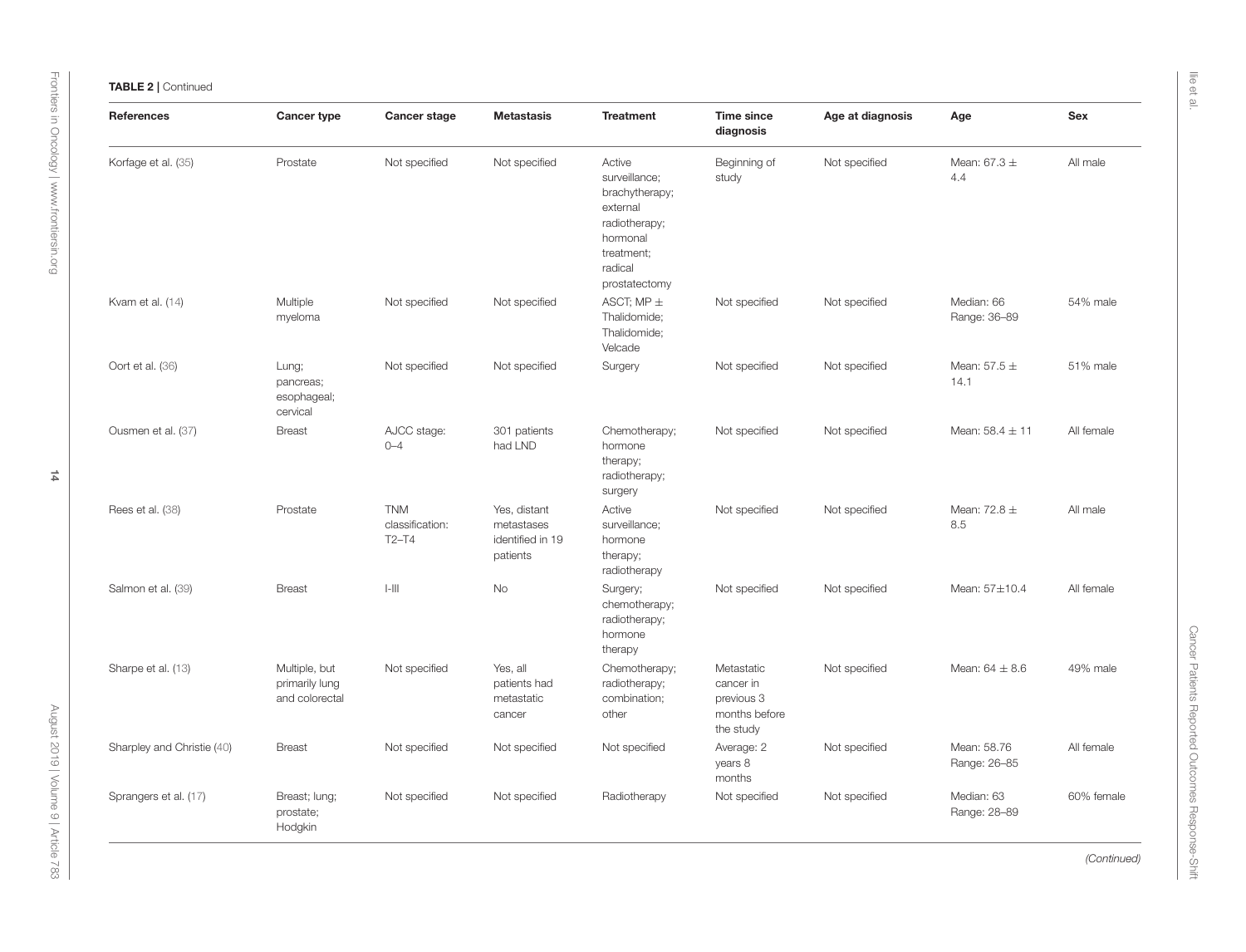| <b>References</b>           | <b>Cancer type</b>                                                                                                                              | Cancer stage                             | <b>Metastasis</b>                                                  | <b>Treatment</b>                          | <b>Time since</b><br>diagnosis                                   | Age at diagnosis | Age                                      | Sex          |
|-----------------------------|-------------------------------------------------------------------------------------------------------------------------------------------------|------------------------------------------|--------------------------------------------------------------------|-------------------------------------------|------------------------------------------------------------------|------------------|------------------------------------------|--------------|
| Tessier et al. (41)         | <b>Breast</b>                                                                                                                                   | <b>TNM</b><br>classification: I<br>or II | <b>No</b>                                                          | Not specified                             | First survey<br>distributed 1<br>month<br>following<br>diagnosis | Not specified    | Mean: 53                                 | All female   |
| Traa et al. $(42)$          | Colorectal                                                                                                                                      | Not specified                            | Non-curatively<br>treated<br>metastases at<br>baseline<br>excluded | Chemotherapy;<br>radiotherapy;<br>surgery | Not specified                                                    | Not specified    | Mean: $62 \pm 8.6$                       | 71.2% male   |
| Verdam et al. (43)          | Breast:<br>prostate; lung;<br>other                                                                                                             | Not specified                            | Yes, all with<br>bone<br>metastases<br>from a solid<br>tumor       | Not specified                             | Not specified                                                    | Not specified    | Mean: 64.87                              | 46% female   |
| Verdam et al. (44)          | Breast:<br>colorectal;<br>lung; other                                                                                                           | Not specified                            | Yes in 40% of<br>patients                                          | Chemotherapy;<br>radiotherapy             | Not specified                                                    | Not specified    | Mean: $57 \pm 12.1$                      | 41% male     |
| Visser et al. (45)          | Head and<br>neck;<br>gastrointestinal;<br>gynecological;<br>lung; breast;<br>genitourinary<br>tract;<br>hematological<br>malignancies;<br>other | Not specified                            | Not specified                                                      | Radiotherapy                              | Not specified                                                    | Not specified    | Mean: $64 \pm 13$                        | 58% male     |
| Visser et al. (36)          | Lung;<br>periampullary;<br>esophageal;<br>cervical                                                                                              | Not specified                            | Not specified                                                      | Surgery                                   | Not specified                                                    | Not specified    | Mean: $57.7 \pm$<br>14.1<br>Range: 27-83 | 51% male     |
| Visser et al. (4)           | Lung;<br>periampullary;<br>esophageal;<br>cervical                                                                                              | Not specified                            | Not specified                                                      | Surgery                                   | Not specified                                                    | Not specified    | Mean: $57.28 \pm$<br>14.2                | 51% male     |
| von Blackenburg et al. (47) | Breast; lung;<br>urologic;<br>digestive;<br>Gynecologic;<br>other                                                                               | Not specified                            | Yes in 29<br>patients<br>(33.7%)                                   | Chemotherapy;<br>radiotherapy;<br>Surgery | Not specified                                                    | Not specified    | Mean: $52.5 \pm$<br>8.1<br>Range: 31-65  | 53.5% female |
| Westerman et al. (48)       | Lung                                                                                                                                            | Not specified                            | Not specified                                                      | Chemotherapy                              | Not specified                                                    | Not specified    | Mean: 58.7<br>Range: 46-72               | 47.8% male   |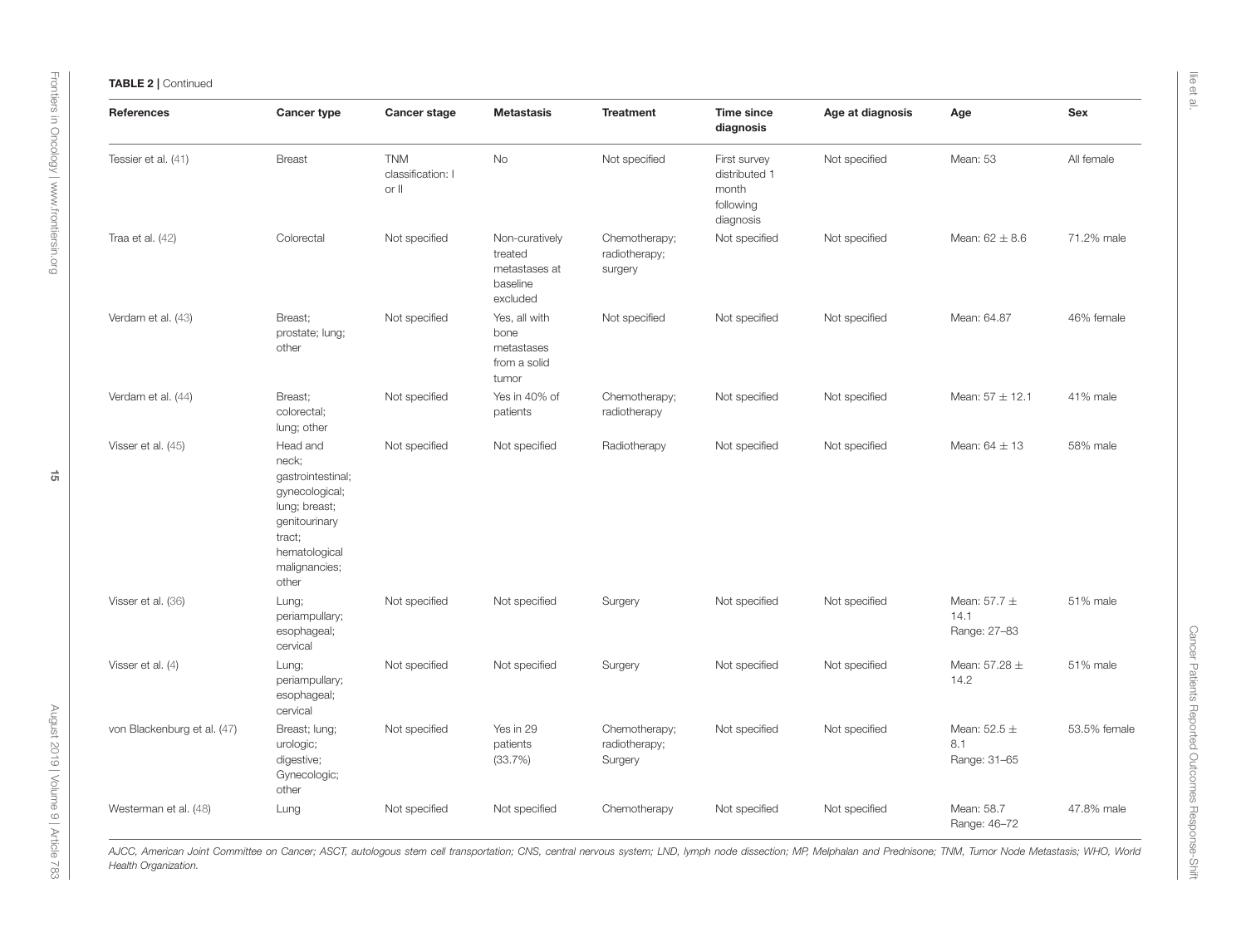<span id="page-15-0"></span>

|  |  |  |  | TABLE 3   Demographics, social support, and clinical contributions of patient characteristics to main response-shift statistical analyses. |  |  |
|--|--|--|--|--------------------------------------------------------------------------------------------------------------------------------------------|--|--|
|--|--|--|--|--------------------------------------------------------------------------------------------------------------------------------------------|--|--|

| References              | Cancer<br>type      | Cancer<br>stage     | <b>Metastasis Tx</b> |                                     | <b>Time</b><br>since dx | Age at dx Age       |                                     | Sex                 |            | Race Other<br>morbidity                                                                    | Occupa-<br>tion | <b>Marital</b><br>status | Education           | Social<br>support factors | External                                                                                                                  |
|-------------------------|---------------------|---------------------|----------------------|-------------------------------------|-------------------------|---------------------|-------------------------------------|---------------------|------------|--------------------------------------------------------------------------------------------|-----------------|--------------------------|---------------------|---------------------------|---------------------------------------------------------------------------------------------------------------------------|
| Andrykowski et al. (18) | $\circlearrowright$ | <b>NS</b>           | $\circlearrowright$  | $\mathbb S$                         | $\circ$                 | $\circ$             | NS for one<br>group, S for<br>other | $\circ$             | $\circ$    | $\circlearrowright$                                                                        | $\circ$         | $\bigcirc$               | <b>NS</b>           | $\bigcirc$                | Pre-treatment<br>FSI Rating: S;<br>Days of<br>Retrospection:<br>NS; Study<br>Site: NS                                     |
| Anota et al. (19)       | $\circlearrowright$ | $\bigcirc$          | $\circlearrowright$  | $\circ$                             | $\bigcirc$              | $\bigcirc$          | $\bigcirc$                          | $\circ$             | $\bigcirc$ | $\bigcirc$                                                                                 | $\circ$         | $\bigcirc$               | $\bigcirc$          | $\bigcirc$                | $\circ$                                                                                                                   |
| Bernhard et al. (20)    | $\bigcirc$          | $\circ$             | <b>NS</b>            | <b>NS</b>                           | $\circ$                 | $\bigcirc$          | $\bigcirc$                          | <b>NS</b>           | $\circ$    | $\bigcirc$                                                                                 | $\circ$         | $\bigcirc$               | $\circ$             | $\circ$                   | Fm Hx of<br>Carcinomas:<br>NS;<br>Surgical/Medical<br>Complications:<br>NS:<br>Duration of<br>Hospital Stay:<br><b>NS</b> |
| Brinksma et al. (21)    | $\circlearrowright$ | $\circlearrowright$ | $\circlearrowright$  | $\circlearrowright$                 | $\circ$                 | $\bigcirc$          | $\bigcirc$                          | $\circlearrowright$ | $\bigcirc$ | $\bigcirc$                                                                                 | $\circ$         | $\bigcirc$               | $\circlearrowright$ | $\bigcirc$                | $\bigcirc$                                                                                                                |
| Broberger et al. (22)   | $\circ$             | $\circ$             | $\circ$              | $\circ$                             | $\circ$                 | $\bigcirc$          | <b>NS</b>                           | <b>NS</b>           | $\bigcirc$ | $\bigcirc$                                                                                 | <b>NS</b>       | $\bigcirc$               | <b>NS</b>           | $\circ$                   | $\bigcirc$                                                                                                                |
| Dabakuyo et al. (23)    | $\bigcirc$          | S                   | $\bigcirc$           | S for sexual<br>functioning<br>only | $\circ$                 | $\bigcirc$          | $\mathbb S$                         | $\circ$             | $\circ$    | $\bigcirc$                                                                                 | $\circ$         | $\circ$                  | $\circ$             | $\circ$                   | $\circ$                                                                                                                   |
| Echteld et al. (24)     | $\circlearrowright$ | $\circlearrowright$ | $\circlearrowright$  | $\circ$                             | $\bigcirc$              | $\bigcirc$          | $\bigcirc$                          | $\bigcirc$          | $\bigcirc$ | $\circlearrowright$                                                                        | $\circ$         | $\bigcirc$               | $\circlearrowright$ | $\circ$                   | $\bigcirc$                                                                                                                |
| Gerlich et al. (25)     | $\bigcirc$          | $\bigcirc$          | $\circlearrowright$  | $\circ$                             | $\bigcirc$              | $\circlearrowright$ | $\bigcirc$                          | $\bigcirc$          | $\bigcirc$ | $\bigcirc$                                                                                 | $\circ$         | $\bigcirc$               | $\bigcirc$          | $\circ$                   | $\bigcirc$                                                                                                                |
| Hagedoorn et al. (26)   | $\bigcirc$          | $\bigcirc$          | $\circlearrowright$  | $\circ$                             | $\circ$                 | $\bigcirc$          | $\bigcirc$                          | $\bigcirc$          | $\bigcirc$ | $\bigcirc$                                                                                 | $\circ$         | $\bigcirc$               | $\bigcirc$          | $\circ$                   | $\bigcirc$                                                                                                                |
| Hamidou et al. (27)     | $\circlearrowright$ | $\circ$             | $\circlearrowright$  | S (for some of<br>Tx)               | $\circlearrowright$     | $\circlearrowright$ | $\bigcirc$                          | $\bigcirc$          | $\bigcirc$ | $\bigcirc$                                                                                 | $\circ$         | $\bigcirc$               | $\bigcirc$          | $\circ$                   | $\bigcirc$                                                                                                                |
| Hinz et al. (28)        | $\circlearrowright$ | <b>NS</b>           | $\circlearrowright$  | $\circ$                             | <b>NS</b>               | $\circlearrowright$ | <b>NS</b>                           | $\bigcirc$          | $\bigcirc$ | $\circlearrowright$                                                                        | $\bigcirc$      | $\bigcirc$               | <b>NS</b>           | $\circ$                   | $\bigcirc$                                                                                                                |
| Hinz (29)               | $\bigcirc$          | $\circ$             | $\bigcirc$           | $\circ$                             | <b>NS</b>               | $\circlearrowright$ | Vignette B: S                       | $\bigcirc$          | $\bigcirc$ | $\bigcirc$                                                                                 | $\circ$         | $\circ$                  | $\mathbb S$         | $\bigcirc$                | $\bigcirc$                                                                                                                |
| Ito et al. (30)         | $\bigcirc$          | $\bigcirc$          | $\bigcirc$           | $\circ$                             | $\bigcirc$              | $\bigcirc$          | $\bigcirc$                          | $\bigcirc$          | $\bigcirc$ | $\circ$                                                                                    | $\circ$         | $\bigcirc$               | $\bigcirc$          | $\bigcirc$                | $\circ$                                                                                                                   |
| Jakola et al. (31)      | $\circ$             | $\circ$             | $\circ$              | $\circ$                             | $\circ$                 | $\circ$             | $\circ$                             | $\circ$             | $\circ$    | Seizures: S<br>(improved<br>HQoL)                                                          | $\circ$         | $\circ$                  | $\circ$             | $\circ$                   | Mobility: NS;<br>Self-care: NS;<br>Usual<br>Activities: NS                                                                |
| Jansen et al. (32)      | $\circlearrowright$ | $\circ$             | $\bigcirc$           | $\circ$                             | $\circ$                 | $\circ$             | $\circ$                             | $\circ$             | $\circ$    | Skin reactions:<br>S; Low back<br>pain-NS,<br>Abdominal<br>aches-NS,<br>Loss of<br>Hair-NS | $\circ$         | $\circ$                  | $\bigcirc$          | $\bigcirc$                | $\bigcirc$                                                                                                                |
| Jorngarden et al. (33)  | $\circ$             | $\bigcirc$          | $\bigcirc$           | $\circlearrowright$                 | $\mathbb S$             | $\bigcirc$          | $\bigcirc$                          | $\bigcirc$          | $\bigcirc$ | $\bigcirc$                                                                                 | $\bigcirc$      | $\bigcirc$               | $\bigcirc$          | $\bigcirc$                | $\bigcirc$                                                                                                                |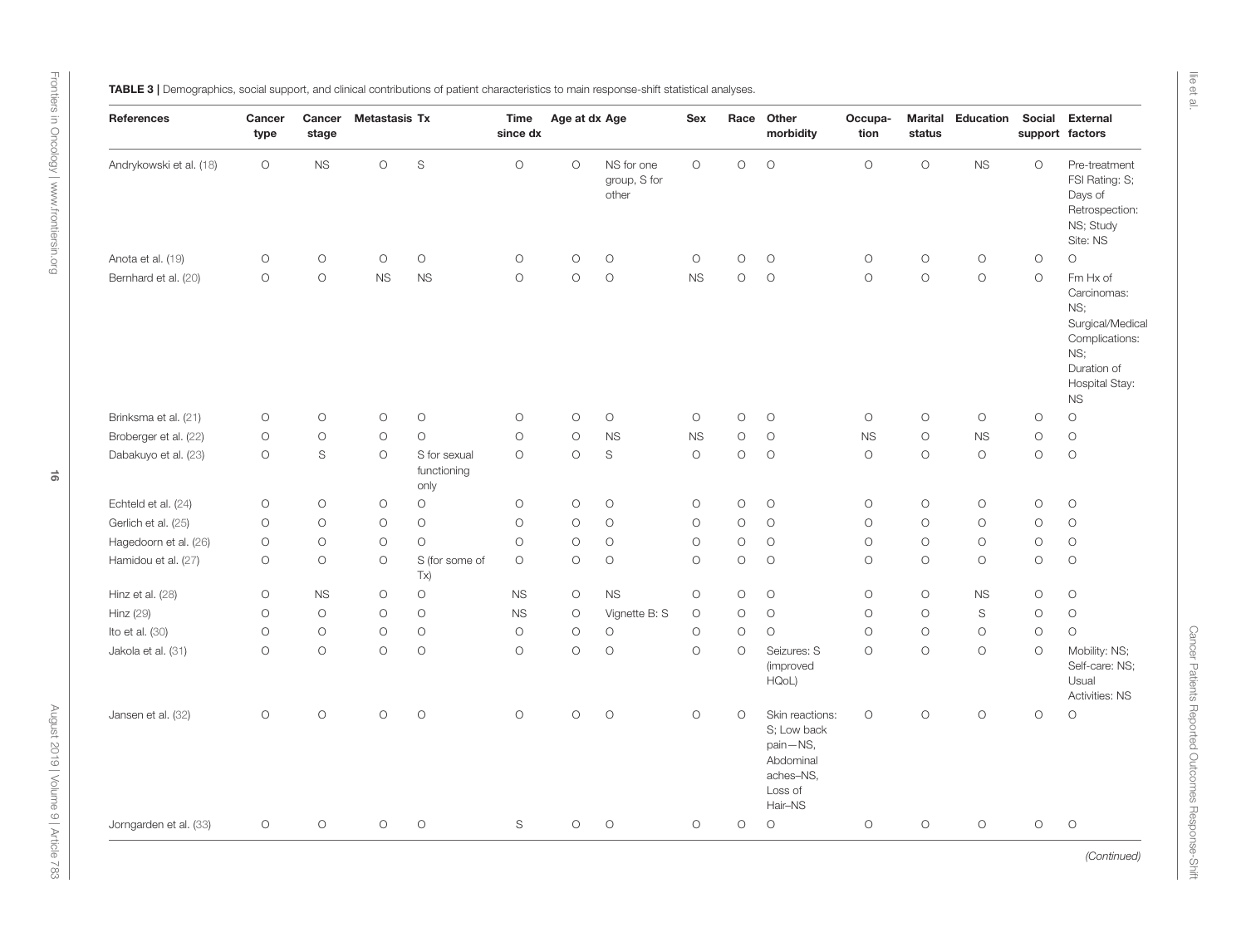|                     | Cancer<br>stage | <b>Metastasis Tx</b> |                     | Time<br>since dx | Age at dx Age       |                     | <b>Sex</b>          | Race                | Other<br>morbidity  | Occupa-<br>tion     | <b>Marital</b><br>status | Education   | Social<br>support factors | <b>External</b>              |
|---------------------|-----------------|----------------------|---------------------|------------------|---------------------|---------------------|---------------------|---------------------|---------------------|---------------------|--------------------------|-------------|---------------------------|------------------------------|
| <b>NS</b>           | $\bigcirc$      | $\bigcirc$           | $\bigcirc$          | $\bigcirc$       | $\bigcirc$          | $\mathbb S$         | $\mathbb S$         | $\circlearrowright$ | $\bigcirc$          | $\bigcirc$          | $\bigcirc$               | $\bigcirc$  | $\bigcirc$                | $\mathbb S$                  |
| $\bigcirc$          | $\bigcirc$      | $\bigcirc$           | $\bigcirc$          | $\circ$          | $\bigcirc$          | $\bigcirc$          | $\bigcirc$          | $\bigcirc$          | $\bigcirc$          | $\bigcirc$          | $\bigcirc$               | $\bigcirc$  | $\bigcirc$                | $\circlearrowright$          |
| $\bigcirc$          | $\bigcirc$      | $\bigcirc$           | $\bigcirc$          | $\bigcirc$       | $\circlearrowright$ | $\bigcirc$          | $\bigcirc$          | $\circlearrowright$ | $\bigcirc$          | $\bigcirc$          | $\bigcirc$               | $\bigcirc$  | $\bigcirc$                | $\circlearrowright$          |
| $\bigcirc$          | $\bigcirc$      | $\bigcirc$           | $\bigcirc$          | $\bigcirc$       | $\bigcirc$          | $\bigcirc$          | $\bigcirc$          | $\bigcirc$          | $\bigcirc$          | $\bigcirc$          | $\bigcirc$               | $\bigcirc$  | $\bigcirc$                | $\circlearrowright$          |
| $\bigcirc$          | $\bigcirc$      | $\circ$              | $\bigcirc$          | $\circ$          | $\bigcirc$          | $\circlearrowright$ | $\bigcirc$          | $\circlearrowright$ | $\bigcirc$          | $\bigcirc$          | $\bigcirc$               | $\bigcirc$  | $\bigcirc$                | $\circlearrowright$          |
| $\circ$             | $\bigcirc$      | $\circ$              | $\mathbb S$         | $\circ$          | $\bigcirc$          | $\bigcirc$          | $\bigcirc$          | $\bigcirc$          | $\bigcirc$          | $\bigcirc$          | $\bigcirc$               | $\bigcirc$  | $\bigcirc$                | $\circ$                      |
| $\bigcirc$          | <b>NS</b>       | O                    | S                   | $\bigcirc$       | $\bigcirc$          | <b>NS</b>           | $\circlearrowright$ | $\circ$             | $\circ$             | <b>NS</b>           | S                        | <b>NS</b>   | $\circlearrowright$       | Anxiety: NS;<br>Optimism: NS |
| $\bigcirc$          | $\bigcirc$      | $\bigcirc$           | $\bigcirc$          | $\bigcirc$       | $\bigcirc$          | $\bigcirc$          | $\bigcirc$          | $\circ$             | $\circlearrowright$ | $\bigcirc$          | $\bigcirc$               | $\bigcirc$  | $\circlearrowright$       | Life domain: S               |
| $\bigcirc$          | $\bigcirc$      | $\bigcirc$           | $\bigcirc$          | $\circ$          | $\bigcirc$          | $\mathbb S$         | $\bigcirc$          | $\circlearrowright$ | $\circlearrowright$ | $\bigcirc$          | $\bigcirc$               | $\bigcirc$  | $\bigcirc$                | $\bigcirc$                   |
| $\bigcirc$          | $\bigcirc$      | $\bigcirc$           | $\bigcirc$          | $\bigcirc$       | $\bigcirc$          | $\bigcirc$          | $\bigcirc$          | $\bigcirc$          | $\bigcirc$          | $\bigcirc$          | $\bigcirc$               | $\bigcirc$  | $\bigcirc$                | $\bigcirc$                   |
| $\circlearrowright$ | $\bigcirc$      | $\circ$              | $\circlearrowright$ | $\circ$          | $\bigcirc$          | <b>NS</b>           | $\bigcirc$          | $\circlearrowright$ | $\bigcirc$          | $\circlearrowright$ | S                        | $\mathbb S$ | $\circlearrowright$       | Financial<br>status: S       |
| <b>NS</b>           | $\bigcirc$      | $\bigcirc$           | S                   | $\bigcirc$       | $\bigcirc$          | $\bigcirc$          | $\bigcirc$          | $\circlearrowright$ | $\circlearrowright$ | $\bigcirc$          | $\bigcirc$               | $\bigcirc$  | $\bigcirc$                | $\circlearrowright$          |
| $\bigcirc$          | $\bigcirc$      | $\bigcirc$           | $\bigcirc$          | $\circ$          | $\bigcirc$          | $\bigcirc$          | $\bigcirc$          | $\circlearrowright$ | $\bigcirc$          | $\bigcirc$          | $\bigcirc$               | $\bigcirc$  | $\bigcirc$                | $\bigcirc$                   |
| $\bigcirc$          | $\bigcirc$      | $\bigcirc$           | $\bigcirc$          | $\circ$          | $\bigcirc$          | $\bigcirc$          | $\bigcirc$          | $\bigcirc$          | $\bigcirc$          | $\bigcirc$          | $\bigcirc$               | $\bigcirc$  | $\bigcirc$                | $\bigcirc$                   |
| $\bigcirc$          | $\bigcirc$      | $\circ$              | S                   | $\circ$          | $\bigcirc$          | $\bigcirc$          | $\circlearrowright$ | $\circlearrowright$ | $\bigcirc$          | $\bigcirc$          | $\bigcirc$               | $\bigcirc$  | $\bigcirc$                | $\circlearrowright$          |
| $\bigcirc$          | $\bigcirc$      | $\bigcirc$           | $\bigcirc$          | $\circ$          | $\circlearrowright$ | $\circlearrowright$ | $\bigcirc$          | $\circlearrowright$ | $\bigcirc$          | $\bigcirc$          | $\bigcirc$               | $\bigcirc$  | $\bigcirc$                | $\bigcirc$                   |
| S                   | $\bigcirc$      | $\bigcirc$           | $\mathbb S$         | $\circ$          | $\bigcirc$          | $\mathbb S$         | $\bigcirc$          | $\circlearrowright$ | $\circlearrowright$ | $\bigcirc$          | $\bigcirc$               | $\bigcirc$  | $\bigcirc$                | Social<br>Comparisons:<br>S  |
| $\circlearrowright$ | $_{\rm NS}$     | $\bigcirc$           | $_{\rm NS}$         | NS               | $\bigcirc$          | $\bigcirc$          | $\mathbb S$         | $\bigcirc$          | <b>NS</b>           | $\bigcirc$          | <b>NS</b>                | $_{\rm NS}$ | $\bigcirc$                | $\bigcirc$                   |
| $\circlearrowright$ | $\bigcirc$      | $\bigcirc$           | $\bigcirc$          | $\bigcirc$       | $\bigcirc$          | $\bigcirc$          | $\bigcirc$          | $\bigcirc$          | $\bigcirc$          | $\bigcirc$          | $\bigcirc$               | $\bigcirc$  | $\bigcirc$                | $\bigcirc$                   |
|                     |                 |                      |                     |                  |                     |                     |                     |                     |                     |                     |                          |             |                           |                              |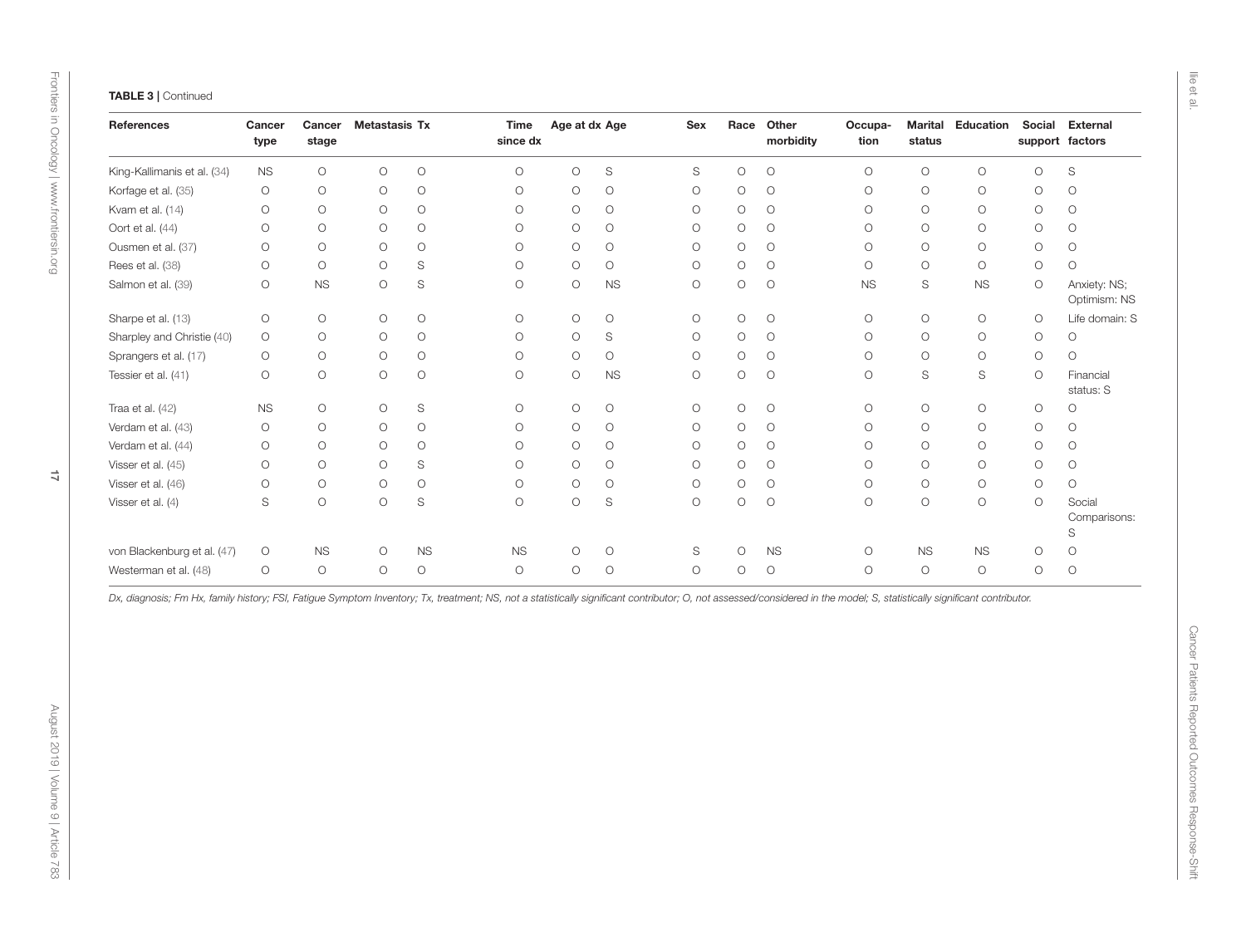<span id="page-17-0"></span>

| TABLE 4   Response Shift indicators in studies assessing QoL among cancer patients and methods used to assess Response Shift. |  |  |
|-------------------------------------------------------------------------------------------------------------------------------|--|--|
|-------------------------------------------------------------------------------------------------------------------------------|--|--|

| References              | Cancer<br>type                                                                                | Methods used to<br>assess response<br>shift               | Global<br>QoL                                            | Physical<br>functioning             | Role<br>functioning        | Emotional<br>functioning                                    | Cognitive   | Sexual<br>functioning functioning functioning | Social                                                       | Fatigue                                                                                           | Pain                              | MH      | Other sig. results                                                                                                                                                                                                                                                                                                                                                                                                                                                 |
|-------------------------|-----------------------------------------------------------------------------------------------|-----------------------------------------------------------|----------------------------------------------------------|-------------------------------------|----------------------------|-------------------------------------------------------------|-------------|-----------------------------------------------|--------------------------------------------------------------|---------------------------------------------------------------------------------------------------|-----------------------------------|---------|--------------------------------------------------------------------------------------------------------------------------------------------------------------------------------------------------------------------------------------------------------------------------------------------------------------------------------------------------------------------------------------------------------------------------------------------------------------------|
| Andrykowski et al. (18) | Breast                                                                                        | Then-test                                                 | $\circ$                                                  | $\circ$                             | $\circ$                    | $\circ$                                                     | $\circ$     | $\circ$                                       | $\circ$                                                      | S (Average O<br>fatigue CT<br>or RT: 0.35<br>SD<br>Average<br>fatigue CT<br>$+$ RT:<br>$0.52$ SD) |                                   | $\circ$ | $\circ$                                                                                                                                                                                                                                                                                                                                                                                                                                                            |
| Anota et al. (19)       | Breast                                                                                        | Then-test                                                 | S (at 3 months;<br>$-0.21$                               | S (at 6 months; 0.31) S (at 3 and 6 | months; $-0.32$ ,<br>0.30) | S (after hospitalization NS<br>and 3 months; 0.21,<br>0.27) |             | $_{\rm NS}$                                   | S (at 3 and S (at 6<br>6 months; month;<br>$-0.27,$<br>0.22) | $-0.43$                                                                                           | $S$ (at 6 0<br>months;<br>$-0.23$ |         | Nausea and vomiting-<br>NS; Dyspnea-NS;<br>Insomnia-S (at 3 and<br>$6$ months) $-0.22$ ,<br>$-0.18$ ; Appetite<br>$loss - NS;$<br>Constipation-NS;<br>Diarrhea-NS;<br>Financial<br>difficulties-NS; Body<br>image $-S$ (at 3 and 6<br>months) 0.48, 0.25;<br>Future perspective-S<br>(after hospitalization<br>and 3 months) 0.24,<br>0.23; STSE-S (at 6<br>months) -0.24; Breast<br>symptoms-S (at 6<br>months) $-0.31$ ; Arm<br>symptoms-NS; Hair<br>$loss - NS$ |
| Bernhard et al. (20)    | Colon                                                                                         | Then-test                                                 | NS-surgery                                               | NS-surgery                          | $\circ$                    | $\circ$                                                     | $\circ$     | $\circ$                                       | $\circ$                                                      | $\circ$                                                                                           | $\circ$                           | $\circ$ | S-subjective health                                                                                                                                                                                                                                                                                                                                                                                                                                                |
| Brinksma et al. (21)    | Hematologic; brain<br>tumor; solid tumor                                                      | Then-test                                                 | S-for children<br>$(-0.74)$ and parents<br>$(-0.3)$      | <b>NS</b>                           | $\circ$                    | <b>NS</b>                                                   | <b>NS</b>   | $\circ$                                       | <b>NS</b>                                                    | $\circ$                                                                                           | $\circ$                           | $\circ$ | $\circ$                                                                                                                                                                                                                                                                                                                                                                                                                                                            |
| Broberger et al. (22)   | Lung                                                                                          | Then-test                                                 | S (3 months, 0.40; 6 S (3 months, 0.23)<br>months, 0.70) |                                     | $\circ$                    | $\circ$                                                     | $\circ$     | $\circ$                                       | $\circ$                                                      | S(3)<br>months,<br>0.29)                                                                          | $\circ$                           | $\circ$ | $\circ$                                                                                                                                                                                                                                                                                                                                                                                                                                                            |
| Dabakuyo et al. (23)    | Breast                                                                                        | Then-test, Ideal<br>scale, Successive<br>comparison scale | $\mathbb S$                                              | $\circ$                             | $\circ$                    | $\mathbb S$                                                 | $\mathbb S$ | $\circ$                                       | $\circ$                                                      | $\mathbb S$                                                                                       | $\circ$                           | $\circ$ | Insomnia-S, Appetite<br>$loss - NS$ ,<br>Diarrhea-NS, Future<br>Perspectives-NS,<br>Systemic therapy side<br>$effects - S$                                                                                                                                                                                                                                                                                                                                         |
| Echteld et al. (24)     | Lung; colorectal:<br>urogenital; breast;<br>melanoma; sarcoma;<br>other                       | Pre-test, post-test                                       | S(0.60)                                                  | $\circ$                             | $\circ$                    | $\circ$                                                     | $\circ$     | $\circ$                                       | $\circ$                                                      | S (0.20)                                                                                          | $S(0.66)$ O                       |         | $\circ$                                                                                                                                                                                                                                                                                                                                                                                                                                                            |
| Gerlich et al. (25)     | Prostate                                                                                      | Then-test                                                 | $\circ$                                                  | $S(-0.44)$                          | $S(-0.47)$                 | S(0.17)                                                     | $S(-0.13)$  | $\circ$                                       | $S(-0.35)$ O                                                 |                                                                                                   | $\circ$                           | $\circ$ | $\circ$                                                                                                                                                                                                                                                                                                                                                                                                                                                            |
| Hagedoorn et al. (26)   | Breast;<br>gastrointestinal<br>tumors;<br>lymphomas;<br>Genitourinary; lung;<br>gynecological | Pre-test, post-test                                       | - S                                                      | S                                   | $\circ$                    | S                                                           | $\circ$     | $\circ$                                       | $\circ$                                                      | $\circ$                                                                                           | $\circ$                           | $\circ$ | $\circ$                                                                                                                                                                                                                                                                                                                                                                                                                                                            |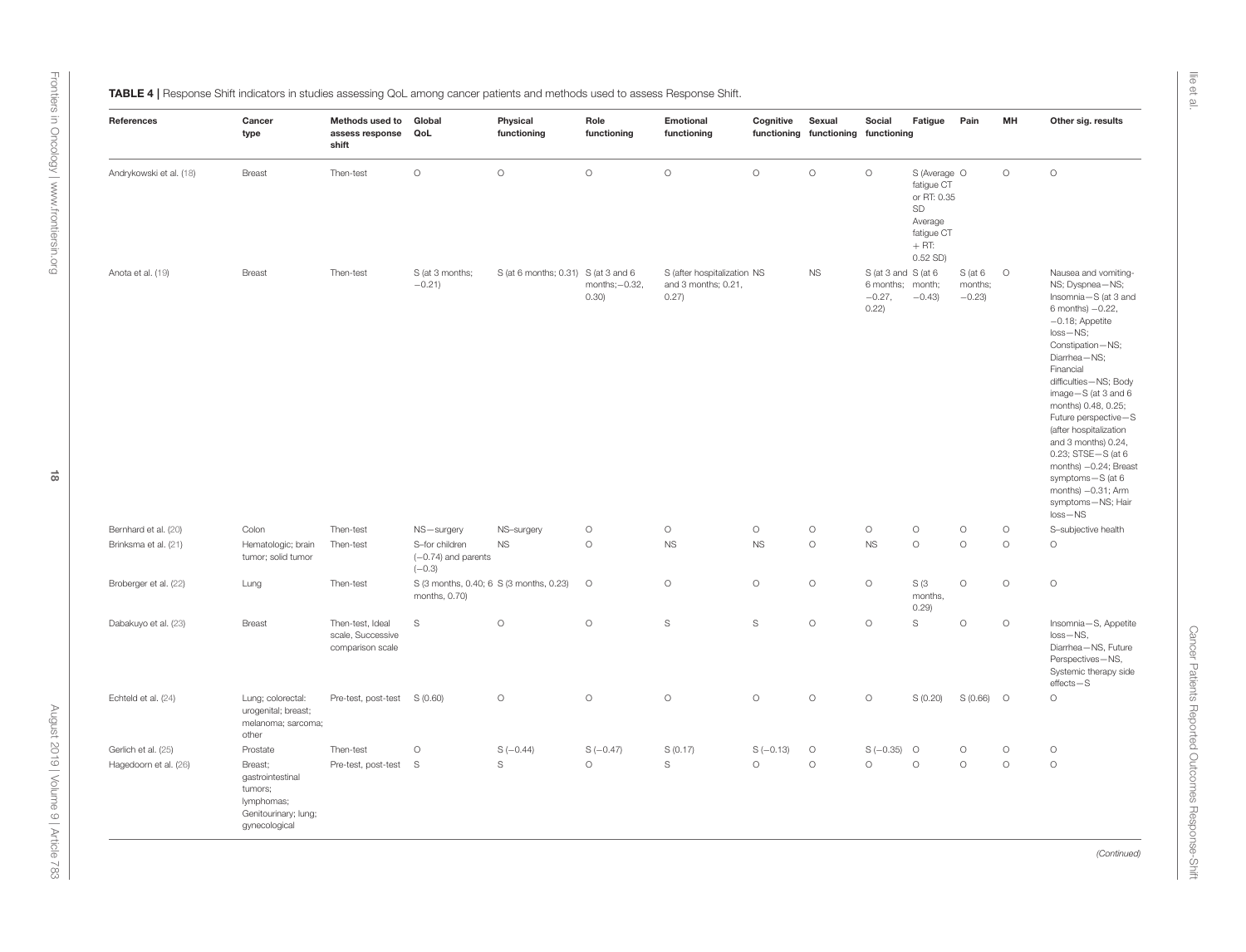| References                  | Cancer<br>type                                                             | Methods used to<br>assess response<br>shift | Global<br>QoL                                    | Physical<br>functioning                                                                                                                                                                 | Role<br>functioning                                 | Emotional<br>functioning                        | Cognitive                                 | Sexual<br>functioning functioning functioning                                                      | Social                         | Fatigue                        | Pain                              | MH                                                  | Other sig. results                                                                                                                                                                                                                                                                                                                                                                        |
|-----------------------------|----------------------------------------------------------------------------|---------------------------------------------|--------------------------------------------------|-----------------------------------------------------------------------------------------------------------------------------------------------------------------------------------------|-----------------------------------------------------|-------------------------------------------------|-------------------------------------------|----------------------------------------------------------------------------------------------------|--------------------------------|--------------------------------|-----------------------------------|-----------------------------------------------------|-------------------------------------------------------------------------------------------------------------------------------------------------------------------------------------------------------------------------------------------------------------------------------------------------------------------------------------------------------------------------------------------|
| Hamidou et al. (27)         | <b>Breast</b>                                                              | Then-test                                   | $_{\rm NS}$                                      | $\mathbb S$                                                                                                                                                                             | $\mathbb S$                                         | S                                               | S                                         | S                                                                                                  | $\mathbb S$                    | $\mathbb S$                    | $\mathbb S$                       | $\circ$                                             | Nausea-S,<br>Dyspnea-S,<br>Insomnia-S, Appetite<br>Loss-S, Diarrhea-NS,<br>Body Image-S, Future<br>Perspectives-NS,<br>Systemic Therapy Side<br>Effects-S, Breast<br>Symptoms-S, Arm<br>Symptoms-S                                                                                                                                                                                        |
| Hinz et al. (28)            | Prostate; kidney;<br>bladder; testicles;<br>penis; renal pelvis            | Then-test                                   | $\circ$                                          | $\circ$                                                                                                                                                                                 | $\circ$                                             | $\circ$                                         | $\circ$                                   | $\circ$                                                                                            | $\circ$                        | $\circ$                        | $\circ$                           | S (anxiety,<br>0.26;<br>depression<br>0.30)         | Distress-NS, Health<br>dissatisfaction-S                                                                                                                                                                                                                                                                                                                                                  |
| Hinz (29)                   | Breast                                                                     | Vignettes                                   | Vignette A: S                                    | <b>NS</b>                                                                                                                                                                               | <b>NS</b>                                           | <b>NS</b>                                       | <b>NS</b>                                 | <b>NS</b>                                                                                          | <b>NS</b>                      | <b>NS</b>                      | <b>NS</b>                         | <b>NS</b>                                           | <b>NS</b>                                                                                                                                                                                                                                                                                                                                                                                 |
| Ito et al. (30)             | Rectal                                                                     | Then-test                                   | <b>NS</b>                                        | <b>NS</b>                                                                                                                                                                               | <b>NS</b>                                           | <b>NS</b>                                       | $\circ$                                   | <b>NS</b>                                                                                          | <b>NS</b>                      | <b>NS</b>                      | S                                 | $_{\rm NS}$                                         | $\circ$                                                                                                                                                                                                                                                                                                                                                                                   |
| Jakola et al. (31)          | Glioma                                                                     | Then-test                                   | <b>NS</b>                                        | $\circ$                                                                                                                                                                                 | $\circ$                                             | $\circ$                                         | $\circ$                                   | $\circ$                                                                                            | $\circ$                        | $\circ$                        | $\circ$                           | $\circ$                                             | $\circ$                                                                                                                                                                                                                                                                                                                                                                                   |
| Jansen et al. (32)          | <b>Breast</b>                                                              | Then-test                                   | S                                                | S                                                                                                                                                                                       | $\circ$                                             | $\circ$                                         | $\circ$                                   | $\circ$                                                                                            | $\circ$                        | S                              | $\circ$                           | $\circ$                                             | Psychological<br>well-being-NS                                                                                                                                                                                                                                                                                                                                                            |
| Jorngarden et al. (33)      | CNS tumor; Ewing<br>sarcoma; leukemia;<br>lymphoma;<br>osteosarcoma; other | Pre-test, post-test O                       |                                                  | $\circ$                                                                                                                                                                                 | $\circ$                                             | $\circ$                                         | $\circ$                                   | $\circ$                                                                                            | $\circ$                        | $\circ$                        | $\circ$                           | S (Anxiety,<br>depression,<br>and mental<br>health) | Vitality-S                                                                                                                                                                                                                                                                                                                                                                                |
| King-Kallimanis et al. (34) | Lung; pancreas;<br>esophageal; cervical                                    | Pre-test, post-test S<br>with SEM models    |                                                  | <b>NS</b>                                                                                                                                                                               | <b>NS</b>                                           | <b>NS</b>                                       | $\circ$                                   | $\circ$                                                                                            | $\circ$                        | $\circ$                        | S                                 | <b>NS</b>                                           | Vitality-NS                                                                                                                                                                                                                                                                                                                                                                               |
| Korfage et al. (35)         | Prostate                                                                   |                                             | $-0.43$                                          | Then-test, vignettes S (7 month follow up, Urinary Leakage-S (1 O<br>month follow up,<br>$-0.32$ ), Bowel<br>Cramps-S (1 month<br>follow up, $-0.41$ ; 7<br>month follow up,<br>$-0.39$ |                                                     | $\circ$                                         | $\circ$                                   | Erectile<br>Dysfunction-<br>S (1 month<br>follow up,<br>$-0.57; 7$<br>month follow<br>$up, -0.47)$ | $\circ$                        | $\circ$                        | $\circ$                           | follow up,<br>0.17)                                 | S (7 month Vitality-S (1 month<br>follow up, -0.28; 7<br>month follow up,<br>$-0.26$ ),                                                                                                                                                                                                                                                                                                   |
| Kvam et al. (14)            | Multiple myeloma                                                           | Then-test                                   | S(0.11)                                          | $S(-0.07)$                                                                                                                                                                              | $\circ$                                             | $\circ$                                         | $\circ$                                   | $\circ$                                                                                            | $\circ$                        | S(0.25)                        | $S(0.16)$ O                       |                                                     | $\circ$                                                                                                                                                                                                                                                                                                                                                                                   |
| Oort et al. (36)            | Lung; pancreas;<br>esophageal; cervical                                    | Pre-test, post-test                         | S(0.14)                                          | <b>NS</b>                                                                                                                                                                               | S(0.27)                                             | <b>NS</b>                                       | $\circ$                                   | $\circ$                                                                                            | $S(-0.11)$ O                   |                                | $S(0.30)$ S                       |                                                     | Vitality $-S(0.00)$                                                                                                                                                                                                                                                                                                                                                                       |
| Ousmen et al. (37)          | <b>Breast</b>                                                              | Then-test<br>Anchor-base                    | 3 months-S (0.20), 3 months-NS, 6<br>6 months-NS | months $-S$ ( $-0.32$ )                                                                                                                                                                 | 3 months-S<br>$(0.32)$ , 6<br>months $-$ S (0-0.29) | 3 months-S (-0.29), 3 months-S 3<br>6 months-NS | $(-0.19), 6$<br>$months - S$<br>$(-0.15)$ | months-NS, months-S NS, 6<br>6<br>months-NS months-S (0.41)                                        | 3<br>$(0.28)$ , 6<br>$(-0.23)$ | 3 months - 3<br>months-S NS, 6 | months-<br>months-<br>S<br>(0.23) | $\circ$                                             | Nausea and<br>vomiting-NS,<br>Dyspnea-NS,<br>Financial<br>*/difficulties-NS,<br>Insomnia-S 3 months,<br>0.22 0, Appetite<br>Loss-S (6 months,<br>0.19), Constipation-S<br>(6 months, 0.16),<br>Diarrhea-NS, Body<br>image-S (0.37,<br>$-0.23$ ), Sexual<br>enjoyment-NS, Future<br>perspectives: 3<br>months $-S$ (-0.27), 6<br>months-NS, Systemic<br>therapy side<br>effects-NS, Breast |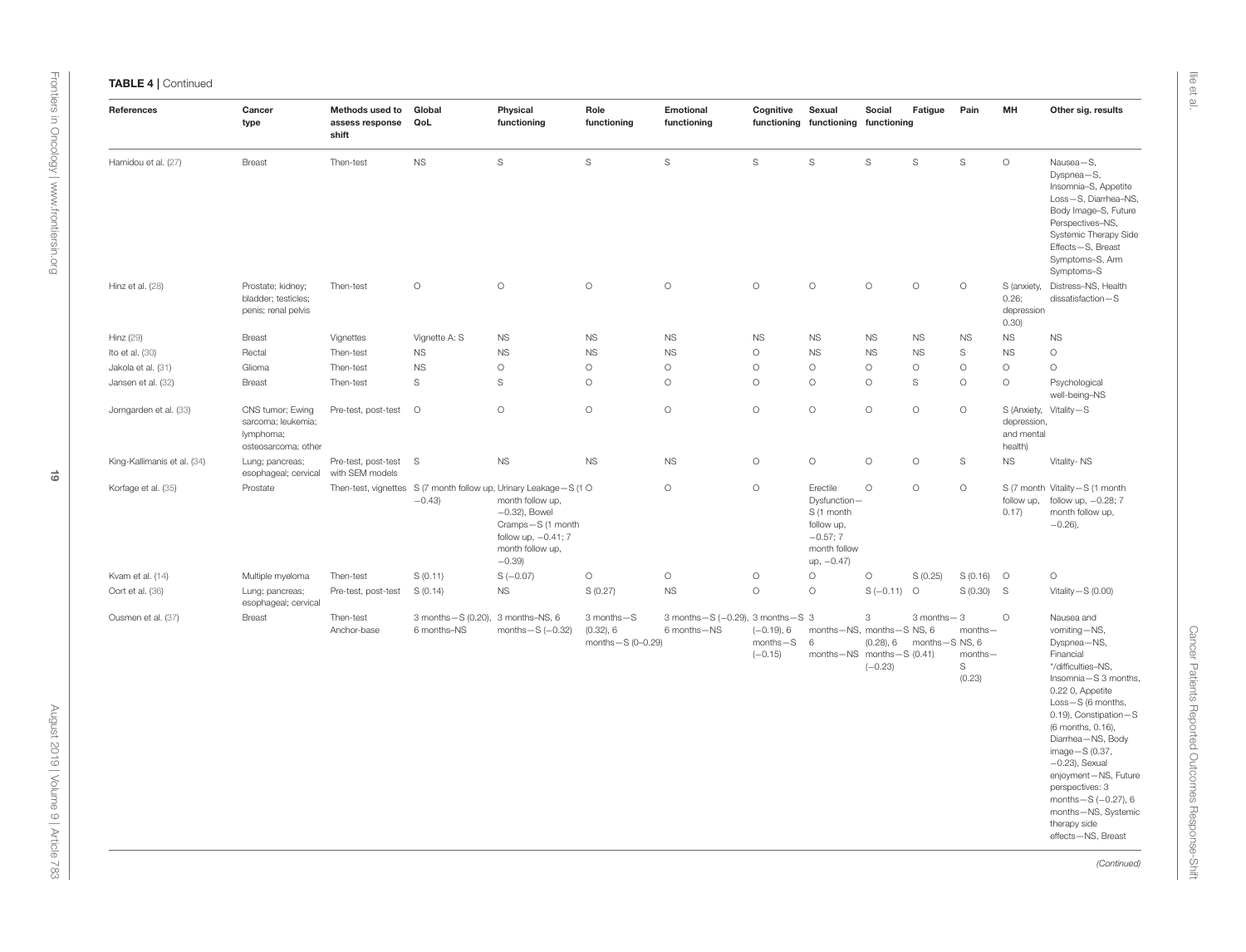| References                  | Cancer<br>type                                                                                                                      | Methods used to<br>assess response QoL<br>shift | Global     | Physical<br>functioning | Role<br>functioning | Emotional<br>functioning | Cognitive | Sexual<br>functioning functioning functioning | Social      | Fatigue                                                           | Pain               | MH                                            | Other sig. results                                                   |
|-----------------------------|-------------------------------------------------------------------------------------------------------------------------------------|-------------------------------------------------|------------|-------------------------|---------------------|--------------------------|-----------|-----------------------------------------------|-------------|-------------------------------------------------------------------|--------------------|-----------------------------------------------|----------------------------------------------------------------------|
|                             |                                                                                                                                     |                                                 |            |                         |                     |                          |           |                                               |             |                                                                   |                    |                                               | symptoms-NS, Arm<br>symptoms: 3<br>months-NS, 6<br>months $-S(0.21)$ |
| Rees et al. (38)            | Prostate                                                                                                                            | Then-test and<br>pre-test, post-test            | $\circ$    | $\circ$                 | $\circ$             | $\circ$                  | $\circ$   | $\circ$                                       | $\circ$     | $\circ$                                                           | $\circ$            | $\circ$                                       | Urinary Function-S                                                   |
| Salmon et al. (39)          | Breast                                                                                                                              | SEM modeling                                    | $\circ$    | $\circ$                 | $\circ$             | $\circ$                  | $\circ$   | $\circ$                                       | $\circ$     | Mental<br>fatigue: S<br>(0.27)<br>Physical<br>fatigue:<br>S(0.41) | $\circ$            | $\circ$                                       | Activity reduction: S<br>(0.59)<br>Motivation reduction:<br>S(0.43)  |
| Sharpe et al. (13)          | Multiple, but primarily Pre-test, post-test<br>lung and colorectal                                                                  |                                                 | S          | $\circ$                 | $\circ$             | $\circ$                  | $\circ$   | $\circ$                                       | $\circ$     | $\circ$                                                           | $\circ$            | $\circ$                                       | $\circ$                                                              |
| Sharpley and Christie (13)  | Breast                                                                                                                              | Then-test                                       | $\circ$    | $\circ$                 | $\circ$             | $\circ$                  | $\circ$   | $\circ$                                       | $\circ$     | $\circ$                                                           | $\circ$            | S (anxiety, O<br>0.25;<br>depression<br>0.13) |                                                                      |
| Sprangers et al. (17)       | Breas; lung; prostate; Then-test<br>Hodgkin                                                                                         |                                                 | $\circ$    | $\circ$                 | $\circ$             | $\circ$                  | <b>NS</b> | $\circ$                                       | $\circ$     | S (0.94)                                                          | $\circ$            | $\circ$                                       | $\circ$                                                              |
| Tessier et al. (41)         | <b>Breast</b>                                                                                                                       | Pre-test, post-test                             | $\circ$    | <b>NS</b>               | <b>NS</b>           | <b>NS</b>                | <b>NS</b> | $\circ$                                       | $\mathbb S$ | $\circ$                                                           | $\circ$            | $\circ$                                       | NS-Life satisfaction                                                 |
| Traa et al. (42)            | Colorectal                                                                                                                          | Pre-test, post-test                             | $\circ$    | S                       | $\circ$             | $\circ$                  | $\circ$   | $\circ$                                       | S           | $\circ$                                                           | $\circ$            | $\mathbb S$                                   | Environment-S                                                        |
| Verdam et al. (43)          | Breast; prostate; lung; Pre-test, post-test O<br>other                                                                              |                                                 |            | S                       | $\circ$             | $\circ$                  | $\circ$   | $\circ$                                       | <b>NS</b>   | $-RS-NS$                                                          | S                  | $-RS-NS$                                      | Listlessness-NS:<br>Sickness-S;<br>Treatment related<br>illness-NS   |
| Verdam et al. (44)          | Breast; colorectal;<br>lung; other                                                                                                  | Pre-test, post-test                             | $S(-0.19)$ | <b>NS</b>               | <b>NS</b>           | <b>NS</b>                | $\circ$   | $\circ$                                       | $S(-0.05)$  | $\circ$                                                           | <b>NS</b>          | S(0.08)                                       | Vitality-S $(-0.34)$ ,<br>Health Comparison-S                        |
| Visser et al. (45)          | Head and neck;<br>gastrointestinal;<br>gynecological; lung;<br>breast; genitourinary<br>tract; hematological<br>malignancies; other | Then-test                                       | $\circ$    | $\circ$                 | $\circ$             | $\circ$                  | $\circ$   | $\circ$                                       | $\circ$     | S                                                                 | $\circ$            | $\circ$                                       | $\circ$                                                              |
| Visser et al. (46)          | Lung; periampullary;<br>esophageal; cervical                                                                                        | Then-test, anchor<br>recalibration              | $S(-0.15)$ | $S(-0.58)$              | $S(-0.53)$          | S(0.27)                  | $\circ$   | $\circ$                                       | <b>NS</b>   | S (0.34)                                                          | $S(-0.49) S(0.39)$ |                                               | Vitality $-S$ (-0.31)                                                |
| Visser et al. (4)           | Lung; periampullary;<br>esophageal; cervical                                                                                        | Then-test                                       | $\circ$    | $\circ$                 | $\circ$             | $\circ$                  | $\circ$   | $\circ$                                       | $\circ$     | $\circ$                                                           | S                  | $\circ$                                       | $\circ$                                                              |
| von Blackenburg et al. (47) | Breast; lung; urologic; Pre-, post-test<br>digestive system;<br>gynecologic; other                                                  |                                                 | <b>NS</b>  | <b>NS</b>               | $\circ$             | $\circ$                  | $\circ$   | $\circ$                                       | $\circ$     | $\circ$                                                           | $\circ$            | S                                             | S-life goals                                                         |
| Westerman et al. (48)       | Lung                                                                                                                                | Pre-test, post-test O                           |            | $\circ$                 | $\circ$             | $\circ$                  | $\circ$   | $\circ$                                       | $\circ$     | $\mathbb S$                                                       | $\circ$            | $\circ$                                       | $\circ$                                                              |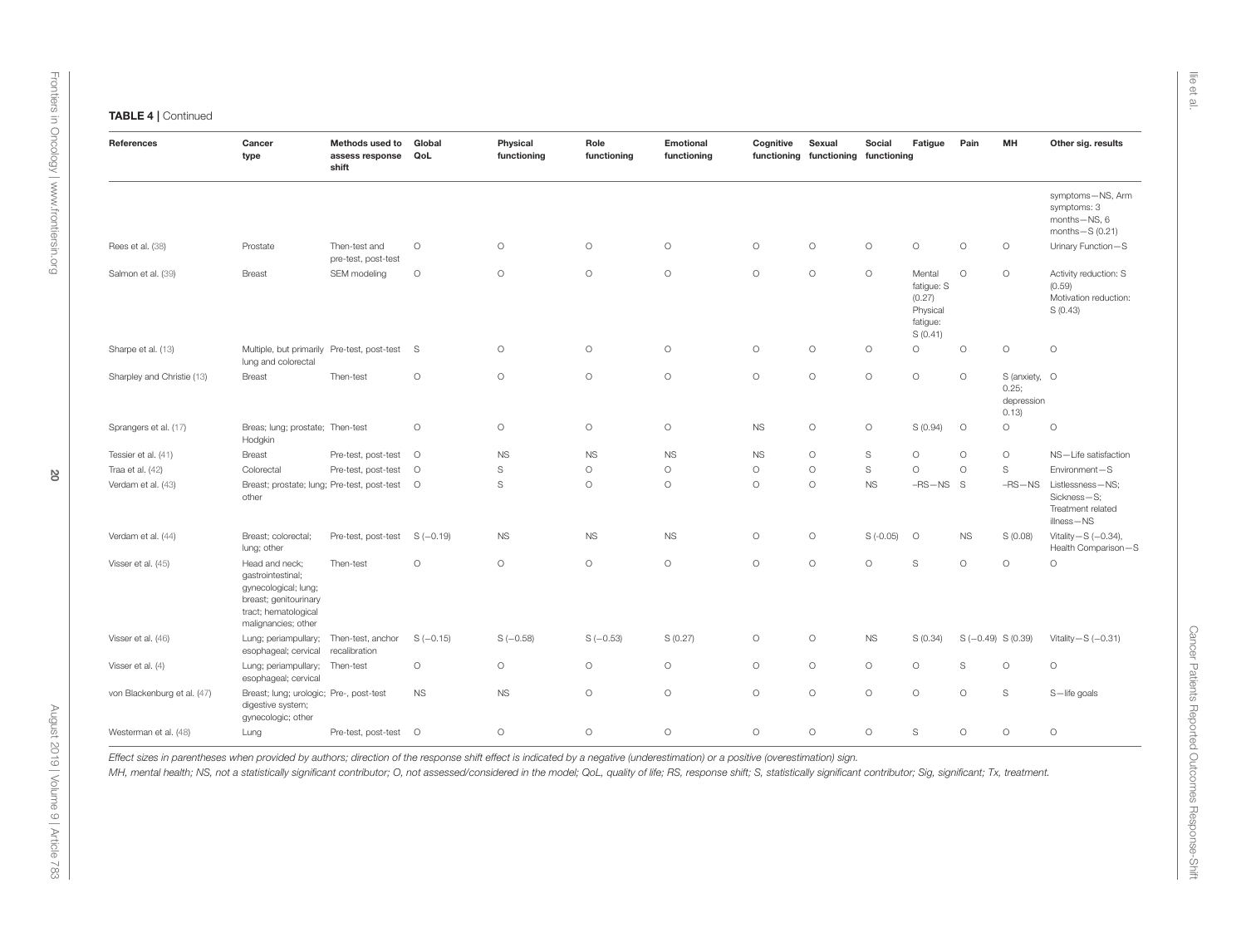standard of interpretation, seven reported mostly negligible to small effect sizes  $< 0.5$  [\(14,](#page-23-11) [19,](#page-23-22) [35](#page-23-35)-37, [44,](#page-24-9) [46\)](#page-24-1), and three reported medium effect sizes between  $\geq$ 5 to < 0.8 (largest medium effect size reported among the three studies was 0.7) [\(21,](#page-23-16) [22,](#page-23-31) [24\)](#page-23-17), of which one involved children cancer patients [\(21\)](#page-23-16). Among the 20 studies reporting results on physical functioning, 12 reported a statistically significant response shift [\(14,](#page-23-11) [19,](#page-23-22) [22,](#page-23-31) [25](#page-23-26)[–27,](#page-23-24) [32,](#page-23-19) [35,](#page-23-35) [37,](#page-23-25) [42,](#page-24-6) [43,](#page-24-0) [46\)](#page-24-1). Of these, five did not report effect sizes for their findings, six studies reported negligible to small [\(14,](#page-23-11) [19,](#page-23-22) [22,](#page-23-31) [25,](#page-23-26) [35,](#page-23-35) [37\)](#page-23-25) and one reported a medium effect size [\(46\)](#page-24-1). Response shift was also observed in six of the studies on role functioning [\(19,](#page-23-22) [25,](#page-23-26) [27,](#page-23-24) [36,](#page-23-21) [37,](#page-23-25) [46\)](#page-24-1), five of which reported effect sizes; four rating negligible to small [\(19,](#page-23-22) [25,](#page-23-26) [36,](#page-23-21) [37,](#page-23-25) [46\)](#page-24-1), and one of a medium effect size [\(46\)](#page-24-1). Seven of the studies on emotional functioning [\(19,](#page-23-22) [23,](#page-23-23) [25](#page-23-26)[–27,](#page-23-24) [37,](#page-23-25) [46\)](#page-24-1) reported the presence of response shift, but only four reported effect sizes for their effect, of which all were small [\(19,](#page-23-22) [25,](#page-23-26) [37,](#page-23-25) [46\)](#page-24-1). Eight studies examined response shift in cognitive functioning and found a significant response shift in four of those [\(23,](#page-23-23) [25,](#page-23-26) [27,](#page-23-24) [37\)](#page-23-25), of which two reported effect sizes of small magnitude [\(25,](#page-23-26) [37\)](#page-23-25). Of the five studies that found the presence of response shift sexual functioning three found a statistical significant response shift effect [\(19,](#page-23-22) [27,](#page-23-24) [35\)](#page-23-35), two of which was of small effect size [\(19,](#page-23-22) [35\)](#page-23-35). Social functioning was examined in 12 studies and evidence of response shift emerge in eight of them [\(19,](#page-23-22) [25,](#page-23-26) [27,](#page-23-24) [36,](#page-23-21) [37,](#page-23-25) [41,](#page-24-4) [42,](#page-24-6) [44\)](#page-24-9), five of which had small effect sizes [\(19,](#page-23-22) [25,](#page-23-26) [36,](#page-23-21) [37,](#page-23-25) [44\)](#page-24-9). Studies examining fatigue (17 studies) [\(14,](#page-23-11) [17](#page-23-15)[–19,](#page-23-22) [22](#page-23-31)[–24,](#page-23-17) [27,](#page-23-24) [29,](#page-23-28) [30,](#page-23-34) [32,](#page-23-19) [37,](#page-23-25) [39,](#page-24-3) [44–](#page-24-9)[46,](#page-24-1) [48\)](#page-24-2), pain (13 studies) [\(4,](#page-23-3) [14,](#page-23-11) [19,](#page-23-22) [24,](#page-23-17) [27,](#page-23-24) [29,](#page-23-28) [30,](#page-23-34) [34,](#page-23-20) [36,](#page-23-21) [37,](#page-23-25) [43,](#page-24-0) [44,](#page-24-9) [46\)](#page-24-1), and a large portion of the studies that looked at mental health (14 studies) [\(28](#page-23-27)[–30,](#page-23-34) [33–](#page-23-32)[36,](#page-23-21) [40](#page-24-8)[–44,](#page-24-9) [46,](#page-24-1) [47\)](#page-24-5) which found a statistically significant effect had mostly small effect sizes. Specifically, of the eight studies reporting effect sizes for fatigue, seven had small effect sizes [\(14,](#page-23-11) [18,](#page-23-29) [19,](#page-23-22) [22,](#page-23-31) [24,](#page-23-17) [37,](#page-23-25) [39,](#page-24-3) [46\)](#page-24-1) and one reported a large effect size  $(>0.9)$  [\(17\)](#page-23-15). Of the six studies that reported effect sizes for their analyses on pain, five reported small effect sizes [\(14,](#page-23-11) [19,](#page-23-22) [36,](#page-23-21) [37,](#page-23-25) [46\)](#page-24-1) and one reported a medium effect size [\(24\)](#page-23-17). Four studies reported effect size for mental health assessment all of which were small [\(28,](#page-23-27) [35,](#page-23-35) [40,](#page-24-8) [44\)](#page-24-9). Lastly, the presence of response shift was also noted in various other health related measures [\(14,](#page-23-11) [20,](#page-23-30) [23,](#page-23-23) [25,](#page-23-26) [27,](#page-23-24) [28,](#page-23-27) [32,](#page-23-19) [35–](#page-23-35)[39,](#page-24-3) [41–](#page-24-4)[44,](#page-24-9) [46,](#page-24-1) [47\)](#page-24-5) and of the studies who reported these effects and reported effect sizes, they were mostly small to negligible [\(14,](#page-23-11) [19,](#page-23-22) [21,](#page-23-16) [22,](#page-23-31) [25,](#page-23-26) [28,](#page-23-27) [35–](#page-23-35)[37,](#page-23-25) [39,](#page-24-3) [43,](#page-24-0) [44,](#page-24-9) [46\)](#page-24-1).

## **DISCUSSION**

This study reviewed the presence and magnitude of response shift in studies assessing cancer patients' QoL over time. Evaluating the presence of response shift during the assessment of QoL measurement among cancer patients and its magnitude is important because it provides a measure of the extent to which the "true" effects of the cancer diagnosis and treatment can be masked by changes in the internal standard of measurement (otherwise assumed to be negligible) during these measurements. Undertaking a review for cancer, separate from that of other chronic conditions is important as QoL among cancer patients is known to be poorer compared to that of other non-cancer chronic conditions, some of which may predispose individuals to cancer [\(49\)](#page-24-22).

Error in QoL measurement attributable to response shift could lead to failure to detect treatment toxicity and side-effects. This is important because when toxicity and side-effects are identified and acted upon through post-treatment interventions the result can lead to a reduction in their harmful effects on patients' quality of life, short and long term [\(2,](#page-23-1) [7\)](#page-23-6). This review shows that response shift was present in 34 of the 35 studies assessed, although overall, the magnitude of the response shift found was negligible, to small, at best. The studies reviewed here showed large heterogeneity in the types of cancer assessed, patient characteristics and study designs. Among the 35 studies identified patients diagnosed with either breast (18 studies), lung (14 studies), prostate cancer (eight studies), and colorectal (eight studies) were the most commonly assessed populations.

All studies, with the exception of one (very small sample size) which was comprised of children, included older participants (mostly among 50–65 years old). Age, sex, time elapsed since diagnosis, and external factors were assessed in few studies (4, 10, 4, and 7, respectively) and, on average, half the time or less were not found to be statistically significantly contributing to the response shift-effect observed (2, 6, 1, and 5, respectively). The most common method used to assess and find a response-shift effect was the "then-test" (19/21 studies found a small albeit significant effect). Most studies that observed a statistically significant response shift effect had a time between assessments that varied between 3 and 6 months. However, there was significant heterogeneity between the baseline selected among the studies (**[Tables 1](#page-5-0)**, **[3](#page-15-0)**) as some selected a post-diagnosis, pre-treatment baseline, others selected a post-treatment baseline, yet others arbitrarily chose a period of time that elapsed after treatment without controlling for the period of time that elapsed between diagnosis and baseline treatment in their analyses. All except one study [\(31\)](#page-23-33) reported the presence of a statistically significant response shift in one or more QoL dimensions. In this one study, patients remained stable after surgery and were not stable simply due to response shift because none was observed [\(31\)](#page-23-33). About a half (16 studies) of the 34 studies that found a statistically significant response shift and reported effect sizes for their results, revealed negligible effect sizes, indicating that overall response shift, while detectable it has a negligible influence on quality of life outcomes whether measured through validated and reliable questionnaires or self-reported answers to questions assessing QoL outcomes [\(14,](#page-23-11) [18,](#page-23-29) [19,](#page-23-22) [21,](#page-23-16) [22,](#page-23-31) [24,](#page-23-17) [25,](#page-23-26) [28,](#page-23-27) [35](#page-23-35)[–37,](#page-23-25) [39,](#page-24-3) [40,](#page-24-8) [43,](#page-24-0) [44,](#page-24-9) [46\)](#page-24-1). Among the different QoL subscales, the occurrence of a moderate effect size response shift were evident among four of these 16 studies which detected negligeable to small effect sizes, in the assessment of pain [\(24\)](#page-23-17), physical limitations [\(46\)](#page-24-1), global QoL [\(21,](#page-23-16) [22,](#page-23-31) [24\)](#page-23-17), and social role functioning [\(46\)](#page-24-1). One study only reported a large effect size response shift, for the assessment of fatigue [\(17\)](#page-23-15). These results may suggest that response shift may be a phenomenon occurring particularly in measurement of physical aspects of functioning and possibly global QoL, although before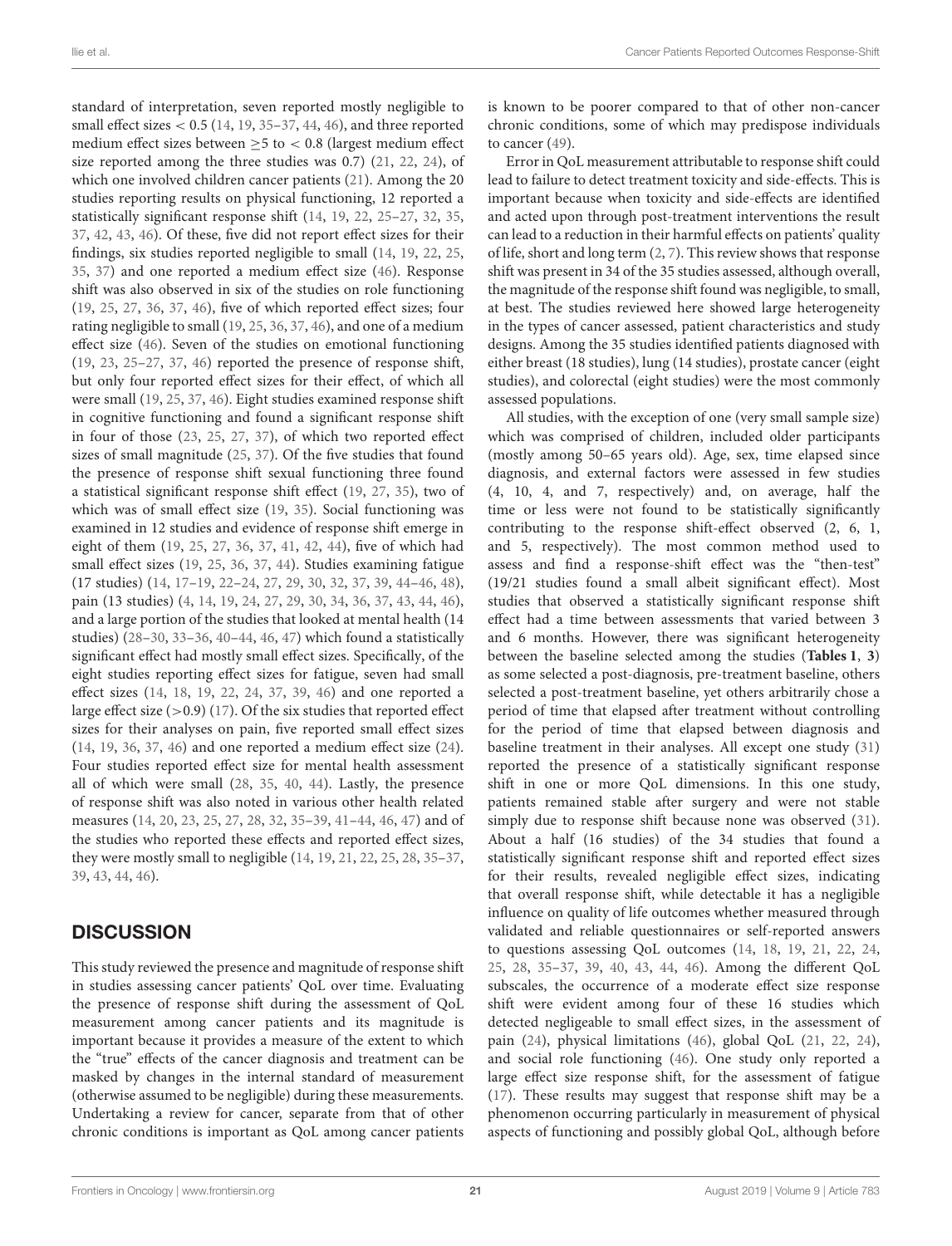any definitive conclusions are drawn, these results need to be replicated with larger sample sizes among homogeneous samples of cancer patients.

There are many reasons why most of the effect sizes reported in the studies we reviewed are small to negligible. One possibility could be the heterogeneity of length of time between their QoL assessments. Considering the possibility that response shift may take a short time to manifest or may become insignificant over time, it may be important to consider these variations when evaluating response shift. Indeed, of the six studies, of moderate, and one study, of large effect size, identified, all [except Broberger et al. [\(22\)](#page-23-31)] assessed QoL at diagnosis or hospital admission and had a second assessment right after treatment suggesting that internal standards "shifted" within a narrow window of time from diagnosis to immediately post-treatment. Since this "shift," when identified in other studies, was present but negligible in size, it may be possible that the "shift" may be strongest when assessed within a short time since diagnosis, preferably right after treatment. Future studies should assess if it is possible that response shift may be an artifact of chosen baseline assessment throughout the cancer journey timeline continuum, and length of time elapsed between diagnosis and post-treatment assessment, with longer periods of time leading to loss of strength in the effect identified. Baseline or pre-test assessments were given at different times between the 35 studies reviewed here. For example, baseline of pre-test assessments was administered sometimes at the time of diagnosis, 2-weeks after diagnosis, hospitalization, pre-surgery, right at the start of treatment, post-surgery, discharge, or were not specified. The time post-assessment also varied considerably, as each study selected different times of post-assessment. The majority of studies (16 studies) administered QoL assessment 3 months after baseline whereas nine studies measured 6 months after baseline. Most studies that observed a statistically significant response shift effect size were administered 3 months after baseline, with fewer observing an effect that was present at 6 months. Only four, of the 35, studies assessed the time elapsed between diagnosis and first/baseline testing and controlled for it in their analyses [\(28,](#page-23-27) [29,](#page-23-28) [33,](#page-23-32) [47\)](#page-24-5). Future studies should consider controlling for this important factor in their analyses as this information has considerable relevance for quality of life outcomes due to expected consequences of specific treatments and for efforts to identify the expected rehabilitative needs of cancer survivors [\(50\)](#page-24-23).

Furthermore, studies also varied in the length of time elapsed between longitudinal QoL assessments (e.g., 1 week, 3 months, 6 months) but also the number of time points assessed (19 studies measured QoL at multiple times, whereas 16 studies measured QoL only once after baseline assessment). Future studies should consider the inclusion of multiple time assessments to allow for the examination of the presence and strength of response shift over time.

A second reason why effect size, among the few studies reporting it, may have been very negligible, may be related to the heterogeneity of the samples, small number of participants in the samples examined and different methodologies adopted for testing for response shift. Few among the studies reviewed controlled for patient characteristics in their examination of response shift in heterogeneous samples (e.g., patients with various forms of cancer, of different ages, and different stages of cancer). None of the studies reviewed here evaluated the possible contribution of age at cancer diagnosis or race to response shift. Among the patient characteristics that were evaluated in the papers we identified, and reviewed, treatment type appeared to be the most influential contributor (found significant in eight of 10 studies that evaluated it) of response shift among cancer patients. None of the reviewed studies examined the contribution of perceived social support to response shift. Given that the relationship between social support and QoL is wellestablished [\(51](#page-24-24)[–54\)](#page-24-25), where social support is associated with improved QoL and is shown to influence the patients' level of perceived distress related to their cancer diagnosis, which in turn may alter their evaluation of their outcomes, future studies should consider controlling for its contribution to the presence or absence of response shift in patient reported outcomes [\(12,](#page-23-12) [51](#page-24-24)[–54\)](#page-24-25). Other important factors such as cancer type (found to be a statistically significant contributor in one of the three studies that reported it) and stage (a significant contributor in one of the five studies who examined it), the presence of comorbidities (found significant in two of the three studies who assessed it), occupation (evaluated in two studies), and marital status (found to be statistically significant in two of three studies who evaluated it) which have been documented to be associated with QoL outcomes among various cancer types, should be considered as possible confounds and included in future studies evaluating response shift given their considerable relevance to QoL outcomes among cancer patients due to efforts to identify modifiable and non-modifiable life factors in better survivorship [\(50\)](#page-24-23). Lastly, we note the lack of standardization in the measurement and reporting of response shift in the studies reviewed here. Study designs in the 35 studies we reviewed included the "then" test (21 studies of the 35) and the "pretest and post-test" (12 studies) methodology predominantly, with four other less adopted methodologies. Currently, there is still much debate surrounding the appropriate methodology for measuring response shift, and which statistical tests to use to analyze the data, which instruments accurately capture QoL, and what information should be recorded by researchers [\(4,](#page-23-3) [8,](#page-23-60) [31,](#page-23-33) [55–](#page-24-26) [57\)](#page-24-27). A standard method for collecting and reporting response shift data will aid the scientific community to justly determine whether the phenomenon of response shift exists, or if it is simply a methodological artifact.

While the presence of response shift of internal QoL standards among cancer patients may reduce the actual effect size of the QoL changes observed in longitudinal studies from one time point to another, the present review found small to negligible evidence to support its influence. An ideal methodology for assessing response shift in QoL measurement would be to include a time point assessment before diagnosis and compare it to postdiagnosis and post-treatment responses. Interestingly, one such assessment by Broberger et al., which was performed at 2–4 months before lung cancer diagnosis, found no decisive support for the hypothesis that a change in internal standards occurred in this group of patients [\(22\)](#page-23-31). The explanation for the lack of response shift may be that patients would have adapted to the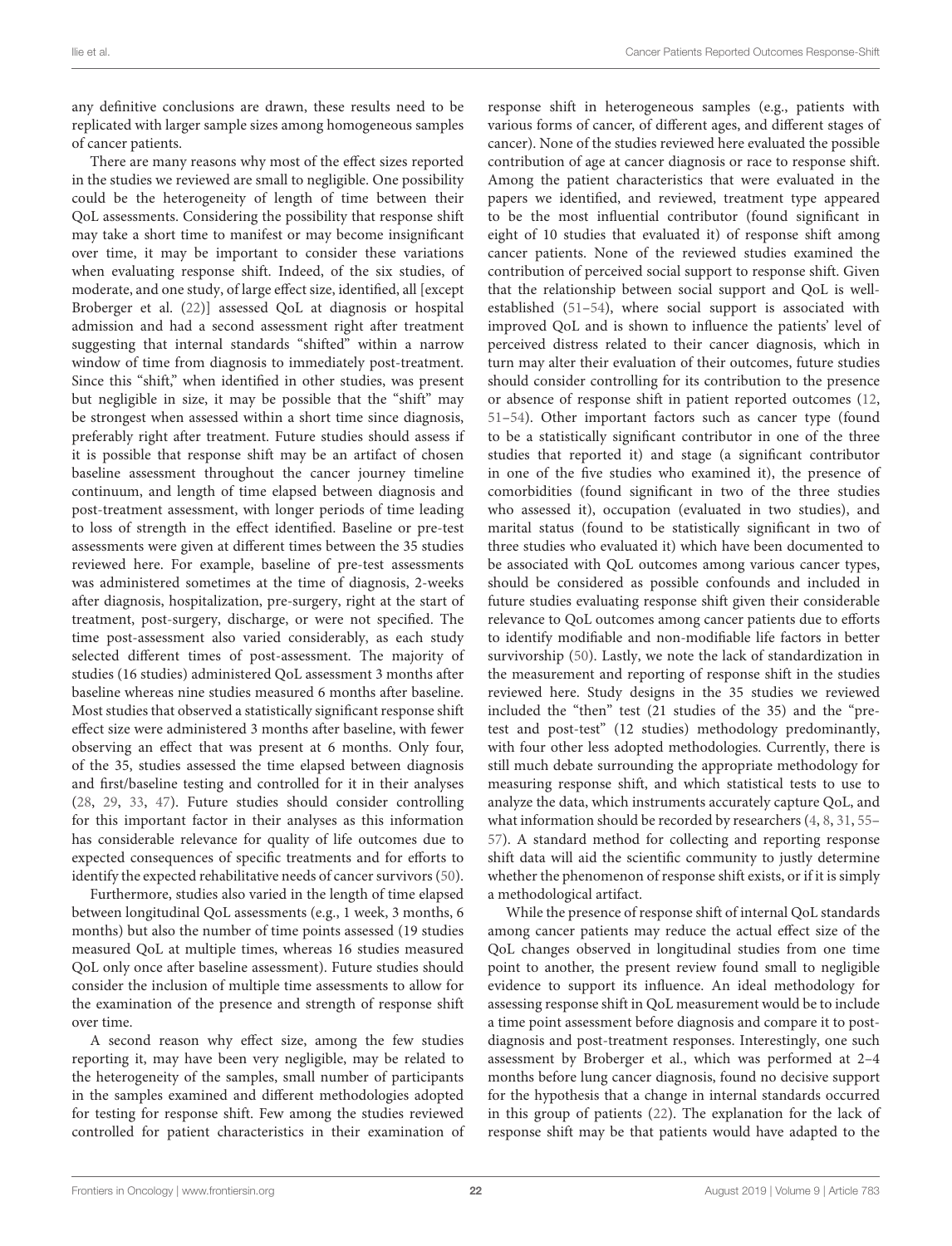symptoms of their diagnosis at least to some extent prior to their diagnosis, or that the "shift" some studies observe may be part of the normal life fluctuations some people may experience rather than a consistent and stable phenomenon that is event bound (e.g., cancer diagnosis). Therefore, "response shift" may be capturing people's natural psychological adaptations to life circumstances which most generally eventually succumb to what we know as "regression to the mean" [\(58\)](#page-24-28). This concept may be described as the process whereby changes in internal states may fluctuate, and go up or down depending on what life events an individual has to face from one given point in time to another, but that eventually they regress toward whatever may consist as the "average" response based on the internal states which generally define this individual [\(58\)](#page-24-28).

Detecting unbiased or "real" cancer treatment effects is crucial not only to help fine-tune interventions, their administered length of time and intensity dosages, to inform patient education and empowerment programs in order to reduce negative side effects and improve patients' quality of life, but to also identify extreme (weather positive—resilience, or negative extreme vulnerability) psychological adaptations to treatments that often challenge people's sense of identity. Since attrition in longitudinal studies may lead to loss of severely ill patients from the original sample, it, as opposed to response shift, may explain why QoL outcomes are relatively high in cancer patient groups reflecting the better health scores of the remaining group's members. Future studies using large sample sizes and better designed methodologies may contribute to a deeper understanding of whether response shift may be one of several factors influencing QoL assessments in light of changing life circumstances.

Given that the patient population samples in most studies reviewed here were heterogeneous with wide varieties of treatments, length of time between diagnosis and QoL assessments, treatment schedules, and cancer specific and demographic characteristics that were more often not accounted for in the analyses, response shift studies should be considered more in the hypothesis generating spectrum, until more studies are conducted to account for these limitations. The knowledge that a decrease in QoL outcomes post-treatment may be underestimated by a small amount should also be seen in light of the on-going discussion on the issue of clinically relevant changes [\(59\)](#page-24-29).

It must be noted that this review is not without its limitations. First of all, the studies included in this systematic review were identified via electronic searches of three databases (MEDLINE, EMBASE, and PsychINFO) plus a manual review of the reference section of selected papers. It is possible that relevant articles pertaining to this review could have been missed using the aforementioned methods. Moreover, more than half of the studies in this review involved the then-test method, which is known to be susceptible to recall bias. For example, Litwin and McGuigan examined recall bias in men treated for prostate cancer and found inaccuracies in pre-treatment outcomes recall [\(56\)](#page-24-30). Korfage et al. also argue that the use of general health QoL measures (e.g., SF-36, EQ-5D, EORTC-C30) may not be ideal for accurately measuring patient-reported health because the generic measures may not include questions on important disease-specific side effects [\(60\)](#page-24-31). For example, sexual, urinary and/or bowel dysfunctions experienced by prostate cancer survivors post-treatment are not well-captured by generic general health QoL measures, although specific measures of these conditions (e.g., IPSS- The International Prostate Symptom Score) are successful at capturing poor QoL in these domains in this population [\(55](#page-24-26)[–57,](#page-24-27) [60\)](#page-24-31). Donohoe also hypothesizes that high levels of social support may lead to better adaptation to the cancer diagnosis and its side-effects, which would present itself as a response shift. These external factors are often not taken into consideration because many of the general health QoL measures do not have questions assessing them [\(12\)](#page-23-12). Therefore, response shift studies that use generic measures may reflect the measures used rather than accurate changes in perceived outcomes. Thus, given the large number of then-test studies in this review, the results should be interpreted within caution [\(8\)](#page-23-60). Lastly, aggregating the studies we reviewed to compute a pooled effect size was not possible given the heterogeneity of study designs and measures included in this review. Lastly, this review on response shift focused solely on cancer patient samples, which limit its generalizability to other chronically ill patient populations. Thus, future studies are needed to replicate these effects with larger sample sizes while controlling for possible sample characteristics confounds before these results should be considered generalizable. At the time of this review, the clinical significance of response shift on QoL outcome measurements was still being elucidated, with inconsistent findings stemming from individual studies and an indefinite conclusion being reported by a previous meta-analysis [\(7\)](#page-23-6) and the current review.

## AUTHOR CONTRIBUTIONS

GI, RR, JB, and LM: conception. GI, RR, and JB: methodology. JB, AI, LM, CB, RG, TL, ZL, and GI: studies search. AI, JB, GI, TL, ZL, RG, and LM: results. RR, GI, JB, and AI: discussion. GI, JB, AI, LM, RG, RR, ZL, and TL: manuscript draft preparation. GI, RR, JB, AI, and LM: edits.

### FUNDING

This study was funded by the Dalhousie Research Medical Foundation through the Soillse Research Fund awarded to GI.

### SUPPLEMENTARY MATERIAL

<span id="page-22-0"></span>The Supplementary Material for this article can be found [online at: https://www.frontiersin.org/articles/10.3389/fonc.](https://www.frontiersin.org/articles/10.3389/fonc.2019.00783/full#supplementary-material) 2019.00783/full#supplementary-material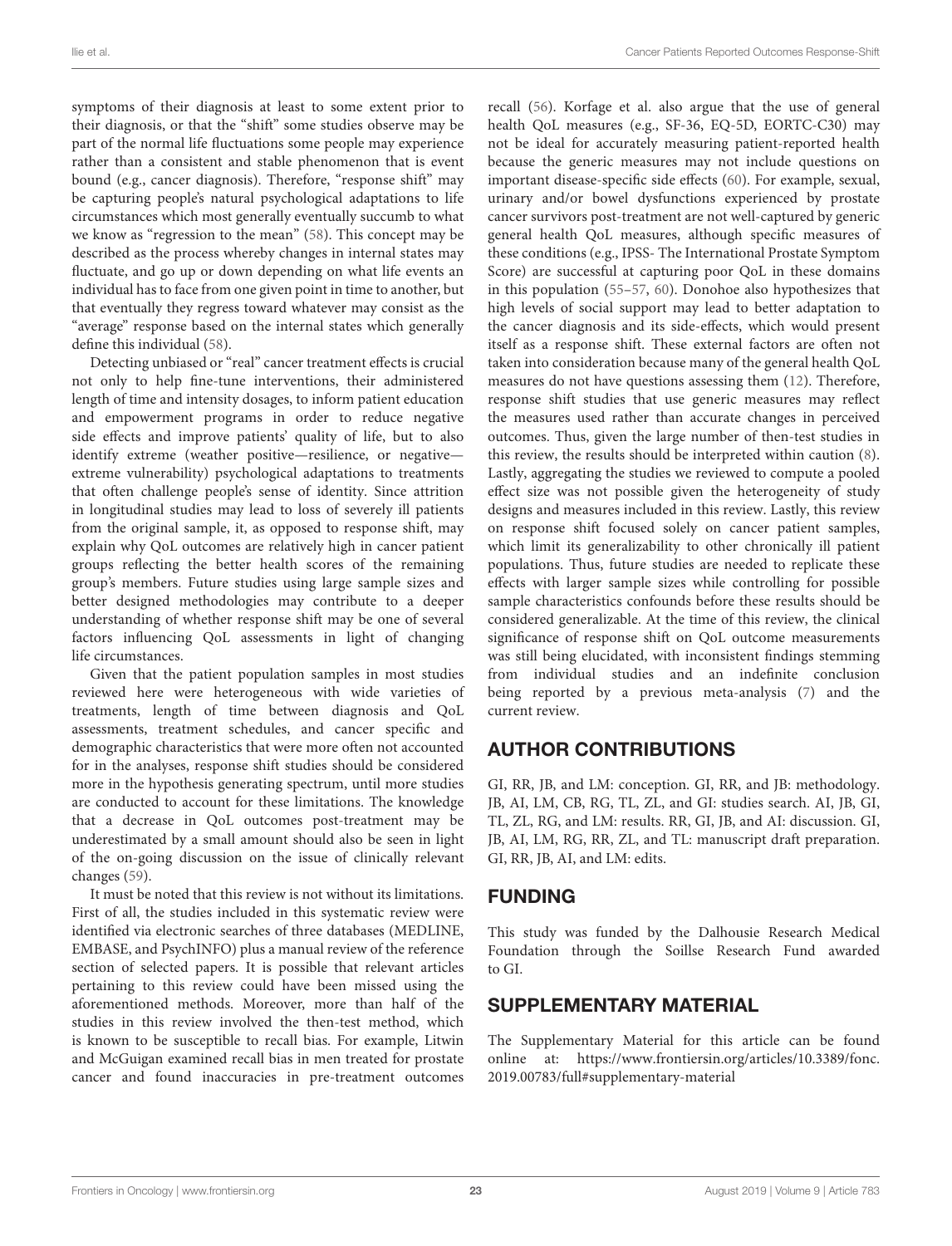## <span id="page-23-58"></span><span id="page-23-37"></span><span id="page-23-36"></span>**REFERENCES**

- <span id="page-23-0"></span>1. Sprangers MA, Schwartz CE. Integrating response shift into health-related quality of life research: a theoretical model. Soc Sci Med. (1999) 48:1507–15. doi: [10.1016/S0277-9536\(99\)00045-3](https://doi.org/10.1016/S0277-9536(99)00045-3)
- <span id="page-23-1"></span>2. Sprangers MA, Schwartz CE. The challenge of response shift for qualityof-life-based clinical oncology research. Ann Oncol. (1999) 10:747–9. doi: [10.1023/A:1008305523548](https://doi.org/10.1023/A:1008305523548)
- <span id="page-23-2"></span>3. Albrecht GL, Devlieger PJ. The disability paradox: high quality of life against all odds. Soc Sci Med. (1999) 48:977–88. doi: [10.1016/S0277-9536\(98\)00411-0](https://doi.org/10.1016/S0277-9536(98)00411-0)
- <span id="page-23-3"></span>4. Visser MR, Oort FJ, van Lanschot JJ, van der Velden J, Kloek JJ, Gouma DJ, et al. The role of recalibration response shift in explaining bodily pain in cancer patients undergoing invasive surgery: an empirical investigation of the Sprangers and Schwartz model. Psychooncology. (2013) 22:515–22. doi: [10.1002/pon.2114](https://doi.org/10.1002/pon.2114)
- <span id="page-23-4"></span>5. Bonnaud-Antignac A, Bourdon M, Dreno B, Quereux G. Coping strategies at the time of diagnosis and quality of life 2 years later: a study in primary cutaneous melanoma patients. Cancer Nurs. (2017) 40:E45–53. doi: [10.1097/NCC.0000000000000337](https://doi.org/10.1097/NCC.0000000000000337)
- <span id="page-23-5"></span>6. Schwartz CE, Sprangers MA. Methodological approaches for assessing response shift in longitudinal health-related quality-of-life research. Soc Sci Med. (1999) 48:1531–48. doi: [10.1016/S0277-9536\(99\)00047-7](https://doi.org/10.1016/S0277-9536(99)00047-7)
- <span id="page-23-6"></span>7. Schwartz CE, Bode R, Repucci N, Becker J, Sprangers MA, Fayers PM. The clinical significance of adaptation to changing health: a meta-analysis of response shift. Qual Life Res. (2006) 15:1533–50. doi: [10.1007/s11136-006-0025-9](https://doi.org/10.1007/s11136-006-0025-9)
- <span id="page-23-60"></span><span id="page-23-56"></span><span id="page-23-55"></span><span id="page-23-53"></span>8. Schwartz CE. Applications of response shift theory and methods to participation measurement: a brief history of a young field. Arch Phys Med Rehabil. (2010) 91(9 Suppl.):S38–43. doi: [10.1016/j.apmr.2009.11.029](https://doi.org/10.1016/j.apmr.2009.11.029)
- <span id="page-23-7"></span>9. Howard JS, Mattacola CG, Howell DM, Lattermann C. Response shift theory: an application for health-related quality of life in rehabilitation research and practice. J Allied Health. (2011) 40:31–8.
- <span id="page-23-8"></span>10. Aburub AS, Gagnon B, Ahmed S, Rodriguez AM, Mayo NE. Impact of reconceptualization response shift on rating quality of life over time among people with advanced cancer. Support Care Cancer. (2018) 26:3063–71. doi: [10.1007/s00520-018-4156-7](https://doi.org/10.1007/s00520-018-4156-7)
- <span id="page-23-9"></span>11. Koele P, Hoogstraten J. A method for analyzing retrospective pretest/posttest designs: I. Theory. Bull Psychomic Soc. (1988) 26:51–4 doi: [10.3758/BF03334859](https://doi.org/10.3758/BF03334859)
- <span id="page-23-12"></span>12. Donohoe JE. To what extent can response shift theory explain the variation in prostate cancer patients' reactions to treatment side-effects? A review. Qual Life Res. (2011) 20:161–7. doi: [10.1007/s11136-010-9745-y](https://doi.org/10.1007/s11136-010-9745-y)
- <span id="page-23-10"></span>13. Sharpe L, Butow P, Smith C, McConnell D, Clarke S. Changes in quality of life in patients with advanced cancer: evidence of response shift and response restriction. J Psychosom Res. (2005) 58:497–504. doi: [10.1016/j.jpsychores.2005.02.017](https://doi.org/10.1016/j.jpsychores.2005.02.017)
- <span id="page-23-11"></span>14. Kvam AK, Wisloff F, Fayers PM. Minimal important differences and response shift in health-related quality of life; a longitudinal study in patients with multiple myeloma. Health Qual Life Outcomes. (2010) 8:79. doi: [10.1186/1477-7525-8-79](https://doi.org/10.1186/1477-7525-8-79)
- <span id="page-23-13"></span>15. von Elm E, Altman DG, Egger M, Pocock SJ, Gotzsche PC, Vandenbroucke JP, et al. The Strengthening the Reporting of Observational Studies in Epidemiology (STROBE) statement: guidelines for reporting observational studies. J Clin Epidemiol. (2008) 61:344–9. doi: [10.1016/j.jclinepi.2007.11.008](https://doi.org/10.1016/j.jclinepi.2007.11.008)
- <span id="page-23-14"></span>16. Liberati A, Altman DG, Tetzlaff J, Mulrow C, Gotzsche PC, Ioannidis JP, et al. The PRISMA statement for reporting systematic reviews and meta-analyses of studies that evaluate health care interventions: explanation and elaboration. J Clin Epidemiol. (2009) 62:e1–34. doi: [10.1016/j.jclinepi.2009.06.006](https://doi.org/10.1016/j.jclinepi.2009.06.006)
- <span id="page-23-15"></span>17. Sprangers MA, Van Dam FS, Broersen J, Lodder L, Wever L, Visser MR, et al. Revealing response shift in longitudinal research on fatigue– the use of the thentest approach. Acta Oncol. (1999) 38:709–18. doi: [10.1080/028418699432860](https://doi.org/10.1080/028418699432860)
- <span id="page-23-29"></span>18. Andrykowski MA, Donovan KA, Jacobsen PB. Magnitude and correlates of response shift in fatigue ratings in women undergoing adjuvant therapy for breast cancer. J Pain Symptom Manage. (2009) 37:341–51. doi: [10.1016/j.jpainsymman.2008.03.015](https://doi.org/10.1016/j.jpainsymman.2008.03.015)
- <span id="page-23-22"></span>19. Anota A, Bascoul-Mollevi C, Conroy T, Guillemin F, Velten M, Jolly D, et al. Item response theory and factor analysis as a mean to characterize occurrence

<span id="page-23-59"></span><span id="page-23-57"></span><span id="page-23-54"></span>of response shift in a longitudinal quality of life study in breast cancer patients. Health Qual Life Outcomes. (2014) 12:32. doi: [10.1186/1477-7525-12-32](https://doi.org/10.1186/1477-7525-12-32)

- <span id="page-23-30"></span>20. Bernhard J, Lowy A, Maibach R, Hurny C, Swiss Group for Clinical Cancer Research (SAKK) and the Swiss Institute for Applied Cancer Research (SIAK), Bern, Switzerland. Response shift in the perception of health for utility evaluation. an explorative investigation. Eur J Cancer. (2001) 37:1729–35. doi: [10.1016/S0959-8049\(01\)00196-4](https://doi.org/10.1016/S0959-8049(01)00196-4)
- <span id="page-23-16"></span>21. Brinksma A, Tissing WJ, Sulkers E, Kamps WA, Roodbol PF, Sanderman R. Exploring the response shift phenomenon in childhood patients with cancer and its effect on health-related quality of life. Oncol Nurs Forum. (2014) 41:48–56. doi: [10.1188/14.ONF.41-01AP](https://doi.org/10.1188/14.ONF.41-01AP)
- <span id="page-23-31"></span>22. Broberger E, Sprangers M, Tishelman C. Do internal standards of quality of life change in lung cancer patients? Nurs Res. (2006) 55:274–82. doi: [10.1097/00006199-200607000-00008](https://doi.org/10.1097/00006199-200607000-00008)
- <span id="page-23-23"></span>23. Dabakuyo TS, Guillemin F, Conroy T, Velten M, Jolly D, Mercier M, et al. Response shift effects on measuring post-operative quality of life among breast cancer patients: a multicenter cohort study. Qual Life Res. (2013) 22:1–11. doi: [10.1007/s11136-012-0135-5](https://doi.org/10.1007/s11136-012-0135-5)
- <span id="page-23-17"></span>24. Echteld MA, van Zuylen L, Bannink M, Witkamp E, der Rijt Van. Changes in and correlates of individual quality of life in adanced cancer patients admitted to an academic unit for palliative care. Palliat Med. (2007) 21:199–205. doi: [10.1177/1352458507077404](https://doi.org/10.1177/1352458507077404)
- <span id="page-23-26"></span>25. Gerlich C, Schuler M, Jelitte M, Neuderth S, Flentje M, Graefen M, et al. Prostate cancer patients' quality of life assessments across the primary treatment trajectory: 'True' change or response shift? Acta Oncol. (2016) 55:814–20. doi: [10.3109/0284186X.2015.1136749](https://doi.org/10.3109/0284186X.2015.1136749)
- <span id="page-23-52"></span><span id="page-23-51"></span><span id="page-23-50"></span><span id="page-23-49"></span><span id="page-23-48"></span><span id="page-23-47"></span><span id="page-23-46"></span><span id="page-23-45"></span><span id="page-23-44"></span><span id="page-23-43"></span><span id="page-23-42"></span><span id="page-23-41"></span><span id="page-23-40"></span><span id="page-23-39"></span><span id="page-23-38"></span><span id="page-23-18"></span>26. Hagedoorn M, Sneeuw KC, Aaronson NK. Changes in physical functioning and quality of life in patients with cancer: response shift and relative evaluation of one's condition. J Clin Epidemiol. (2002) 55:176–83. doi: [10.1037/e536932011-053](https://doi.org/10.1037/e536932011-053)
- <span id="page-23-24"></span>27. Hamidou Z, Dabakuyo-Yonli TS, Guillemin F, Conroy T, Velten M, Jolly D, et al. Impact of response shift on time to deterioration in quality of life scores in breast cancer patients. PLoS ONE. (2014) 9:e96848. doi: [10.1371/journal.pone.0096848](https://doi.org/10.1371/journal.pone.0096848)
- <span id="page-23-27"></span>28. Hinz A, Finck Barboza C, Zenger M, Singer S, Schwalenberg T, Stolzenburg JU. Response shift in the assessment of anxiety, depression and perceived health in urologic cancer patients: an individual perspective. Eur J Cancer Care. (2011) 20:601–9. doi: [10.1111/j.1365-2354.2011.01256.x](https://doi.org/10.1111/j.1365-2354.2011.01256.x)
- <span id="page-23-28"></span>29. Hinz A. Using anchoring vignettes in the evaluation of breast cancer survivors' quality of life. Breast Care. (2017) 12:34–8. doi: [10.1159/000455002](https://doi.org/10.1159/000455002)
- <span id="page-23-34"></span>30. Ito N, Ishiguro M, Tanaka M, Tokunaga K, Sugihara K, Kazuma K. Response shift in quality-of-life assessment in patients undergoing curative surgery with permanent colostomy: a preliminary study. Gastroenterol Nurs[. \(2010\) 33:408–12. doi: 10.1097/SGA.0b013e3182](https://doi.org/10.1097/SGA.0b013e318200bf30) 00bf30
- <span id="page-23-33"></span>31. Jakola AS, Solheim O, Gulati S, Sagberg LM. Is there a response shift in generic health-related quality of life 6 months after glioma surgery? Acta Neurochir. (2017) 159:377–84. doi: [10.1007/s00701-016-3040-9](https://doi.org/10.1007/s00701-016-3040-9)
- <span id="page-23-19"></span>32. Jansen SJ, Stiggelbout AM, Nooij MA, Noordijk EM, Kievit J. Response shift in quality of life measurement in early-stage breast cancer patients undergoing radiotherapy. Qual Life Res. (2000) 9:603–15. doi: [10.1023/A:1008928617014](https://doi.org/10.1023/A:1008928617014)
- <span id="page-23-32"></span>33. Jorngarden A, Mattsson E, von Essen L. Health-related quality of life, anxiety and depression among adolescents and young adults with cancer: a prospective longitudinal study. Eur J Cancer. (2007) 43:1952–8. doi: [10.1016/j.ejca.2007.05.031](https://doi.org/10.1016/j.ejca.2007.05.031)
- <span id="page-23-20"></span>34. King-Kallimanis BL, Oort FJ, Visser MR, Sprangers MA. Structural equation modeling of health-related quality-of-life data illustrates the measurement and conceptual perspectives on response shift. J Clin Epidemiol. (2009) 62:1157–64. doi: [10.1016/j.jclinepi.2009.04.004](https://doi.org/10.1016/j.jclinepi.2009.04.004)
- <span id="page-23-35"></span>35. Korfage IJ, de Koning HJ, Essink-Bot ML. Response shift due to diagnosis and primary treatment of localized prostate cancer: a then-test and a vignette study. Qual Life Res. (2007) 16:1627–34. doi: [10.1007/s11136-007-9265-6](https://doi.org/10.1007/s11136-007-9265-6)
- <span id="page-23-21"></span>36. Oort FJ, Visser MR, Sprangers MA. An application of structural equation modeling to detect response shifts and true change in quality of life data from cancer patients undergoing invasive surgery. Qual Life Res. (2005) 14:599–609. doi: [10.1007/s11136-004-0831-x](https://doi.org/10.1007/s11136-004-0831-x)
- <span id="page-23-25"></span>37. Ousmen A, Conroy T, Guillemin F, Velten M, Jolly D, Mercier M, et al. Impact of the occurrence of a response shift on the determination of the minimal